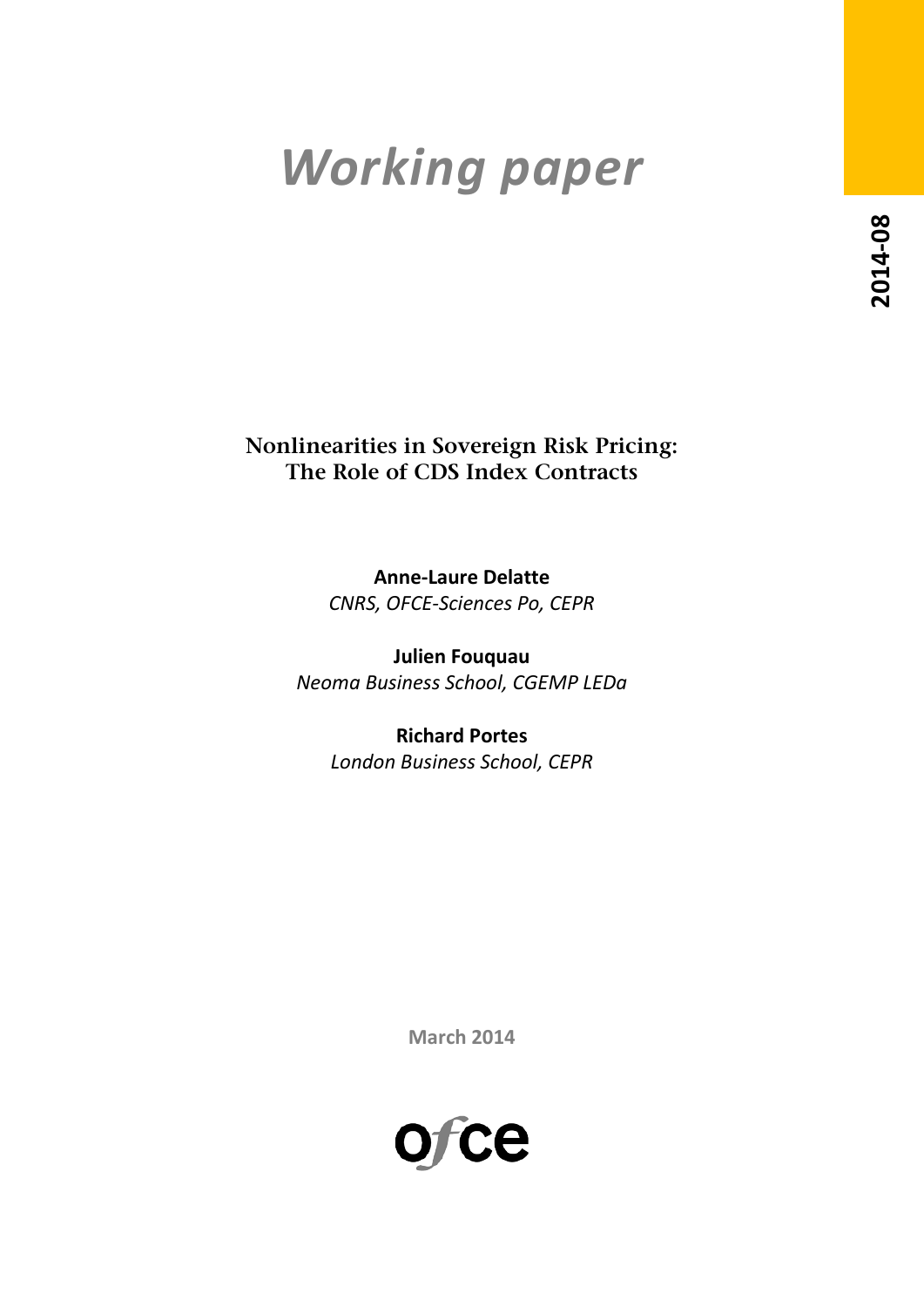# Nonlinearities in Sovereign Risk Pricing: The Role of CDS Index Contracts<sup>∗</sup>

Anne-Laure Delatte<sup>†</sup>, Julien Fouquau<sup>‡</sup>, Richard Portes<sup>§</sup>

March 27, 2014

#### Abstract

Is the pricing of sovereign risk linear during bearish episodes? Or can initial shocks on economic fundamentals be exacerbated by endogenous factors that create nonlinearities? We test for nonlinearities in the sovereign bond market of European peripheral countries during the debt crisis and explain them. Our estimates based on a panel smooth threshold regression model during January 2006 to September 2012 show four main findings: 1) Peripheral sovereign spreads are subject to significant nonlinear dynamics. 2) The deterioration of market conditions for financial names changes the way investors price risk of the sovereigns. 3) The spreads of European peripheral countries have been priced above their historical values, given fundamentals, because of amplification effects. 4) Two CDS indices on financial names unambiguously stand out as leading drivers of these amplification effects.

Key Words : European sovereign crisis, Panel Smooth Threshold Regression Models, CDS indices.

J.E.L Classification: E44, F34, G12, H63, C23.

<sup>∗</sup>Previous versions of this paper were presented at seminar in London Business School, Nanterre University, the International Finance and Banking Society 2013 conference and the Graduate Institute Geneva. We are grateful for comments from seminars participants. We would like to acknowledge helpful discussions with Vincent Bouvatier, Isabelle Couet, Jérôme Creel, Darrell Duffie, Frédéric Malherbe, Lisa Pollack, Hélène Rey, Giovanni Ricco and Paolo Surico. This research was partly supported by a grant from the London Business School RAMD fund and m the European Union Seventh Framework Program (FP7/2007- 2013) under grant agreement n.266800 (FESSUD).

<sup>†</sup>CNRS, OFCE, CEPR

<sup>‡</sup>Neoma Business School, CGEMP LEDa

<sup>§</sup>London Business School, CEPR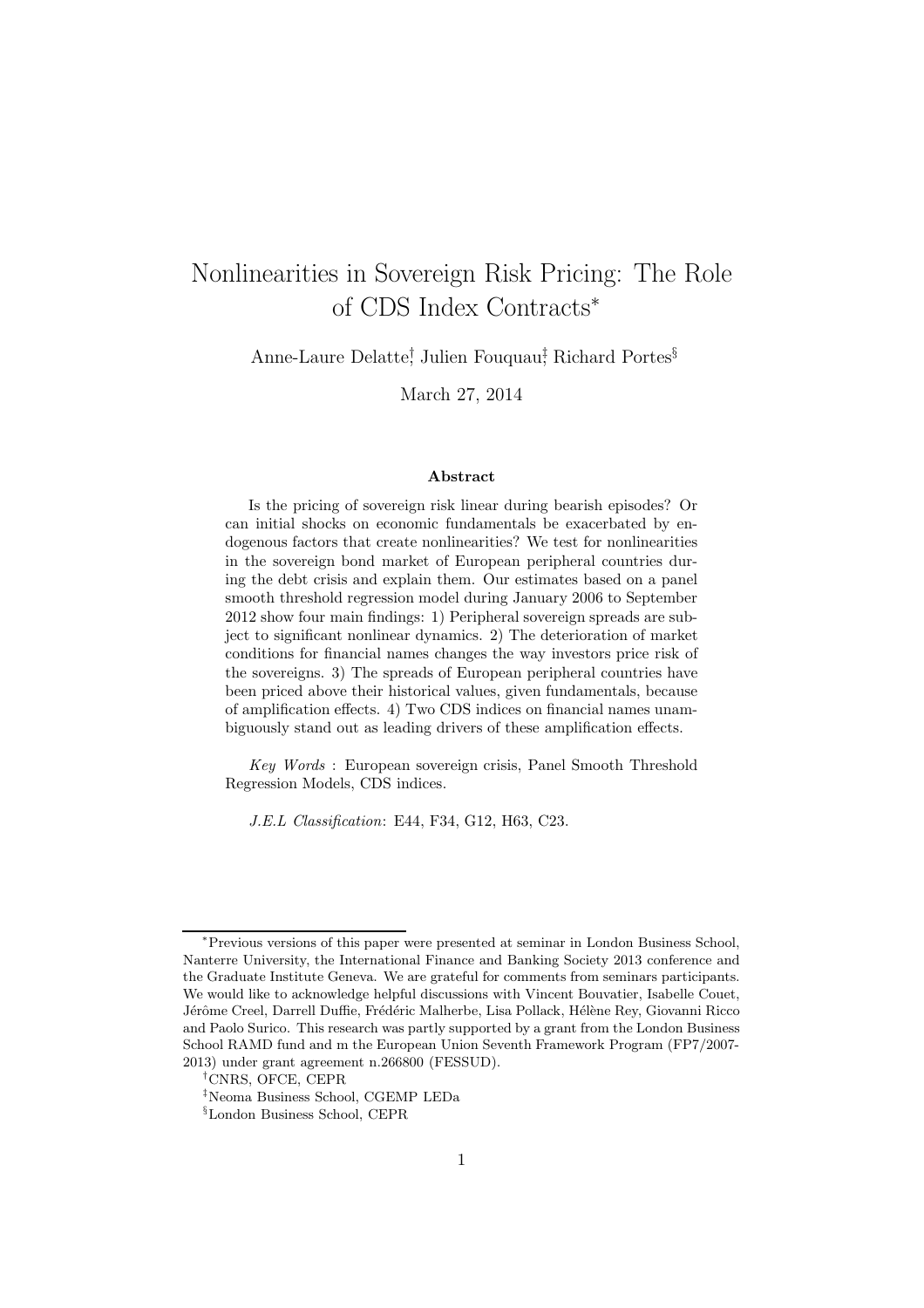#### 1 Introduction

From the beginning of the sovereign debt crisis in May 2010, the decade-long process of interest rate convergence in the euro-area reversed. Two distinct categories emerged, the peripheral and the core euro-area economies. Aside from Greece, the sharp rise of peripheral sovereign bond spreads and their volatility are hard to reconcile with the underlying economic fundamentals: spreads surged suddenly, while the economic conditions were deteriorating gradually<sup>1</sup>. We consider the hypothesis that amplification dynamics have driven sovereign risk during the crisis. Initial shocks on economic fundamentals may have been exacerbated by endogenous mechanisms. Is pricing of sovereign risk linear, or can we identify endogenous factors of amplification? The answers will help to monitor and price sovereign risk and to curb financial fragmentation.

There is now extensive theoretical research suggesting that the pricing of assets, including sovereign debt, may be nonlinear. Recent work stresses the importance of nonlinear effects and amplification dynamics through the price mechanism during financial crises (Brunnermeier and Oehmeke, 2009). On the one hand, the initial drop in asset prices will be exacerbated if it triggers fire-sale liquidations driven by the deterioration of the mark-to-market portfolio value. Theory suggests that relatively small shocks can imply large spillover effects (Brunnermeier and Pedersen, 2009). Moreover, Brock et al. (2009) show that proliferation of hedging instruments may produce nonlinear systems and destabilize markets. Here we test whether the credit derivatives market has amplifed the risk instead of mitigating it.

Previous empirical work has identified non-linearity in the spread determination model for euro-area peripheral sovereigns during the crisis (Aizen-

<sup>&</sup>lt;sup>1</sup>In Spain, for example, the public debt amounted to less than 60% of GDP even by end 2009. The Italian primary budget surplus implied that if interest rates had stayed low, only modest fiscal adjustment would have been necessary to service the debt. Even invoking a broader set of economic fundamentals seems insufficient to explain the sudden eruption of the crisis. Unemployment and the trade deficit had been increasing gradually. And Ireland's trade balance had been improving at the time of the crisis.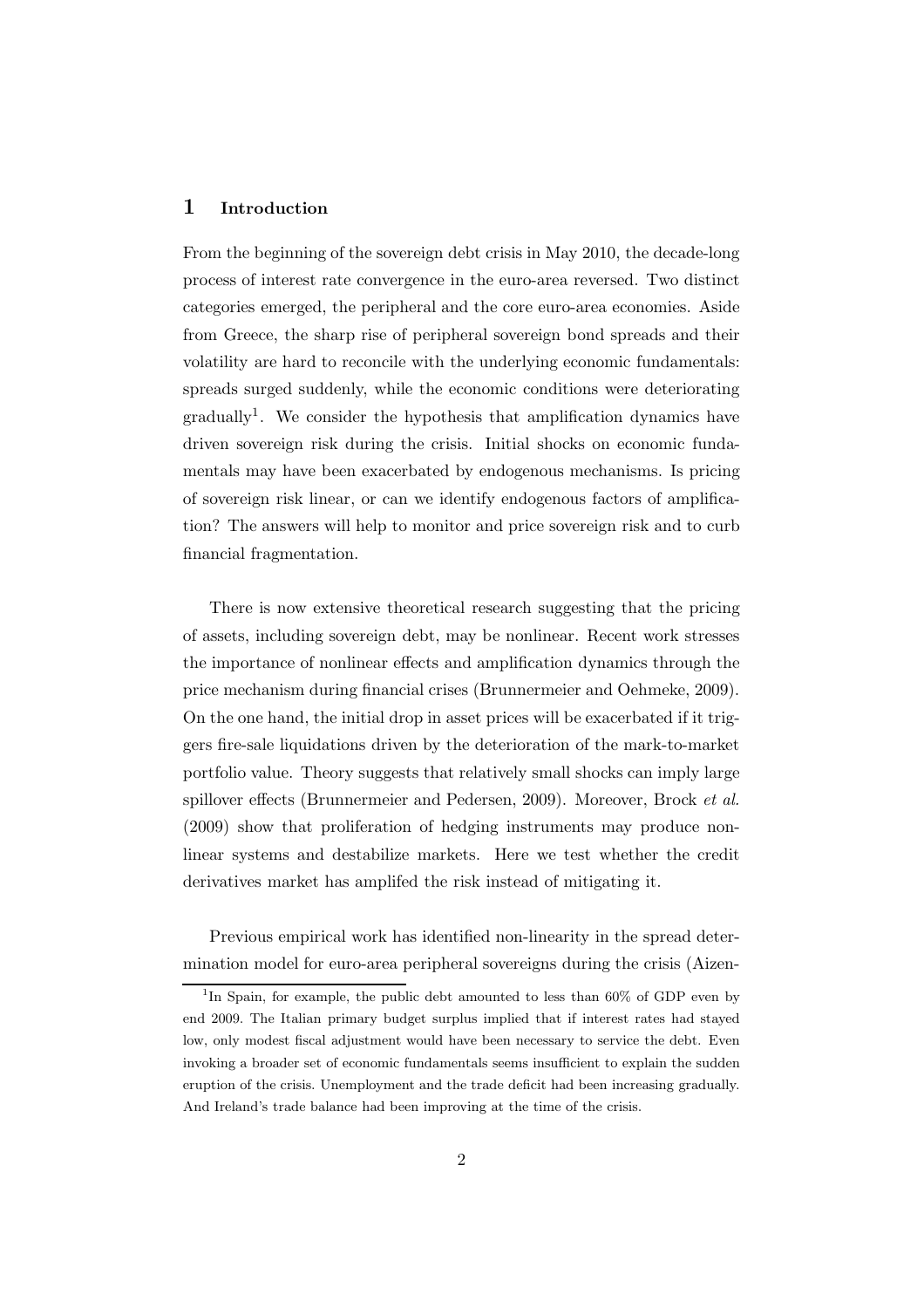man et al. (2011), Gerlach et al. (2010), Montfort and Renne (2012), Borgy et al. (2011), Favero and Missale (2011)). Two different regimes have been described, a crisis and a non-crisis regime, with additional fundamental factors important in the crisis regime. These papers usually attribute nonlinearities to the fiscal situation: they find that yield spreads have become much more sensitive to fiscal imbalances after 2008, with a deterioration of fiscal indicators generating a significant widening of the spreads after 2008. But the crisis may have other than fiscal roots. Attributing nonlinear dynamics only to fiscal imbalances, an exogenous driver, is questionable in the light of recent advances in macro-finance.

In this paper, we draw on recent research on financial crises to explore the endogenous drivers of nonlinearities in the sovereign bond markets of euro-zone peripheral countries. We explicitly test three hypotheses. First, we hypothesize that the nexus between sovereigns and banks observed during the crisis (Gennaioli et al., 2010, Huizinga and Demirguc-Kunt, 2010, Acharya and Steffen, 2013) may have created a nonlinear relationship which goes both ways and features some amplification in the sovereign risk. Second, adverse liquidity effects on euro area banks have been documented during the crisis, including a significant fall of interbank loans after mid-2010 (Allen and Moessner, 2013). So we will examine the effects on sovereign risk of a negative externality due to fire-sale liquidation of assets by testing whether liquidity shocks have had self-reinforcing effects on sovereign bonds. Third, we explore the hypothesis that derivatives produce nonlinear systems (Brock et al. 2009, Simsek, 2013) by investigating the effects on the sovereign price of credit default swaps (CDS), the most active credit derivative market. Delatte et al. (2012) and Palladini and Portes (2011) have documented an adverse influence of the sovereign CDS on the underlying bond pricing when bearish investors use these instruments to express their views on the sovereign credit. But we know much less about the effects of corporate CDS on sovereign risk. In a down-cycl,e however, their effect on the cash market may feed back to the sovereign risk. To explore this hypothesis, we focus on synthetic CDS indices which cover default risk on various pools of corporate entities, because their standardization and liquidity make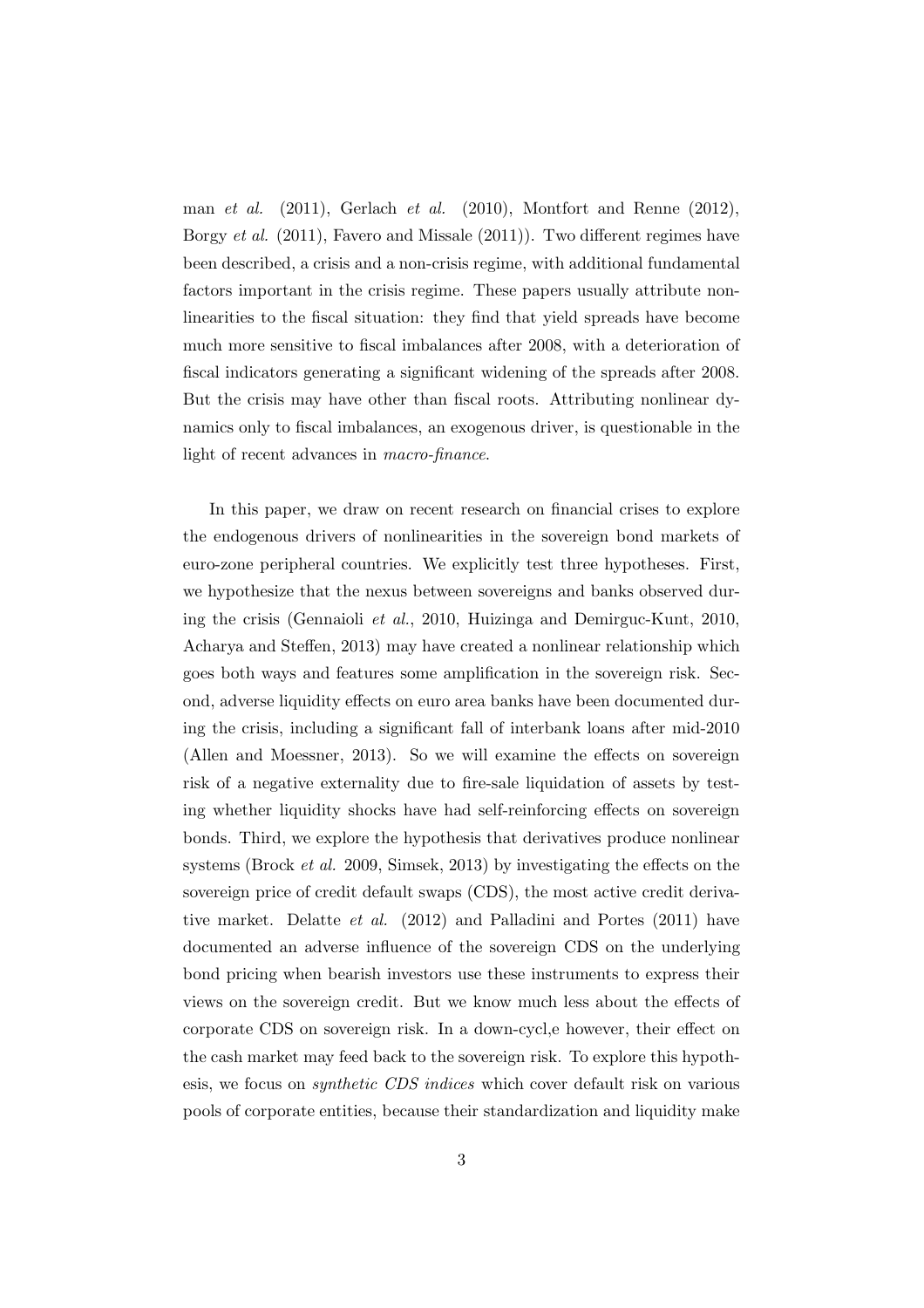them the instrument chosen by investors to express views on market segments. We test whether a rise in corporate CDS spreads amplifies the risk of sovereigns. We compile a new set of financial variables that capture our three hypotheses, and we identify the best candidates explaining how initial shocks to fundamentals may be amplified.

Amplification can be modeled through increasing weights in the spread determination. In other words, the same change in a fundamental has a higher impact on the spread in the crisis period than it had previously. To capture this idea, we use the smooth transition regression model initially proposed by Terasvirta (1996) and developed in panel by Gonzalez et al. (2005). Contrary to the alternative family of nonlinear models, the Markovswitching (MS) models, STR model offers a parametric solution to account for nonlinearity by allowing the parameters to change smoothly as a function of an observable variable (MS specifications assume that the transition variable is unobserved). In this paper, we consider potential threshold variables to account for the time variability of the estimated coefficients, and we follow Gonzàlez *et al.* (2005) to identify the optimal threshold variable. In sum, our panel threshold regression framework establishes a ranking among three hypotheses that might give rise to amplification effects (Fouquau et al. 2008).

We estimate equations for the sovereign spreads of five European peripheral countries: Spain, Ireland, Italy, Portugal and Greece over the period January 2006 to September 2012. We deliberately end our sample at the beginning of the Outright Monetary Transactions (OMT) programme that has succesfully narrowed the spreads and blurred market signals<sup>2</sup>.

Our estimates uncover four main findings. First, sovereign spreads are subject to significant nonlinear dynamics, a result that invalidates linear estimations of the sovereign spreads during this period. Second, the tests

 $2^{2}$ As Pâris and Wyplosz (2013) have argued, "Spreads no longer show us what investors think about debt sustainability. They reflect a mix of debt-sustainability expectations and forecasts of ECB reactions".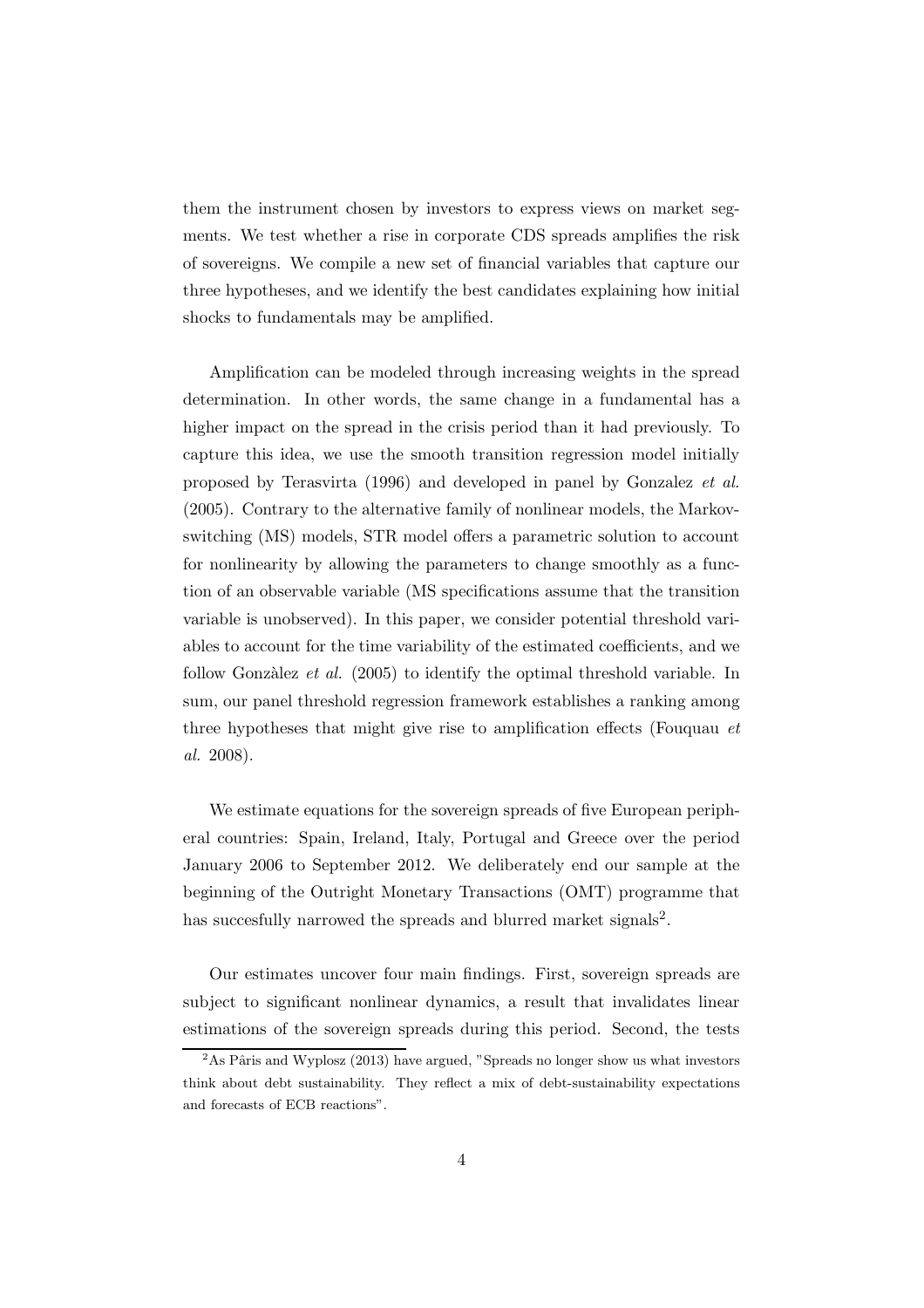reveal that uncertainty and stress on financial entities are major drivers of nonlinearities. The deterioration of market conditions for financial names changes the way investors price risk of the sovereigns. Third, we detect amplification effects in the spreads of the five peripheral countries, with heterogeneous dynamics, that our PSTR approach enables us to capture. Last, two CDS sub-indices on financial entities are leading drivers of nonlinearities. Their linearity rejection statistics are unambiguously higher than the twenty-two alternative variables. This result may stem from the high leverage created by these instruments. It seems that when active investors leverage their views on credit risk in the financial sector, this drives down the price of sovereigns. The financial risk feeds back to peripheral countries through CDS indices. This result suggests that sovereign bond investors and policymakers should carefully monitor the financial credit derivative markets.

The remainder of this paper is organized as follows. Section 2 reviews the determinants of the sovereign bond spread in a linear context and the theoretical arguments for the presence of nonlinearities. Section 3 reviews the existing empirical evidence of nonlinearities in the pricing of sovereign bonds during the European debt crisis. Section 4 introduces the PSTR specification methodology and the test procedure. Section 5 summarises our dataset, and Section 6 discusses the estimation results. Section 7 concludes.

## 2 The Determinants of Sovereign Bond Spreads

#### Linear context

The government bond yield spread represents the risk premium paid by governments relative to the benchmark government bond. The empirical literature has explored a large set of macroeconomic variables to explain sovereign spreads<sup>3</sup>. From a theoretical perspective, although sovereign debt is notably different from corporate debt, these instruments can be priced

<sup>3</sup>Early and influential empirical papers include Edwards (1986), Eichengreen and Portes (1989), Cantor and Packer (1995).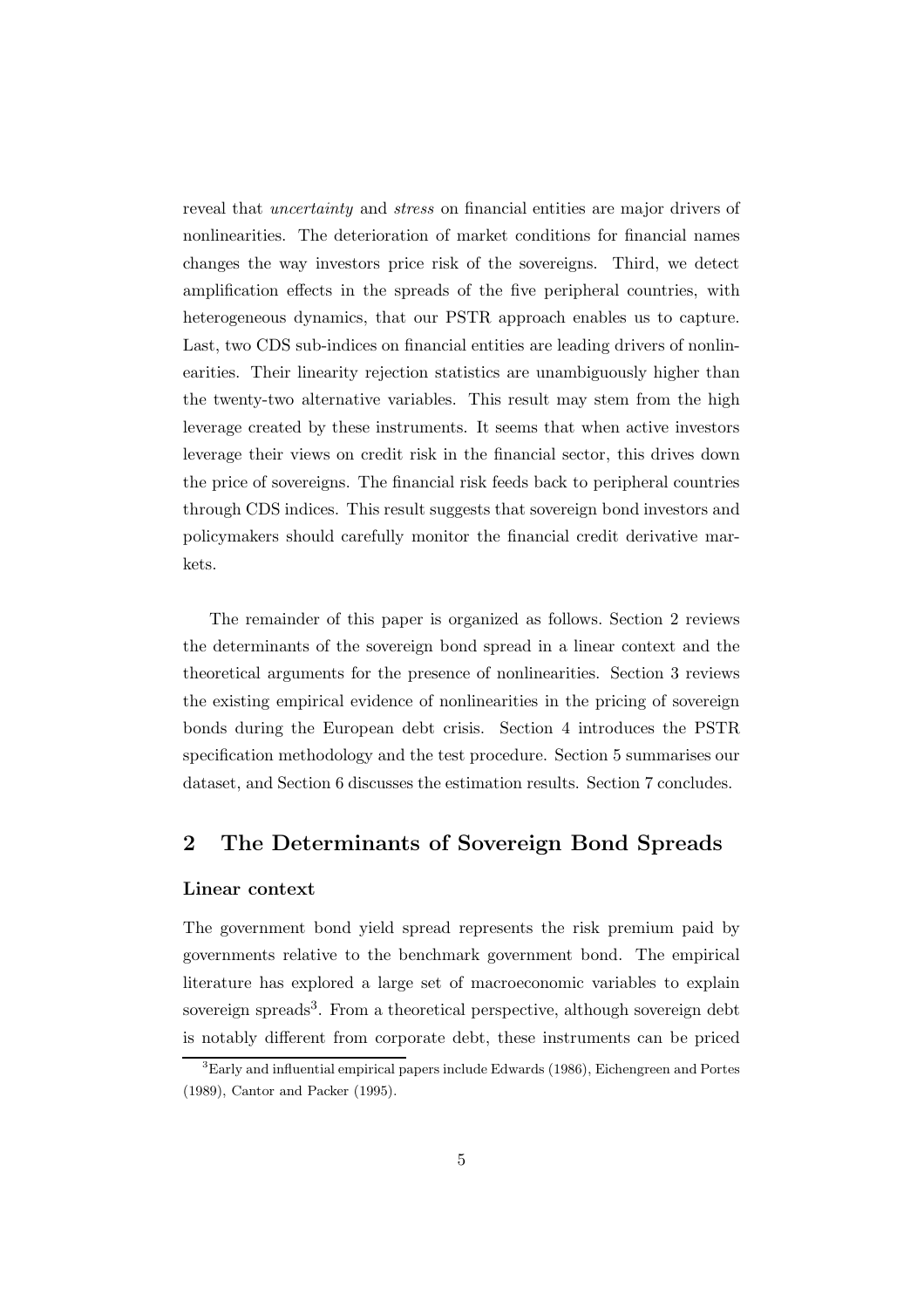by decomposing the risk premium into credit risk and liquidity risk, a wellestablished distinction in the corporate context (Longstaff and Schwartz (1995), Duffie and Singleton (1999)).

Credit risk is influenced by variables that affect the sustainability of the debt and the likelihood of repayment. For a sovereign entity, these are macroeconomic variables determining internal and external balances, more precisely variables important in determining the budget deficit and the current account. The empirical evidence in the euro area context suggests that significant determinants include fiscal variables, activity-related and competitiveness-related variables (see Attinasi et al. 2009, Haugh et al. 2009, De Grauwe and Ji, 2012).

Liquidity risk is related to the size of the issuer, with an expected negative relationship due to larger transaction costs in small markets. In contrast with findings on credit risk, empirical evidence is mixed about the pricing of a liquidity premium in the sovereign bond spread<sup>4</sup>.

Beyond these two theoretical risk premia, the growing influence of global factors on domestic financial conditions shown in recent work (Rey, 2013) points to the potential influence of international risk aversion. Borgy et al. (2012) find a significant impact of international risk aversion on the sovereign bond yield spread in the euro-area context.

While the spread determination model is assumed to be constant and linear in most studies, there is now substantial theoretical research suggesting that the pricing process of assets, including sovereign debt, may be nonlinear. In the following we review the different arguments to guide our empirical exploration in the subsequent sections.

<sup>&</sup>lt;sup>4</sup>For example, Geyer *et al.* (2004) finds that liquidity plays a minor role for the pricing of EMU government yield spreads. Favero et al. (2009) find that investors value liquidity, but they value it less when risk increases.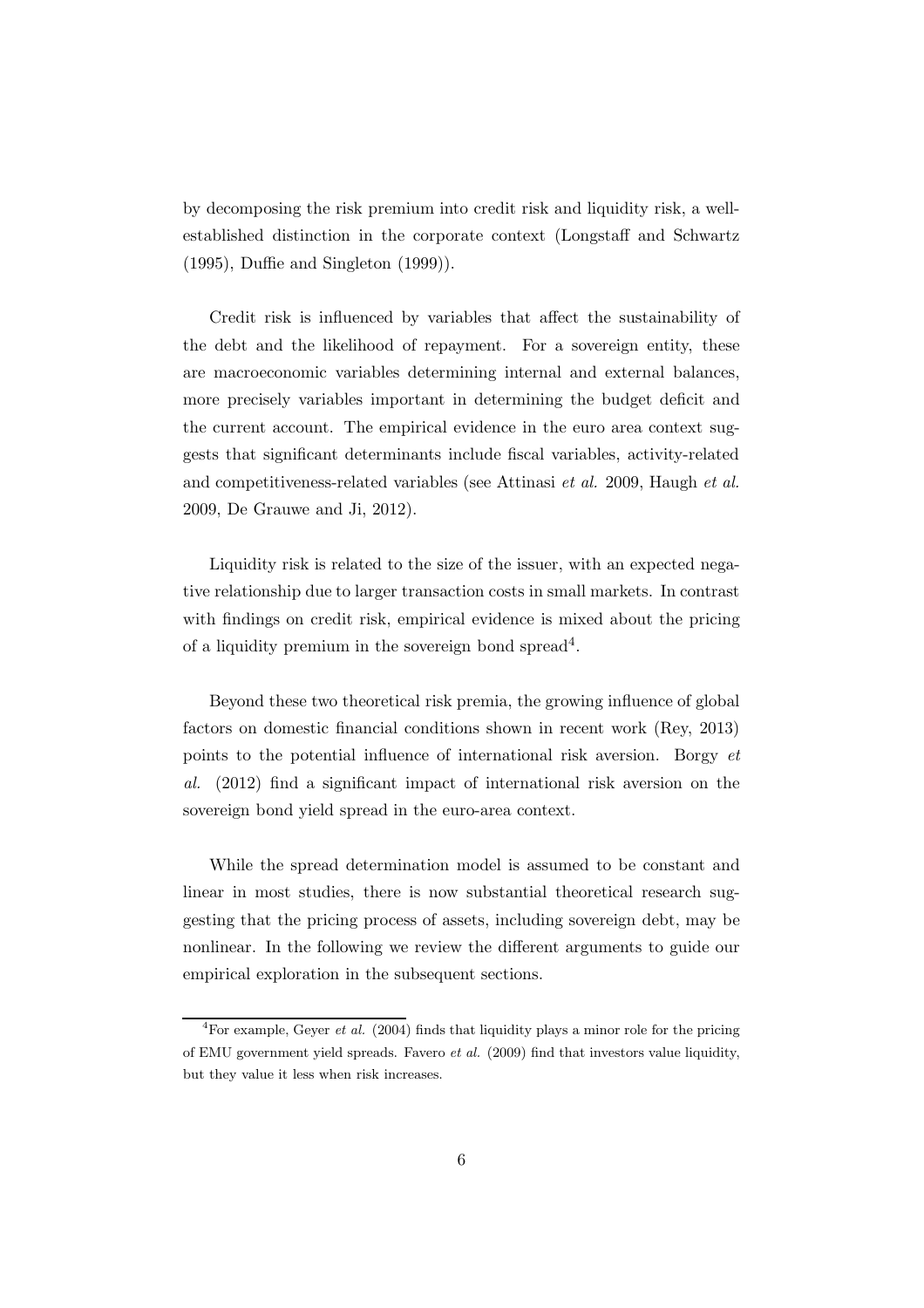#### Theoretical arguments for nonlinear pricing of sovereign bonds

In the European sovereign crisis, we may observe a feedback loop between sovereigns and the banking sector, which may imply nonlinearities in the pricing of sovereign bonds. On the one hand, Gennaioli et al. (2010) argue that the sovereign risk affects the banks through their exposure to sovereign bonds. Huizinga and Demirguc-Kunt (2010) provide evidence in a large cross-country sample that bank CDS spreads responded negatively to the deterioration of government finances in 2007-08. Acharya and Steffen (2013) find that the Eurozone banks actively engaged in a 'carry trade' in the crisis period, increasing their exposure to risky sovereign debt. On the other hand, bank risk affects the sovereigns, which are expected to bail out systemically important institutions (Acharya et al. , 2011). That represents a significant risk given the size of banks compared to the size of the public backstop.

We hypothesize that the nexus between banks and sovereign creates a nonlinear relationship which goes both way and features some amplifications. Bernanke et al. (1999) show that an adverse shock to the economy is amplified through the credit channel. The resulting weakening of the economy may affect the sovereign risk in a nonlinear manner. This is more likely to happen when a shock on financial intermediaries forces them to restrict the quantity of credit, and that weakens the economy<sup>5</sup>. This reduces fiscal revenues and raises sovereign risk, which leads to a deterioration of bank balance sheets. Recently, Coimbra (2014) has explicitly modelled the resulting feedback loop. After a rise in sovereign risk, the banks' VaR constraint binds, which reduces their demand for sovereign bonds, thereby raising the sovereign risk premium. This in turn leads to adverse sovereign debt dynamics, which raises sovereign risk. The initial shock is exacerbated and feeds back to credit conditions. Borrowing costs deteriorate further, causing more credit restrictions. Highly-leveraged investors are more vulnerable to initial shocks and forced into credit restrictions to a greater extent.

<sup>&</sup>lt;sup>5</sup>From 2010, US prime money market funds have strongly reduced their exposure to euro area banks and stopped lending to banks from peripheral countries (IMF, 2012b)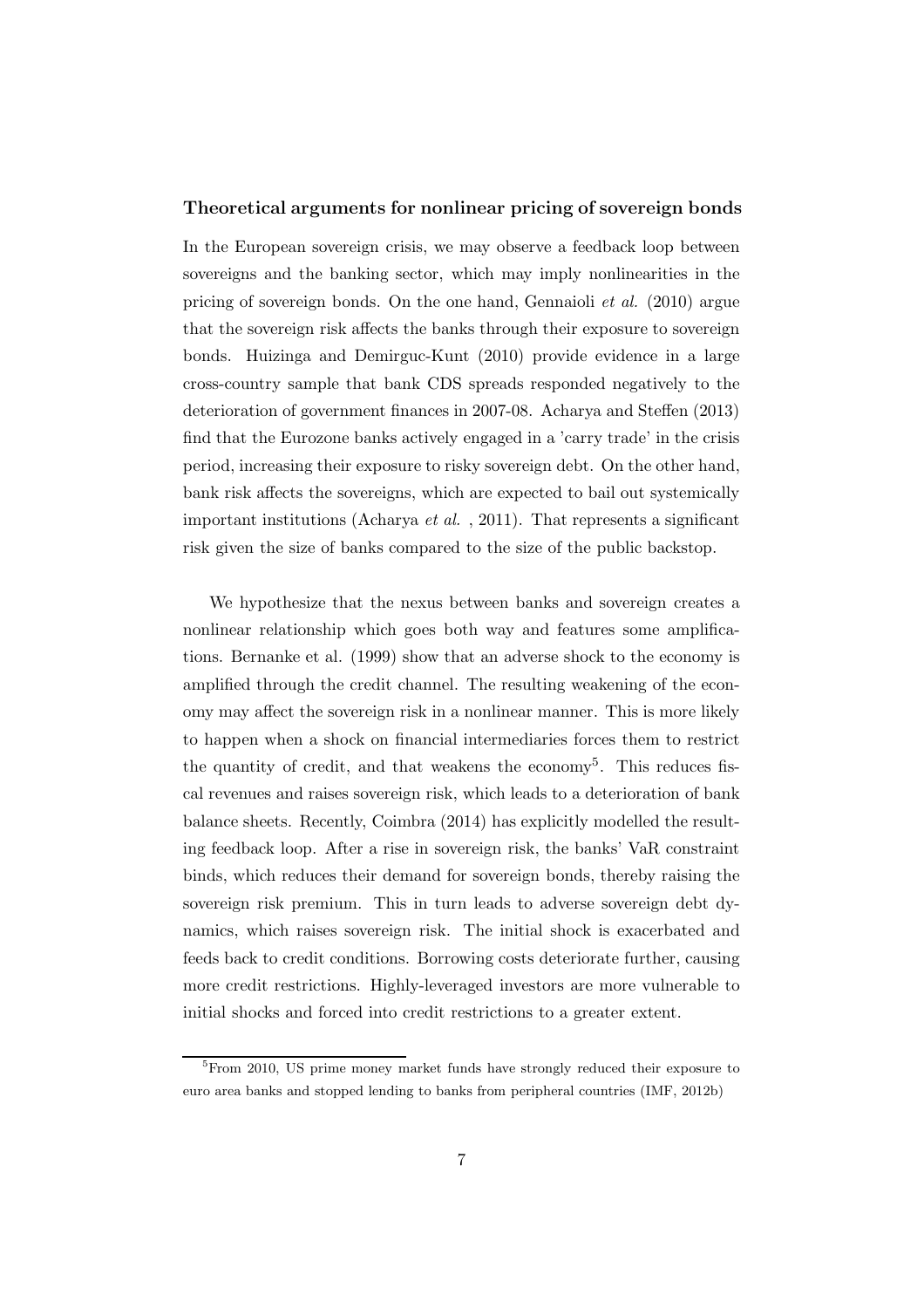Although this model admits of quantification that supports the theory, we do not yet have a model of simultaneous determination of sovereign and bank risk that is amenable to econometric specification. In this work, we will explicitly test whether the rise in the risk of the banking sector amplifies the sovereign risk.

In addition, there are specific pricing mechanisms that may drive nonlinearities in the sovereign bond market. The most documented such mechanism is due to liquidity problems implying self-amplifying dynamics in asset prices, because of the negative externality due to fire-sale liquidation of assets<sup>6</sup>. An initial shock on sovereign bonds may trigger a liquidity spiral because it degrades the quality of collateral<sup>7</sup>. Banks facing liquidity problems will be forced to sell off assets to regain liquidity or restore their capital ratio. The emergence of asymmetric information frictions strengthens the dynamics (Brunnermeier et al., 2009). The pricing of debt becomes more "information sensitive", and safe assets become less safe, so investors are more selective about the quality of assets they accept as collateral. Their demand for the sovereign bonds that are perceived to be more risky declines, thereby raising the sovereign risk premium. So there is a liquidity spiral: a falling sovereign bond market leads financial intermediaries to fly to liquidity, and this amplifies the effects of the initial price reduction. Relatively small shocks can cause liquidity suddenly to dry up, leading to a major correction of asset prices (Brunnermeier and Pedersen, 2009). In this work, we will test a second hypothesis, that liquidity shocks have self-reinforcing effects on sovereign pricing.

 ${}^{6}$ Stiglitz (1982) and Geanakoplos and Polemarchakis (1986) initially pointed out this externality.

<sup>7</sup>As an example of a fire-sale driven by more restrictive collateral requirement, the Financial Times reports in November 2010"[...] a sell-off in Irish bonds was driven by a fire sale of positions by market participants who were unable to meet collateral requirements enforced by LCH.Clearnet- one of Europe's biggest clearing houses [...]. Ireland's banks were faced with an estimated \$1bn cash-call from LCH.Clearnet as a result of its decision to require a deposit of 15 per cent against all Irish bond positions as an indemnity against default."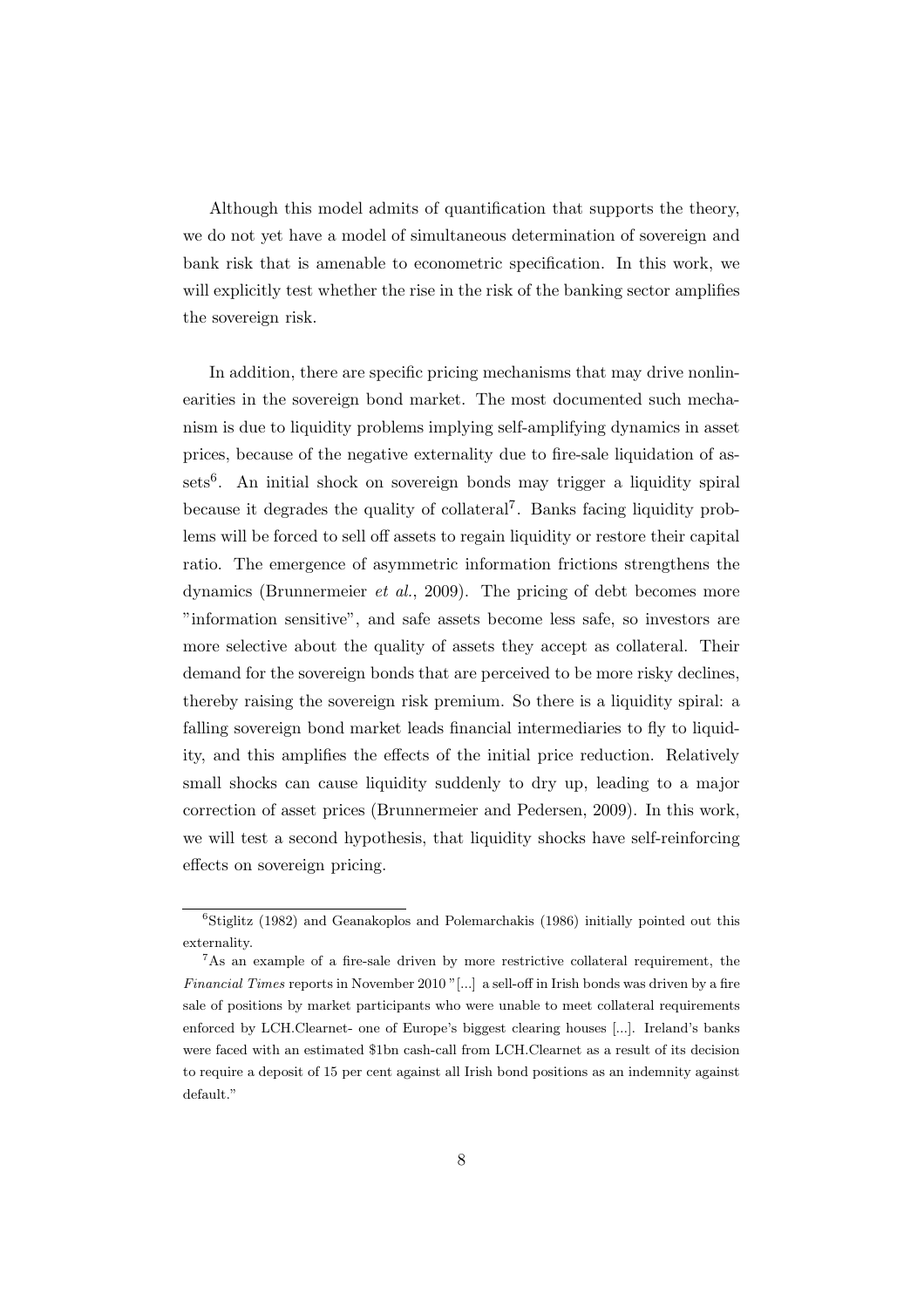Finally, we explore the hypothesis that derivatives produce nonlinear systems, and a proliferation of hedging instruments may destabilise markets (Brock et al., 2009, Geanakoplos, 2010, Simsek 2013). Using credit derivatives, investors can hedge the credit risk of a reference entity and also express negative credit views more easily than with cash assets. Short sales of credit instruments can be executed with reasonable liquidity and a lower risk of suffering from a short squeeze (Tavakoli, 2008). In the corporate sector, where the liquidity in the cash market is sometimes limited, Blanco *et al.* (2005) and Baba and Inada (2009) have shown a lead for CDS prices over credit spreads in the price discovery process, implying that bearish investors who express their negative views on certain entities trigger self-reinforcing dynamics. Up-front principal is small or zero in most derivatives, implying that these instruments create high leverage. We know from Adrian and Shin (2010) that high leverage enhances the amplification of the initial correction. Thus by offering a new technology allowing bearish investors to express their negative views, credit derivatives amplify the effect of an initial correction on a market segment (Geanakoplos, 2010). Although we have evidence that the sovereign CDS market influences the underlying sovereign bond pricing during bearish episodes (Delatte et al. 2012, Palladini and Portes, 2011, and references cited there), we know much less about the effects of corporate CDS on sovereign risk. In a down-cycle, their effect on specific corporate markets may affect the sovereign because of the resulting weakening of the sector activity, thereby reducing fiscal revenues and potentially giving rise to counter-balancing expansionary fiscal measures that further deteriorates the fiscal balance. This is more likely to happen in corporate sectors with a large contribution to the domestic output and/or a large employment share, or in the financial sector because of the nexus between banks and sovereigns described before.

Given this background we explore the link from corporate CDS spreads to the sovereign spreads and test a third hypothesis: that the rise in corporate CDS prices has amplified the risk of sovereigns.

There are various theoretical reasons why the pricing of sovereign bonds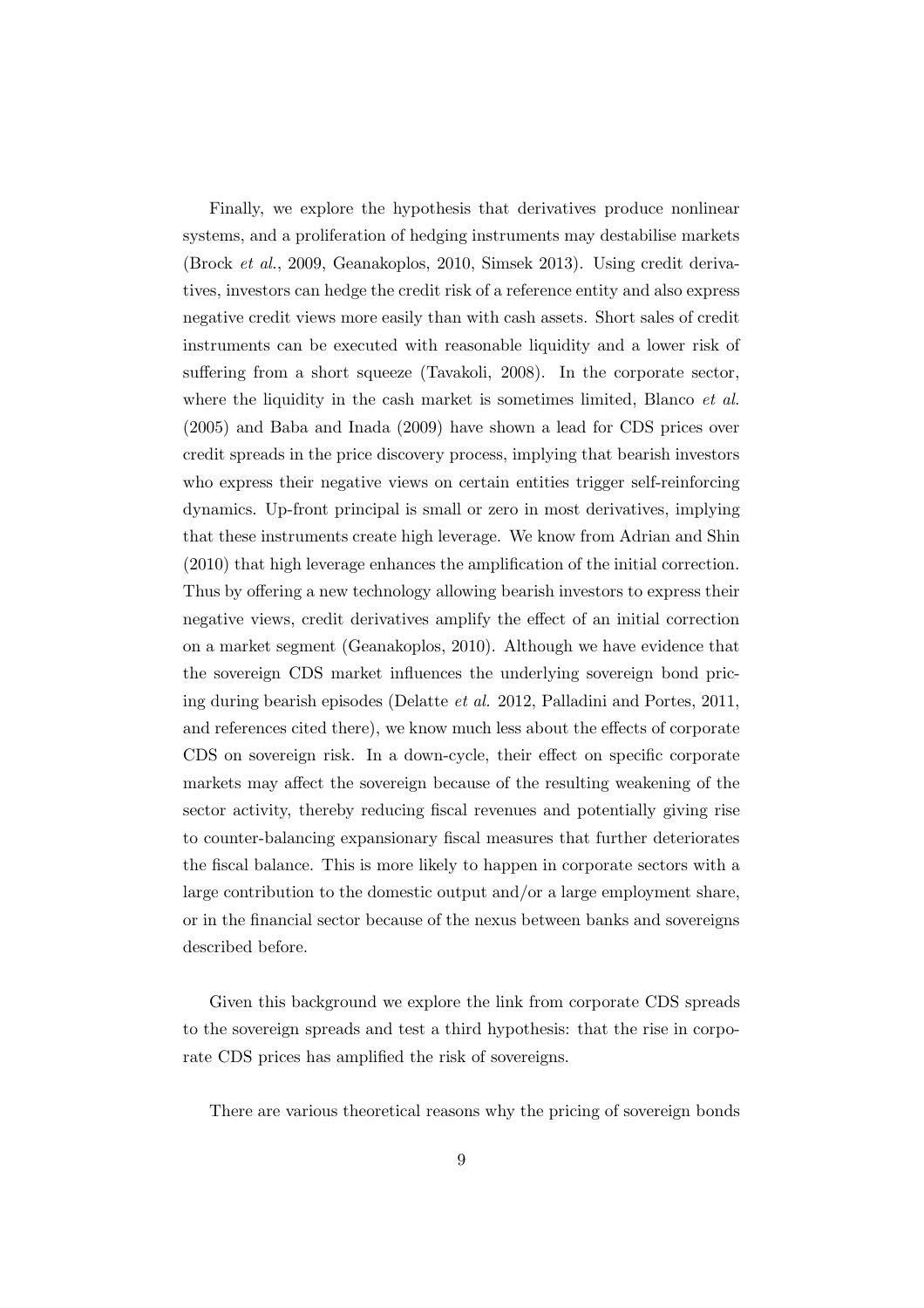may be nonlinear. In the following we briefly explore the empirical evidence of nonlinearities in the pricing of sovereign bonds during the European debt crisis.

# 3 Empirical evidence of nonlinear sovereign bond spreads during the European debt crisis

Non-linearity in the spread determination model of peripheral members of the euro-area during the crisis has been seen in previous work (Aizenman et al. (2011), de Grauwe and Ji (2013), Gerlach et al. (2010), Montfort and Renne (2011), Borgy et al. (2011), Favero and Missale (2012)). Two different regimes have been described, a crisis and a non-crisis regime, with additional fundamental factors important in the crisis regime.

Montfort and Renne (2011) model the joint dynamics of euro-area sovereign yields with a Markov-switching specification and find a regime-switching feature at the origins of the large fluctuations during the crisis. In particular, they identify a crisis regime that captures the rise in volatility experienced by the sovereign bond market since 2009.

Borgy et al. (2011) examine the macroeconomic determinants of risk premia in the sovereign yield spreads of six euro-area members and give special emphasis to fiscal sustainability measures. They show a structural break in the relationship between sovereign spreads and fiscal determinants in 2008: spreads have become much more sensitive to fiscal imbalance measures after 2008, so a given deterioration of the debt service ratio generates a significantly larger widening of the spreads after 2008. Overall the risk perception has changed during the sovereign crisis, with the deterioration of fiscal balances gaining a major role after 2008. This result underlines the increasingly important constraint on fiscal policy imposed by the financial markets, an observation of Haugh et al. (2009), who similarly find that incremental deteriorations in fiscal performance have led to larger increases in the spreads of euro area countries after 2008.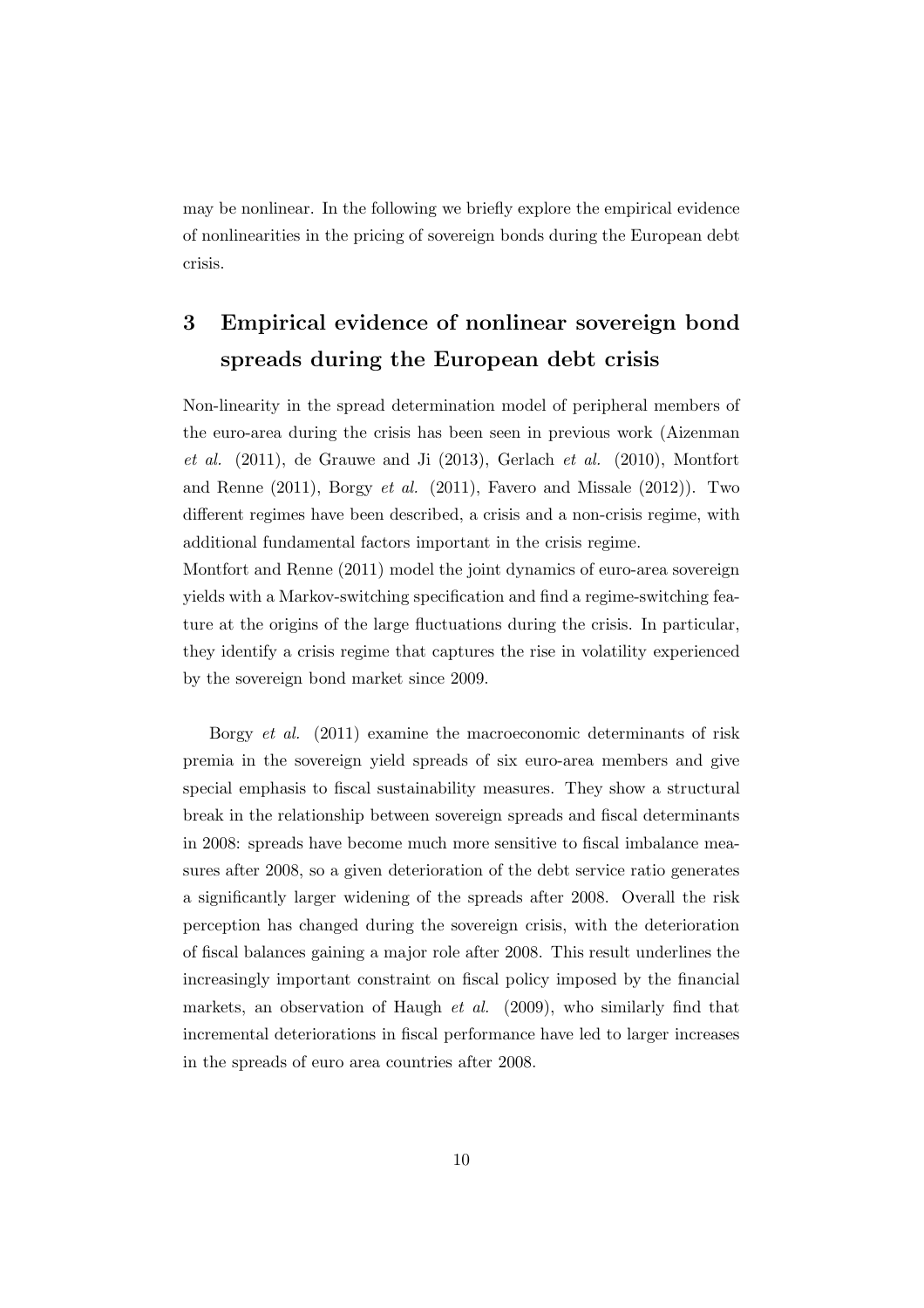These empirical papers have detected nonlinearity in the sovereign bond spread determination model of euro-area members. The models employed in these papers reveal nonlinear dynamics on the weights of fiscal factors but do not explain the sources of nonlinearity. The regime shifts are due to an unobservable variable. Our objective is to relax linearity and allow the spread determination model to change according to an observable signal that sets off amplifying spirals. The next Section presents our empirical strategy.

## 4 Empirical strategy: specification and estimation

We estimate sovereign bond spread determination using a panel smooth threshold regression (PSTR) model developed by Gonzales et al. (2005). The choice of panel data is motivated by the low time dimension of macroeconomic data. The PSTR model allows us to characterize nonlinearity as a function of an observable variable. More precisely, the sovereign spread can be estimated as follows:

$$
S_{it} = \mu_i + \beta_1' X_{it} + \beta_2' X_{it} g(q_{it}; \gamma, c) + u_{it}
$$
\n
$$
\tag{1}
$$

for  $i = 1, ..., N$  and  $t = 1, ..., T$  where  $\mu_i$  represents individual fixed effects,  $X_{it}$  is a set of variables that capture credit risk, liquidity risk and international risk aversion and  $u_{it}$  are i.i.d. errors.  $g(.)$  is a continuous transition function bounded between 0 and 1. We use a logistic function of order 1 that has an S shape:

$$
g(q_{it}; \gamma, c) = \frac{1}{1 + \exp\left[-\gamma(q_{it} - c)\right]} \quad , \gamma > 0. \tag{2}
$$

where  $q_{it}$  is the observable threshold variable. The  $\gamma$  parameter determines the smoothness, i.e., the speed of the transition from one regime to the other, and c the location parameter, which shows the inflexion point of the transition. The higher the value of the  $\gamma$  parameter, the faster (*i.e.*, sharper) the transition. This specification allows a smooth transition between two extreme regimes defined by the vectors  $\beta'_1$  and  $\beta'_1 + \beta'_2$ . For example, if we take a threshold variable that proxies *flight to liquidity*, the higher this proxy, the closer the coefficient gets to  $\beta'_1 + \beta'_2$ . The PSTR model is a way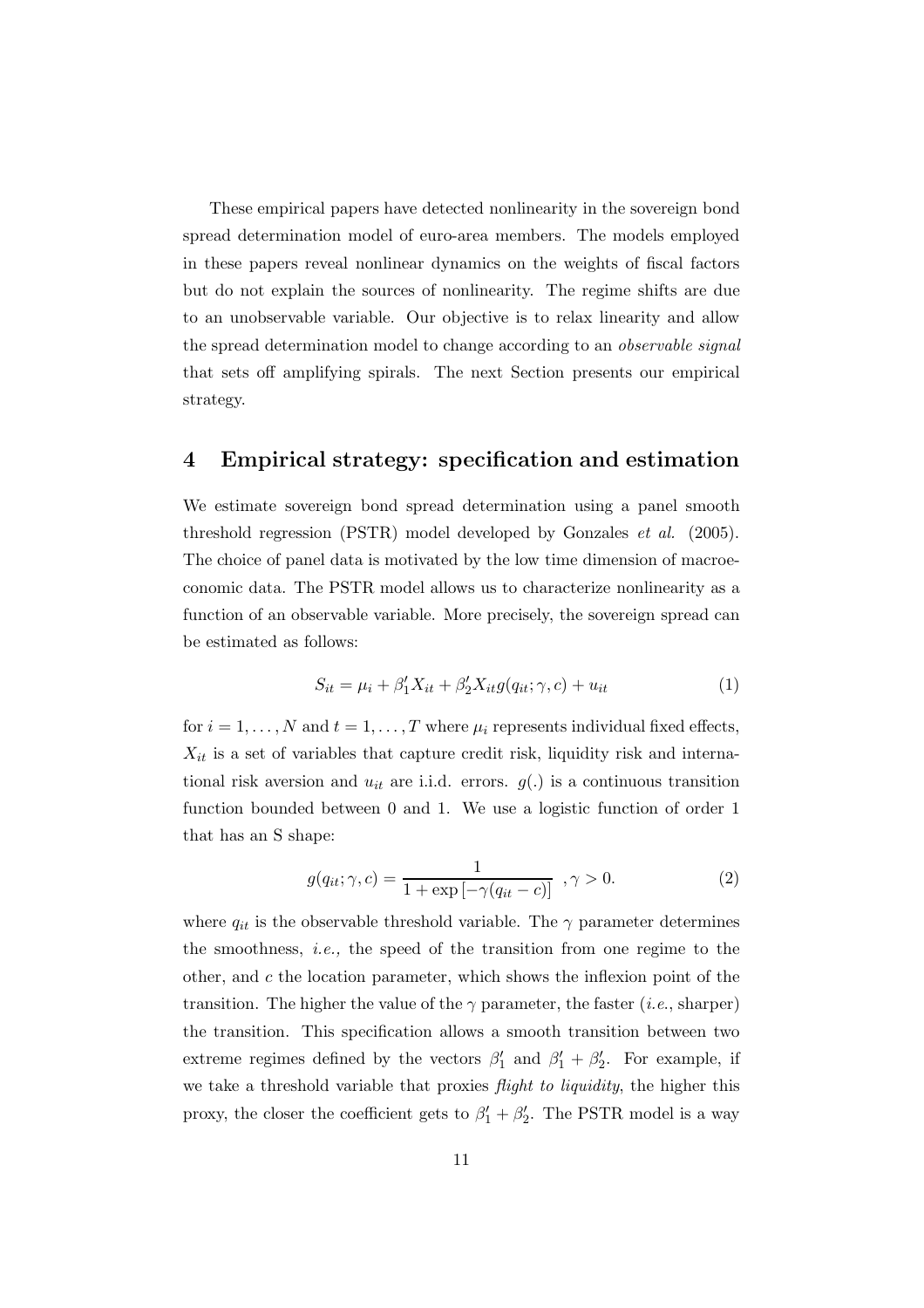to account for individual heterogeneity (Fouquau et al., 2008).

The estimation of the PSTR model consists of several stages. In the first step, a null hypothesis of linearity is tested against the alternative hypothesis of a threshold specification. Then, if the linear specification is rejected, the estimation of the parameters of the PSTR model requires eliminating the individual effects,  $\mu_i$ , by removing individual-specific means and then applying nonlinear least squares to the transformed model (see Gonzàlez  $et$ al., 2005).

In the Gonzàlez et al.  $(2005)$  procedure, testing linearity in a PSTR model (equation 4) can be done by testing  $H_0$ :  $\gamma = 0$  or  $H_0$ :  $\beta_0 =$  $\beta_1$ . In both cases, the test is non-standard since the PSTR model contains unidentified nuisance parameters under  $H_0$  (Davies, 1987). The solution is to replace the transition function,  $g(q_{it}; \gamma, c)$ , with its first-order Taylor expansion around  $\gamma = 0$  and to test an equivalent hypothesis in an auxiliary regression. We then obtain:

$$
S_{it} = \mu_i + \theta_0 X_{it} + \theta_1 X_{it} q_{it} + \epsilon_{it}^*.
$$
 (3)

In these auxiliary regressions, parameter  $\theta_1$  is proportional to the slope parameter  $\gamma$  of the transition function. Thus, testing linearity against the PSTR simply consists of testing  $H_0$ :  $\theta_1 = 0$  in (3) for a logistic function with the usual LM test. The corresponding  $LM$  statistic has an asymptotic  $\chi^2(p)$  distribution under  $H_0$ .

Before proceeding to the estimation, we present our data.

# 5 Data description

In this Section we present our dataset and sources used to estimate the linear model of sovereign bond spreads and to construct the threshold variables that capture the forces described in Section 3.

The estimation of the model of Eq.(4) is subject to two major data constraints. On the one hand, macroeconomic fundamentals have a low fre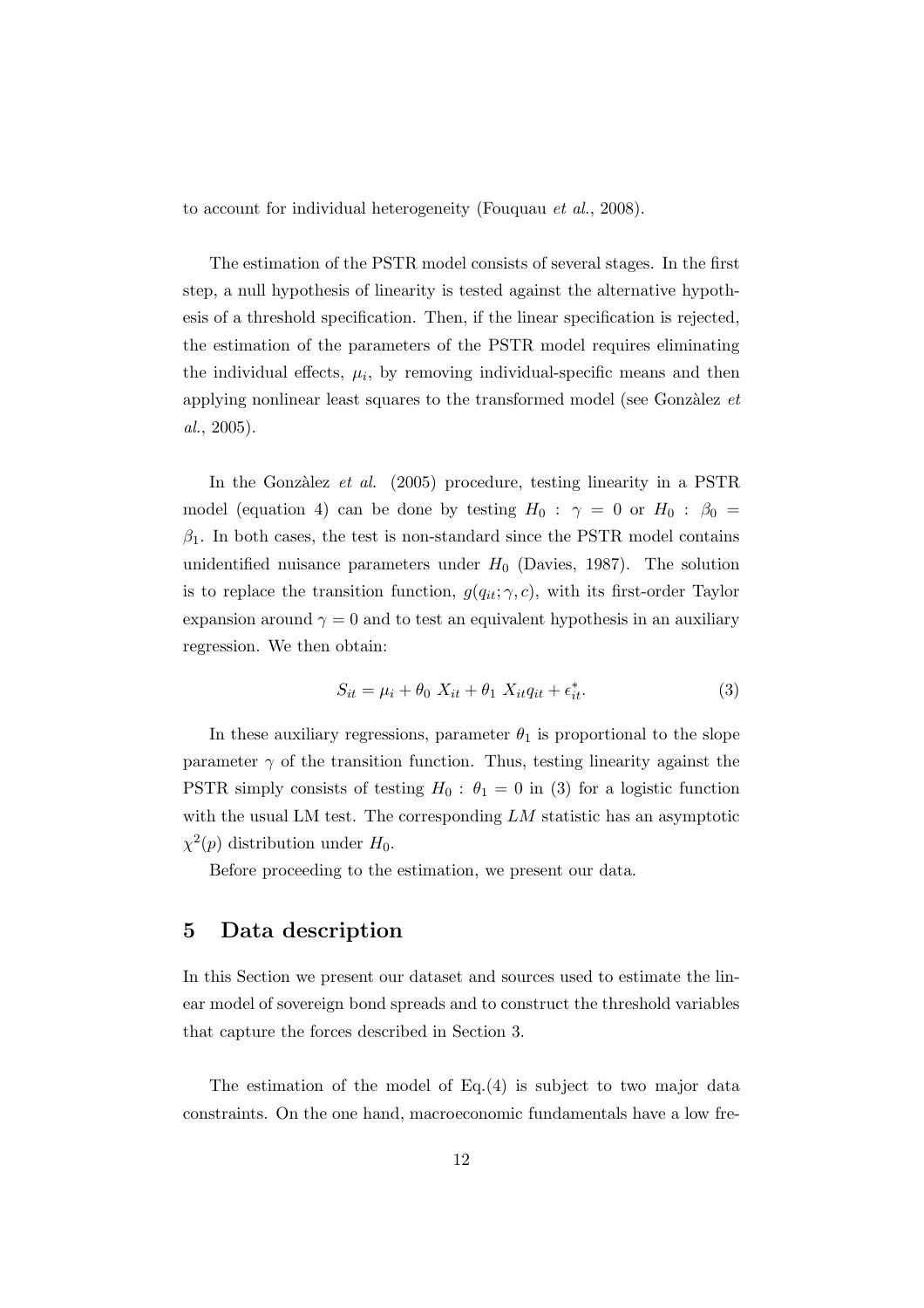quency (annual, quarterly or monthly), while our financial data are daily. Therefore we transform all series to monthly data. We calculate the monthly average of the daily series and we transform quarterly to monthly using a local quadratic transformation with the average matched to the source data<sup>8</sup>. On the other hand, the sovereign crisis started in late 2009, and the Outright Monetary Transactions (OMT) programme implemented in September 2012 succesfully narrowed the spreads and blurred market signals. So we have only three years during which the hypothesized transition might have occured. Therefore, to obtain a sufficient number of observations, our estimation is based on a balanced panel of the five peripheral European countries in which the sovereign yield has been most under pressure (Greece, Ireland, Italy, Spain and Portugal) between January 2006 and September 2012.

#### Determinants of the sovereign bond spread

Our dependent variable is the sovereign bond spread, which prices the default risk of a country. It is defined as the difference between the sovereign bond yield and the risk-free rate of the same maturity. For each country in the sample, we use the long-term German yield, which is the benchmark risk-free rate for the Euro area (Dunne et al., 2007), and the government yield of this country at the same maturity. We rely on daily observations of 10-year bond yields provided by Bloomberg, from which we compute a monthly average<sup>9</sup>. All data described in this Section are plotted in Figure 1.

A key choice is the set of explanatory variables included in  $X_t$  in Eq. (4). As mentioned in Section 1, we need variables to capture credit risk, liquidity risk and international risk aversion. We test the following variables: debtto-GDP ratio, deficit, unemployment, unit labor cost, risk, liquidity.

First, the country's credit risk is traditionally related to fiscal sustainability. We include the debt-to-GDP ratio and fiscal deficit from Eurostat. We add the squared value of the debt-to-GDP ratio to capture non-linear dynamics that might be due to threshold effects of sovereign debt on real

<sup>8</sup>We used Eviews software for this transformation.

<sup>9</sup>For Ireland only 8-year bond yields are available, so we computed the spread using the 8-year German yield.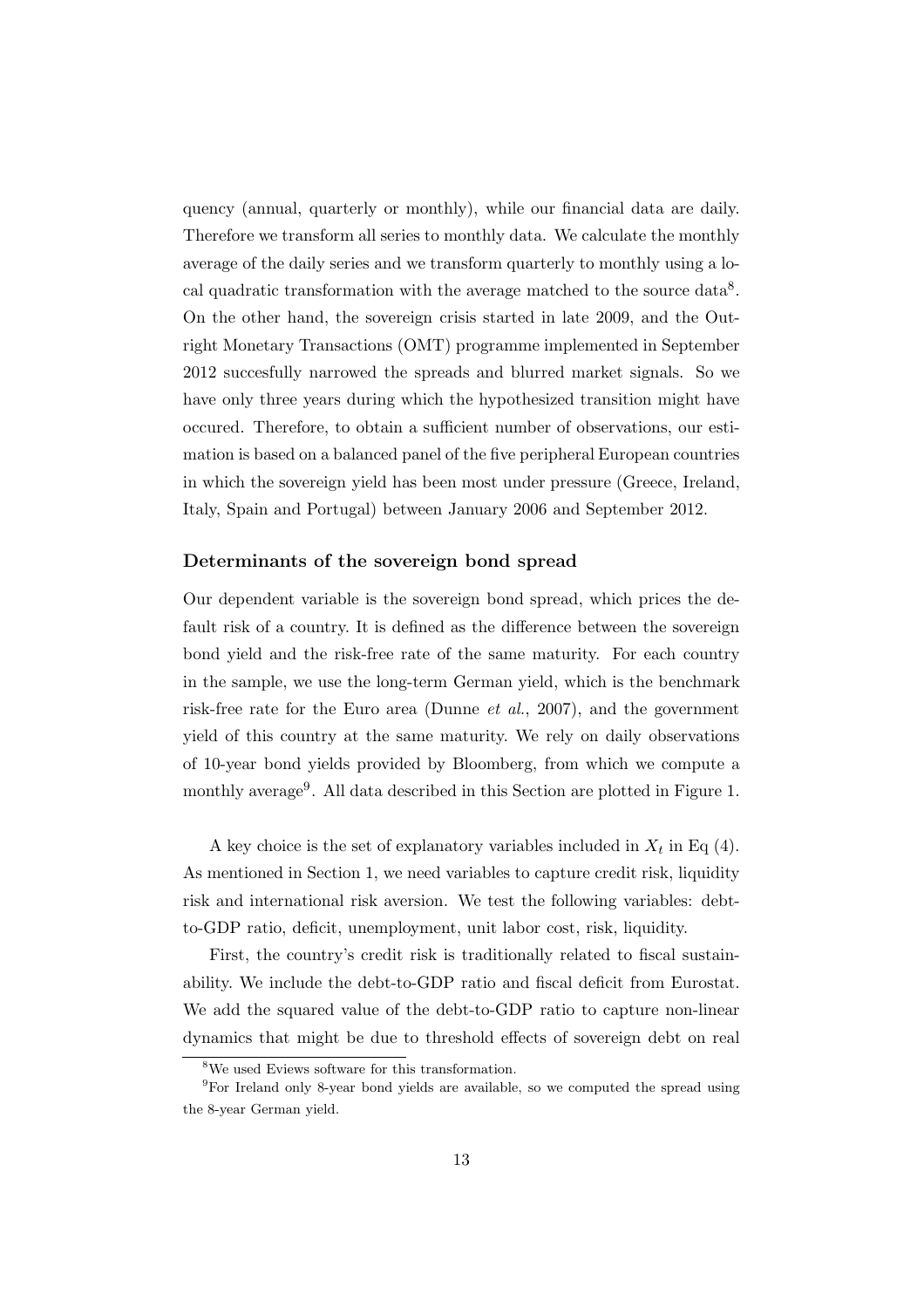growth. The fiscal data are revised data, necessary because of the presence of Greece in the sample, although these are not the data initially observed by market participants. Other relevant variables are economic activity and the country's competitiveness. We proxy economic activity using the unemployment rate rather than GDP to avoid collinearity with the debt-to-GDP ratio. The unit labor cost and trade balance are included to proxy the country's competitiveness<sup>10</sup>.

Second, we include a variable for liquidity risk, proxied as the bid-ask spread of the dependent variable and alternatively measured by market size, as the country's share of total outstanding Euro-denominated long-term government securities issued in the Euro zone. Data are available on a monthly basis from the European Central Bank (ECB).

Third, we include the CBOE Volatility Index (VIX) as a measure of international risk aversion, because it is often considered by many to be the world's premier barometer of investor sentiment and market volatility  $(e.g.,$ Rey, 2013).

Last we control for the effect on peripheral spreads of non-standard monetary measures adopted by the ECB during the crisis. In May 2010, the ECB decided to start the Securities Markets Programme (SMP) with large securities purchases in order to address tensions in certain market segments $^{11}$ . We use the amount of securities held for monetary purposes (divided by 100), as shown in the ECB's weekly financial statements, and including Securities Market Program, 1st and 2nd Covered Bond Purchase Programs (available in ECB Statistical Data Warehouse $)^{12}$ .

<sup>10</sup>All data are available at a quarterly frequency, except for unemployment (monthly) and fiscal deficit (annual).

 $11$ The SMP was terminated in September 2012 in favour of Outright Monetary Transactions (OMTs) in sovereign secondary bond markets.

<sup>12</sup>On the other hand, the ECB provided in December 2011 and March 2012 more than 1 trillion Euros of additional liquidity to the financial system with the very longer-term refinancing operations (LTRO). Unfortunately publicly available data are not broken down by country, which makes the inclusion of the data composed of two observations irrelevant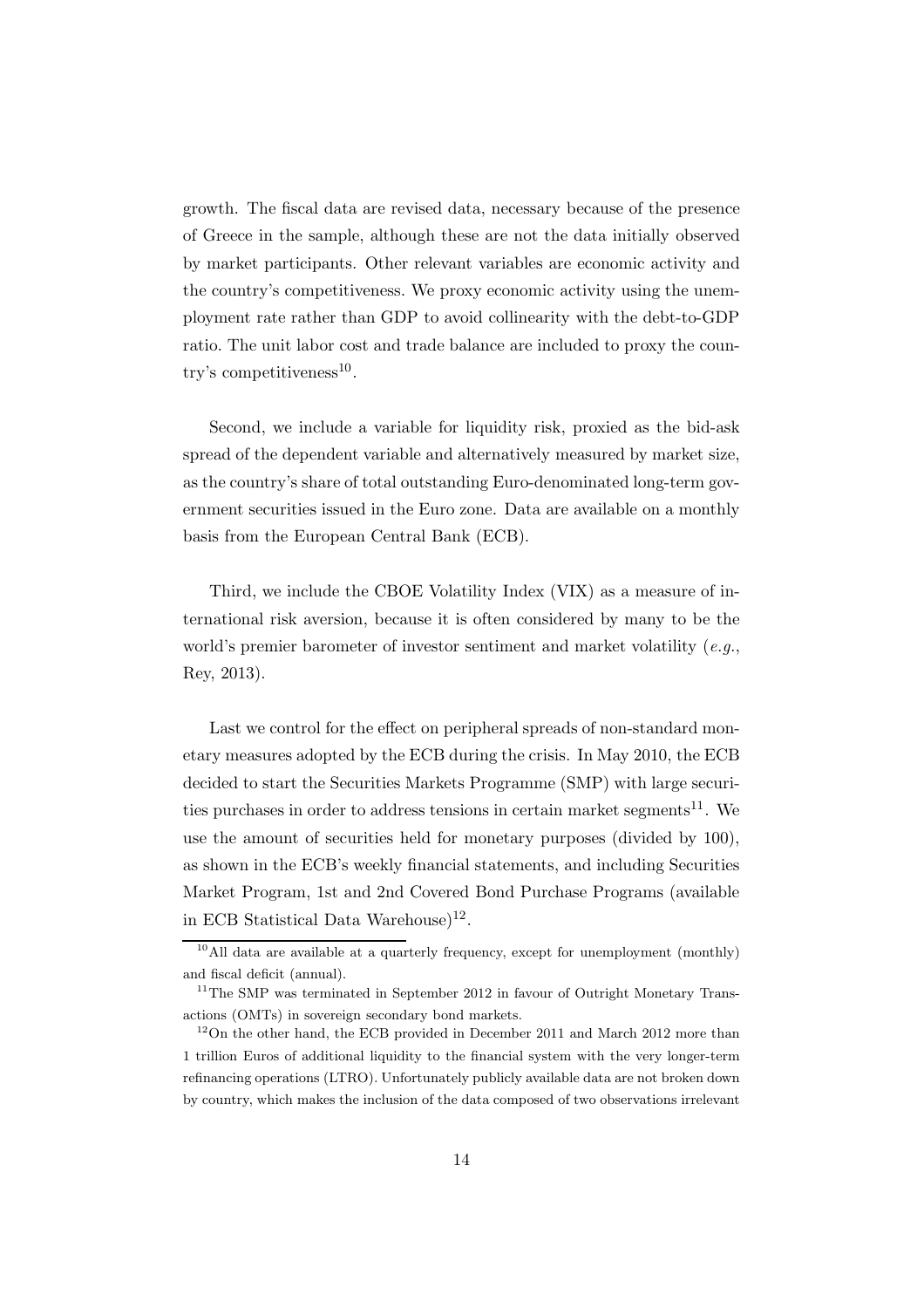#### Endogenous drivers of nonlinearities, three hypotheses

We construct a set of financial data to capture our three hypotheses presented in Section 2. They represent the set of threshold variables that we will include alternatively in our nonlinear estimations in the next Section. All threshold variables are plotted in Fig. 2.

1. Feedback loop from banks to sovereigns

In order to test if the rise in the risk of the banking sector amplifies the risk of sovereigns, we create indicators of uncertainty and stress in this sector.

- *IVolbank* used in Hakkio and Keeton (2009) denotes the idiosyncratic volatility of bank stock prices. It serves as an equivalent of the VIX for the banking industry rather than for the corporate sector as a whole. It is computed as the standard deviation of residual returns from a CAPM regression using an aggregate European banking sector price index and the S&P Europe 350 taken from Datastream.
- *CMAXFin* is an indicator of stress widely used by market pratictioners to identify periods of extreme price declines (Patel and Sarkar (1998)). We take the five domestic banking stock indices from Datastream and calculate CMAXFin as the maximum cumulated index losses over a moving two-year window with  $Cmax_t = 1 - \frac{P_t}{P_t}$  $\frac{1}{max[P_{t-24}...P_t]}$ . The more bearish the market, the closer to 1 the indicator.
- An additional useful indicator of stress in the banking system is the Euribor-OIS spread, calculated as the difference between the Euro Interbank Offered rate and the overnight indexed swap rate. This indicator must be taken with some caution because of the alleged manipulation of the Euribor rate.

We control for an overall effect of uncertainty and stress not due to the banking sector by including indicators on non-financial

in our panel estimates.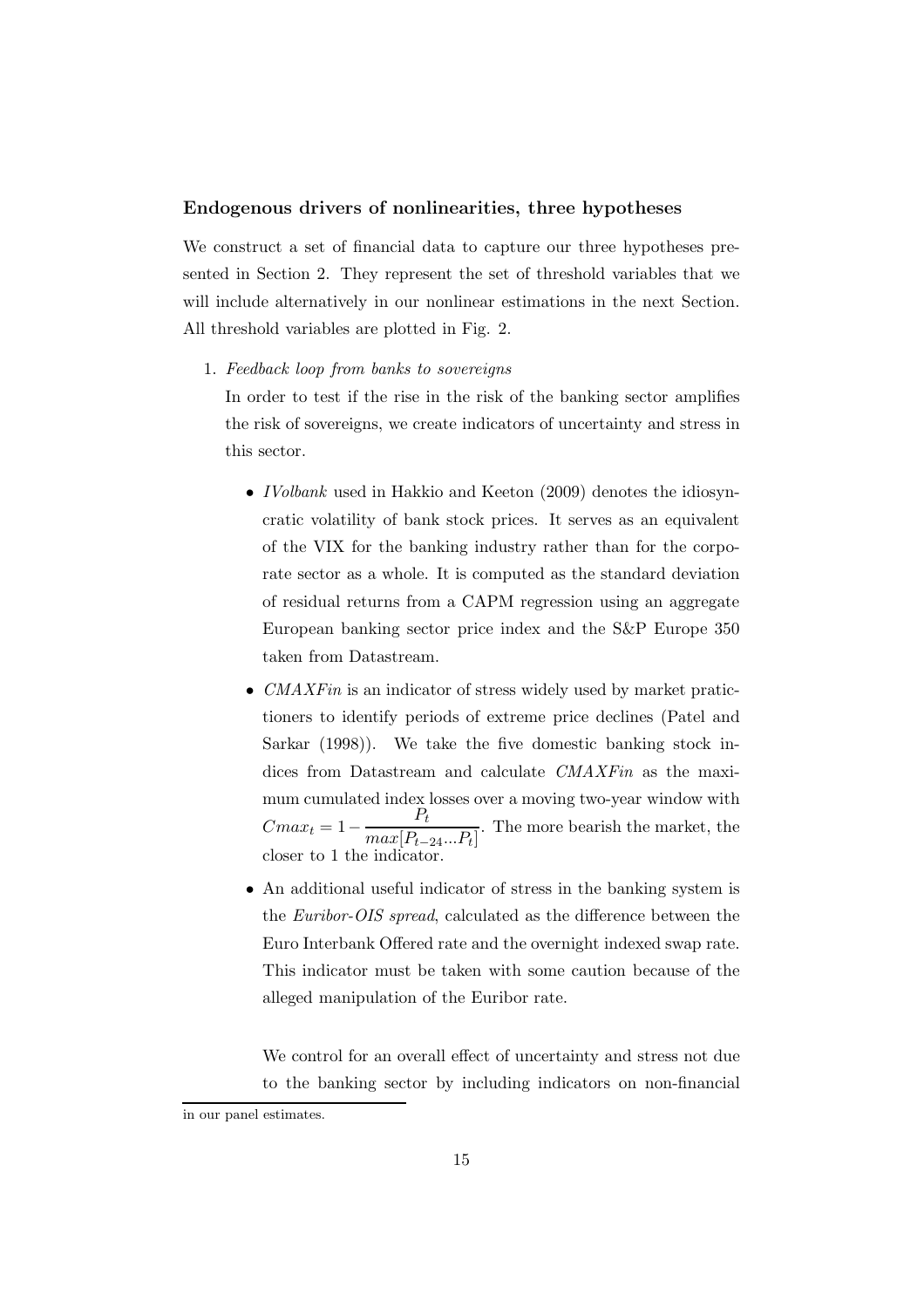sectors:

- *Vstoxx* is the European equivalent of the VIX, considered by many to be the leading measure of market volatility<sup>13</sup>.
- $FTSE300$  and  $S\&P350$  denote the return of the European aggregate stock market indices
- DomsticIndex is the matrix of the domestic stock returns indices of the five countries in our panel (PSI, IBEX, ATHEX, FTSEMIB, ISEQ).
- RvolGerm captures bond market volatility using the 10-year German government bond index. It is the realized volatility computed as the monthly average of absolute daily rate changes.
- $Rvol$  Nonfi is the realized volatility of domestic non-financial sector stock market indices taken from Datastream.
- Rvoldoll, Rvolyen and Rvolpound are the realized volatility of three bilateral euro exchange rates for the US dollar, the Japanese yen and the British pound respectively.
- 2. Nonlinear effects of credit derivatives:

In this paper we focus on the most active credit derivatives, the credit default swap market (CDS). In particular, a significant development has been the creation of synthetic CDS indices which cover default risk on a pool of entities as opposed to single-name CDS. Buying an index is equivalent to selling protectin. Therefore buying and selling the indices can be compared to buying and selling portfolios of bonds. A buyer takes on the credit exposure to the bonds, i.e. is exposed to defaults, similar to buying a cash portfolio. Investors can express views on a specific market segment via CDS indices. The main advantages of these new classes of credit derivatives are standardization and liquidity, which explain their growth. CDS indices accounted for 43% of gross notional amount of the CDS market in December 2012,

<sup>&</sup>lt;sup>13</sup>We use Vstoxx to proxy the European market volatility, while we use VIX to capture international risk aversion.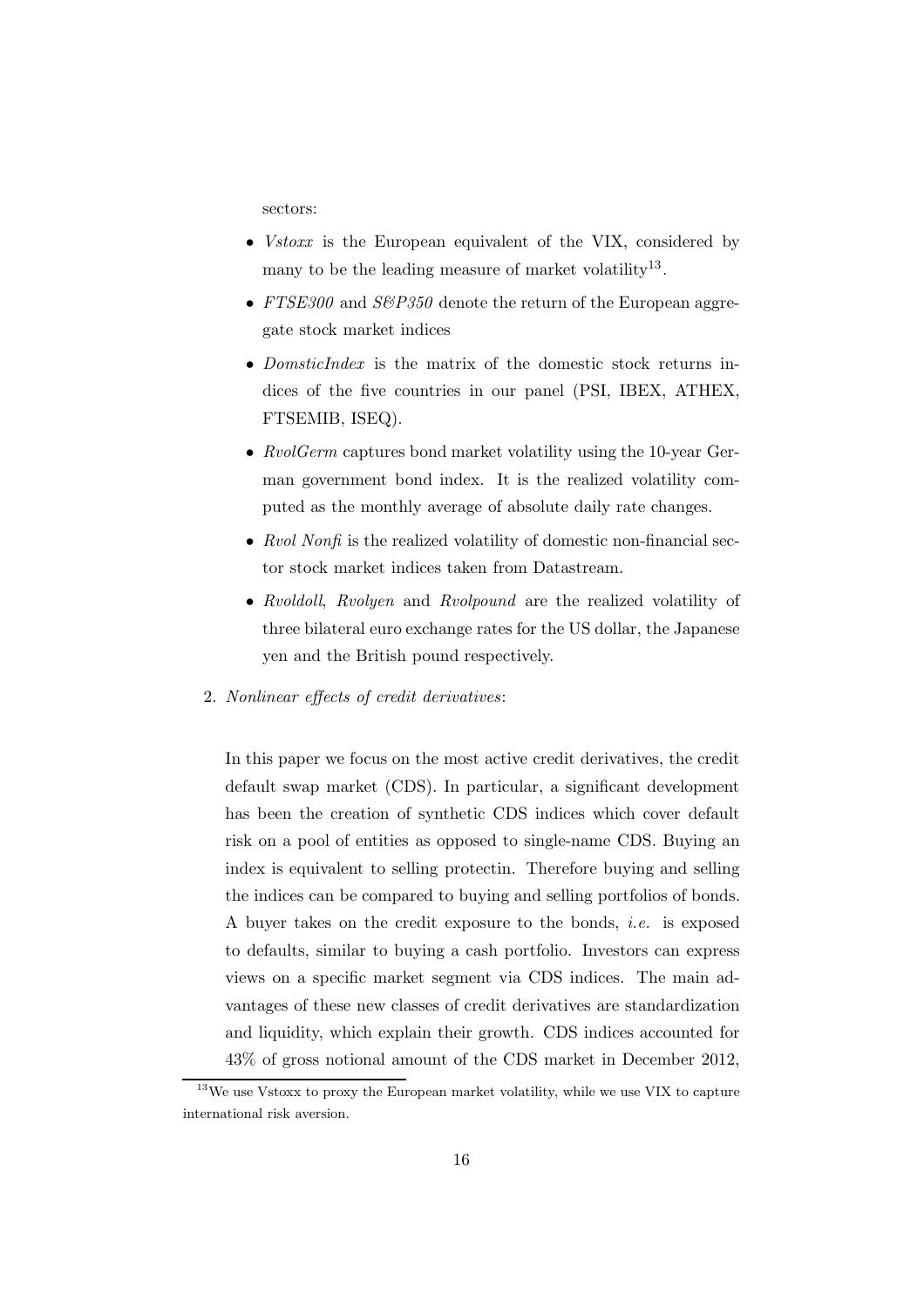up from  $20\%$  in 2004 (Vause,  $2011$ )<sup>14</sup>.

We take the i-Traxx Europe, a broad tradable credit default swap family of indices traded by Markit. Most widely traded is i-Traxx Europe Main index (125 investment grade credits), further segmented into sub-indices defined by industry groups and trading levels. We include:

- *i-Traxx Europe* comprises the most liquid 125 CDS referencing European investment grade credits
- $X$ -over comprises the most risky 40 constituents
- $HiVol$  is a subset of the main Europe index consisting of what are seen as the most risky 30 constituents
- $SenFin$  comprises constituents from the sector of senior-financials and SubFin from the sector of sub-financials.
- 3. Negative externality due to fire-sale liquidiation

We use standard indicators of *flight to liquidity* complemented by indicators of *flight to quality* and *asymmetry of information* because they occur simultaneously during a liquidity run and strengthen selfamplifying dynamics (as put in Section 2).

• Aaa/10-year Treasury spread denotes the spread between European corporate bonds rated Aaa and the 10-year German Treasury bond. It is a standard measure of liquidity premium, because even the highest-rated corporate bonds tend to be less liquid than Treasury securities. All corporate bond indices are Markit i-boxx European corporate bonds, taken from Datastream.

<sup>&</sup>lt;sup>14</sup>CDS trading has continued to grow after 2007 (IOSCO, 2012). At the end of 2012, the gross notional value of outstanding CDS contracts amounted to approximately 25 trillion US dollars, and the corresponding net notional value to approximately 2.5 trillion US dollars. The fact that the gross notional value of the CDS contracts has more than halved since the peak of 2007 (with 60 trillion US dollars) is mostly attributed to the development of compression mechanims that eliminate legally redundant contracts (Vause 2011).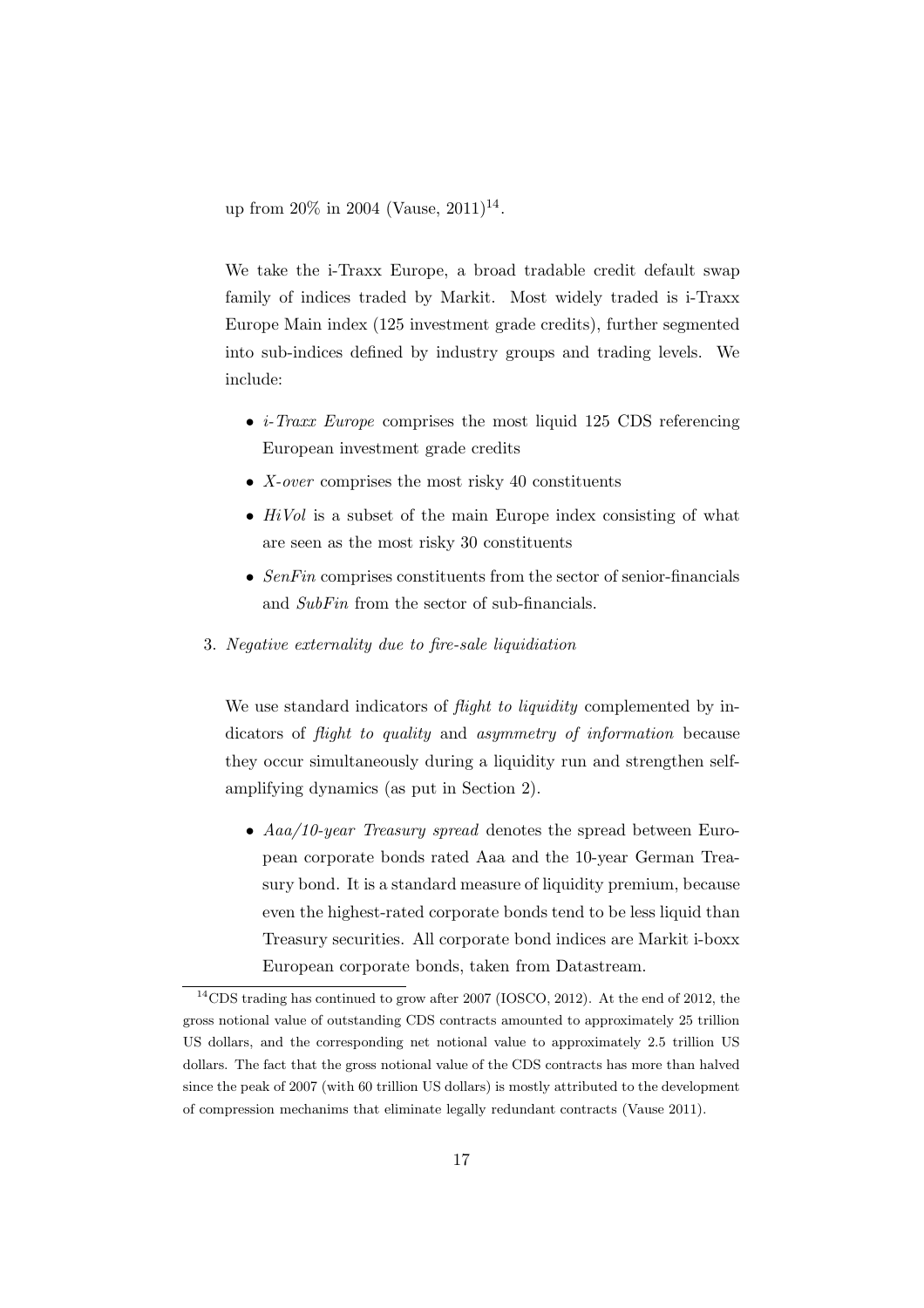- High-yield bond/Baa spread denotes the spread between "junk" bonds", i.e. bonds with too low a rating to be considered investmentgrade, and Baa-rated corporate bonds, the lowest-rated bonds considered as investment-grade. High-yield bonds are issued in smaller quantities and traded by a limited set of investors (institutional investors are banned from the market) in comparison with Baa-rated bonds, implying a liquidity premium to compensate investors for holding the less liquid asset.
- 10-year swap spread. The fixed-rate payment leg of a swap is expressed as the Treasury yield plus a spread that compensates investors for the fact that claims on fixed-rate payments are considerably less liquid than Treasury securities.

These variables also capture *flight-to-quality* because they all include a default risk premium. In addition, the indicator Highyield bond/Baa spread captures also asymmetry of information, because a rising value partially stems from adverse selection problems when investors have difficulty in determining which bonds are riskier than others during financial crisis episodes (Hakkio and Keeton, 2010).

- Flight to quality is also proxied with the indicator  $Stock bondsCorr$ which measures the correlation between domestic stock total return indices and the total return German Treasury index. It is well-documented that the correlation between stock and government bond returns is usually significantly negative during financial crises, because investors consider government bonds safer (Andersson et al. 2008). We compute the correlation over rolling three-month periods using the domestic stock index of each country of our panel and the 10-year German government bond index taken from Datastream. We use the negative values of the correlations, so that an increase in the measure corresponds to higher flight-to-quality.
- The *asymmetry of information* is also measured using *cross-section*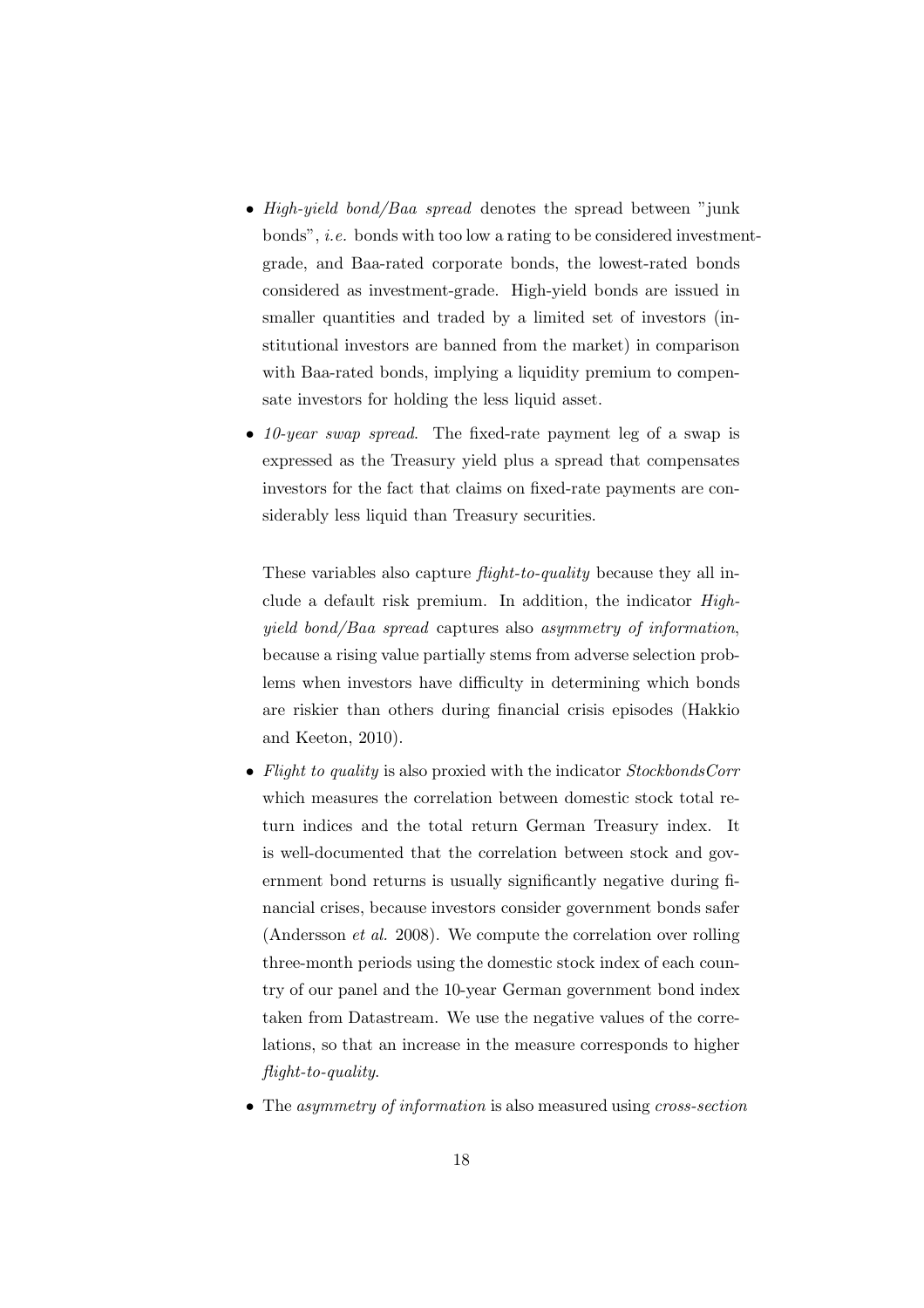dispersion bank proposed in Hakkio and Keeton (2010) and computed as the cross-section dispersion of bank stock returns to capture uncertainty about the relative quality of banks. The intuition is that the larger the cross-section dispersion, the larger proportion of returns is unexpected, so the larger the information asymmetry. It is calculated using daily data on the S&P Europe 350 and the stock prices of the 82 largest commercial banks in terms of market value<sup>15</sup>.

It is worth making a general comment looking at the set of threshold variables plotted in Fig. 2 : most variables experienced a first peak during the subprime crisis, followed by a second peak due to the sovereign debt crisis in Europe. Thus our financial series capture two episodes of crisis, contrary to our dependent variable, which is mostly affected by the second episode. This pattern represents a methodological challenge to detect the drivers of nonlinearity during the European crisis. In the following, we present our results.

# 6 Estimation results: Nonlinear dynamics in the European sovereign market.

We recall that the PSTR specification of the spread is as follows:

$$
S_{it} = \mu_i + \beta_1' X_{it} + \beta_2' X_{it} g(q_{it}; \gamma, c) + u_{it}
$$
 (4)

for  $i = 1, ..., n$  and  $t = 1, ..., T$ , X represents the vector of determinants,  $\mu_i$  the country fixed effects,  $g(.)$  the threshold function,  $q_{it}$  the threshold variable,  $\gamma$  the smooth parameter, c the location parameter.

<sup>&</sup>lt;sup>15</sup>More precisely we estimate a CAPM regression of the daily return on each bank's stock index against the daily return on the S&P Europe 350 index, using data for the previous 12 months. The estimated coefficients are then used to calculate the forecast errors of the current month. Last we calculate the interquartile range for these residuals in order to keep the central 50%. The lower the interquartile value, the smaller the dispersion across banks.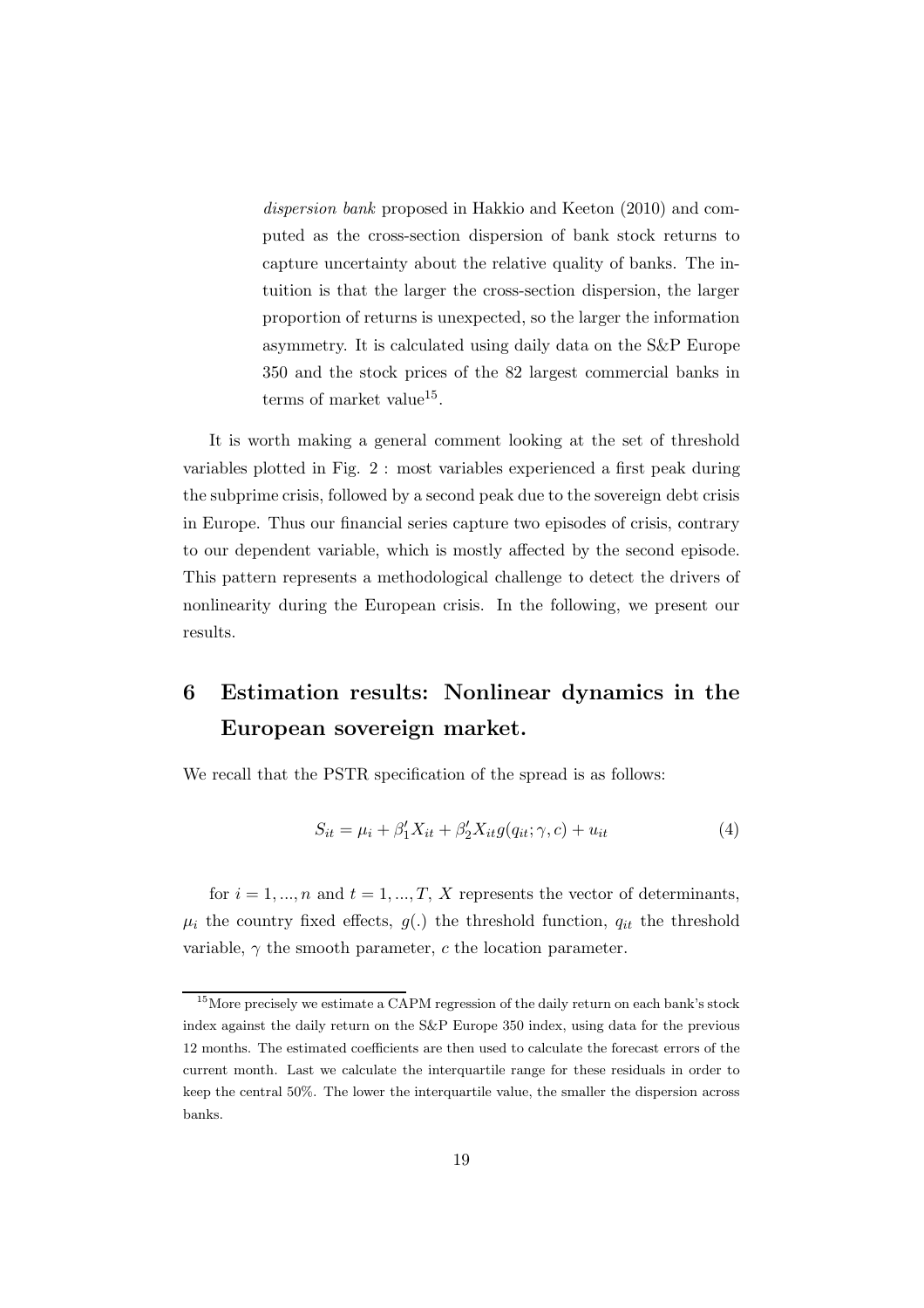#### Selection of the optimal linear model

First, we proceed to the linear estimation using a panel estimation with fixed effects. The first step is to select the optimal linear model. We use alternative series in the vector of explanatory variables and select the optimal combination based on standard selection criteria. Results displayed in Table 1 suggest that our specifications are robusts with similar estimated values in different specifications. The information criteria suggest that specifications 1 and 2 could both be considered as optimal (Schwarz = 0.207, AIC  $= 0.197$ , and we keep specification 2 which is the most parcimonious.

With a negative and a positive coefficient respectively, the evolution of the sum of Debt and squared Debt is ambiguous, while trade balance is not significant. In turn, as expected, unemployment and international risk aversion have an upward impact on the spread: a rise in unemployment and in the VIX increase the sovereign spread. Liquidity effects are properly captured by our measures based on the bid-ask spread (an increase in the bid-ask spread increases the sovereign spread) and volume (a reduction of outstanding issues increases the spread). We keep both in the vector of determinants because information criteria are systematically better when both measures are included.

In addition, as in other studies (De Grauwe and Ji, 2012, Wyplosz, 2013), we find that competitiveness is not relevant: the unit labor cost has an unexpected sign (higher labour cost reduces the spread) while the trade deficit is never significant.

Last, in all specifications the unconventional monetary measures adopted by the ECB have a slight significant effect.

In the following we adopt a parsimonious approach and proceed to the tests and nonlinear estimation of specification 2.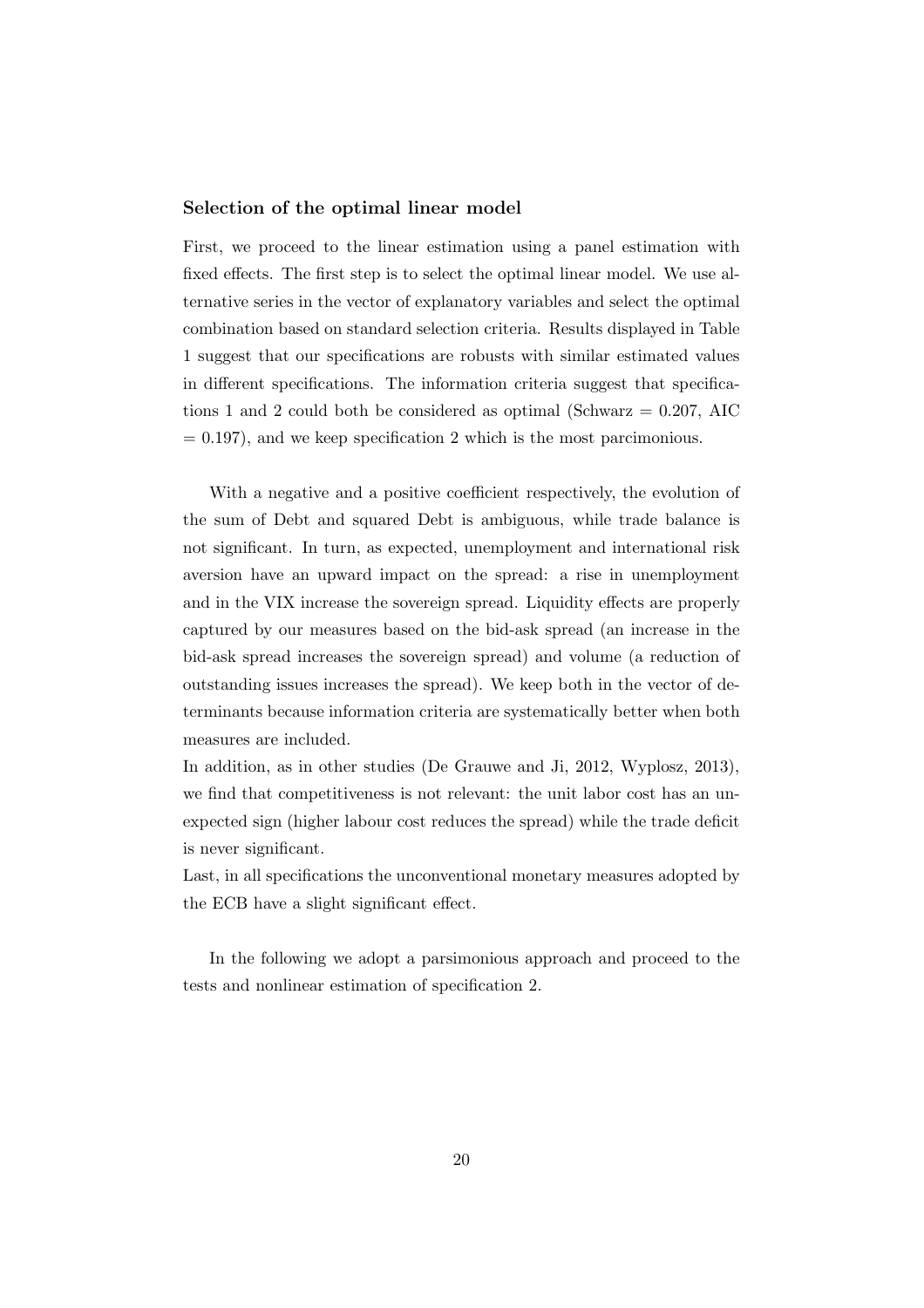#### Linearity tests: the feedback loop played a significant role

In the second step, we test this linear specification of the spread (spec 2) against a specification with threshold effects. We select the best threshold variables, with the objective of identifying the drivers of nonlinear effects. As suggested by Gonzàlez et al. (2005), the "optimal" threshold variable corresponds to the variable that leads to the strongest rejection of the linearity hypothesis.

The linearity test results reported in Table 2 clearly reject the null hypothesis of a linear relationship, regardless of which threshold variable is included in the specification. The remarkably high level of rejection in most models makes the presence of nonlinear dynamics unambiguous. This is consistent with previous empirical work mentioned above and confirms that it is inappropriate to use linear models to estimate sovereign spreads during this period.

The ranking of the test statistics reveals that the feedback loop hypothesis unambiguously stands out  $(CmariFi, Euribor-OIS and IVolBank$  reject linearity with 194.2, 119.4 and 116.2 resp.). Second, two CDS indices composed exclusively of financial constituents CDSSnrFin and CDSSubFin rank among the highest rejection statistics (148.3 and 130.9 resp.).

In sum, the tests reveal that investors are sensitive to the risk in the banking sector, and this triggers nonlinear dynamics. The pricing model is a nonlinear function of fundamentals, where the weight of these fundamentals varies with the risk of banks (we examine the evolution of the estimated coefficient below). The deterioration of market conditions for banks changes the way investors price risk of the sovereigns. It is interesting to observe that indicators of uncertainty about the non-financial sector, rvol NonFin and rvol Germ, rank among the last with low statistics (39.5 and 30.4 resp.). These results illustrate how deeply the sovereign debt crisis is intertwined with the banking crisis (Lane, 2012). This pattern is confirmed with the financial CDS indices, which price the risk on financial entities. It is inter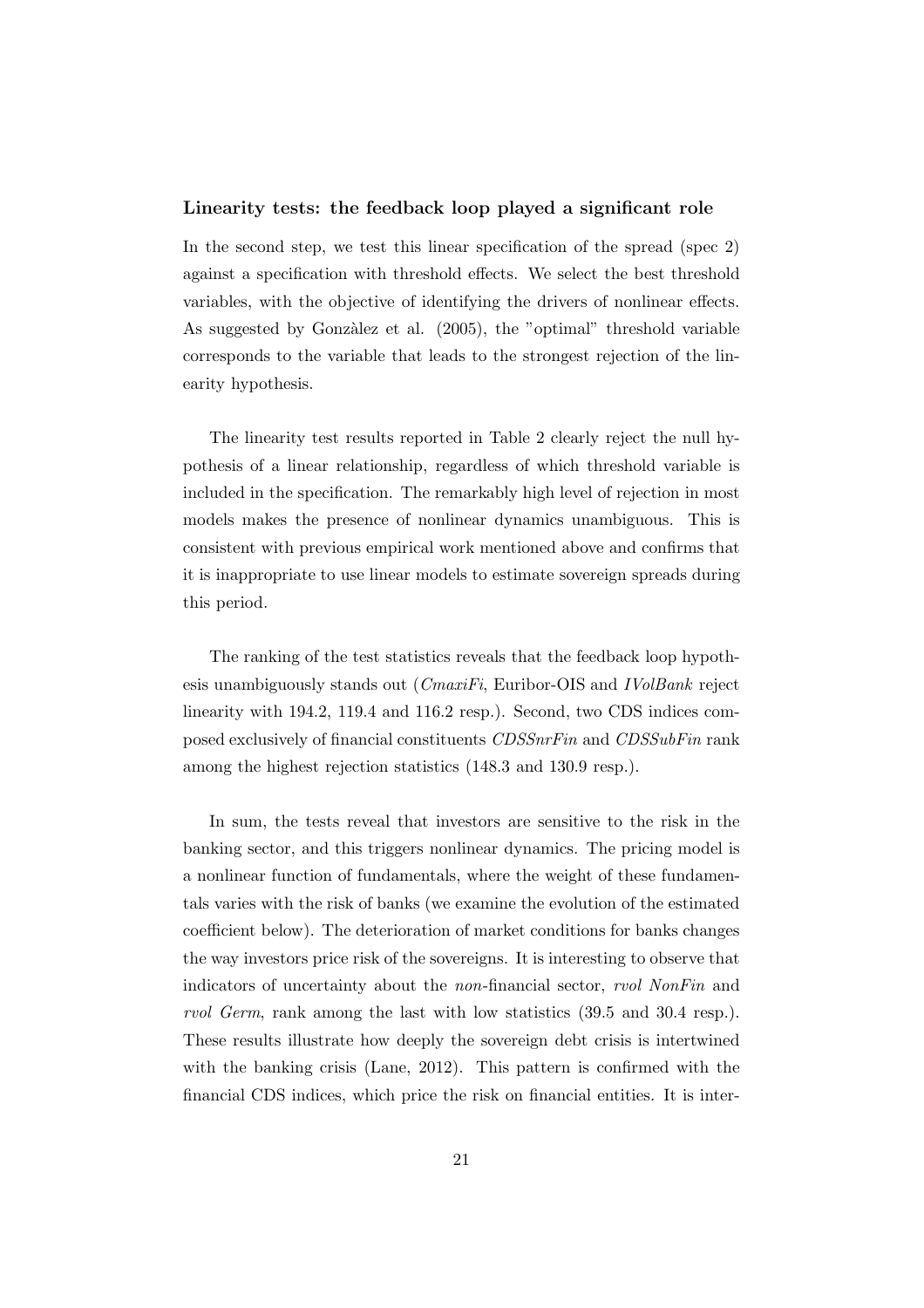esting to observe that CDS are not only a good measure of risk but short positioning vehicles used by investors to express their views on credit. Their strong rejection statistics may not only confirm the feedback loop hypothesis but also indicate an adverse influence of these instruments on the sovereign risk. We discuss this below in the reported estimates.

The hypothesis about adverse liquidity effects does not get much empirical support. Most indicators of such effects included in our model get low rejection statistics in comparison with first-ranked indicators analyzed previously (see column 1-3 in Table 2). This result suggests a major difference between the US subprime and the European debt crises: while *flight to liq*uidity and quality and asymmetry of information are unambigously relevant factors of amplification in the subprime crisis (Gorton and Metrick,  $2012$ )<sup>16</sup>, our estimates suggest that such concerns have played a minor role during the European debt crisis, in comparison with the banking sector's balance-sheet effects and the subsequent feedback-loop dynamics to the sovereigns.

Last the tests reveal that the volatility of different market segments play a minor role in nonlinear dynamics. While the volatility of FTSE and S&P get a fairly high rejection statistics (111.8 and 111.6), other volatility measures such as Vstoxx do not confirm the effect of overall volatility (LM= 64.2). This suggests that aggregate equity indices correlate with bank stocks indices and thus convey a similar information. Last, volatility of the foreign exchange market is not a relevant factor of nonlinearity (*rvol Pound, rvol* Doll and rvol Yen get 49.5, 40.0 and 43.9 resp) because intra-Euro zone, not extra-Euro zone capital transfers have been relevant since 2010 (IMF, 2012a). Peripheral countries have suffered massive capital flight back to the core countries, resulting in monetary fragmentation of the euro-zone. But the aggregate external position of the eurozone has not deteriorated significantly.

In the last step of our empirical investigation, we examine more precisely

 $16$ Gorton and Metrick (2012) have documented spillovers and endogenous responses of other market participants due to concerns about market liquidity in the Fall of 2008.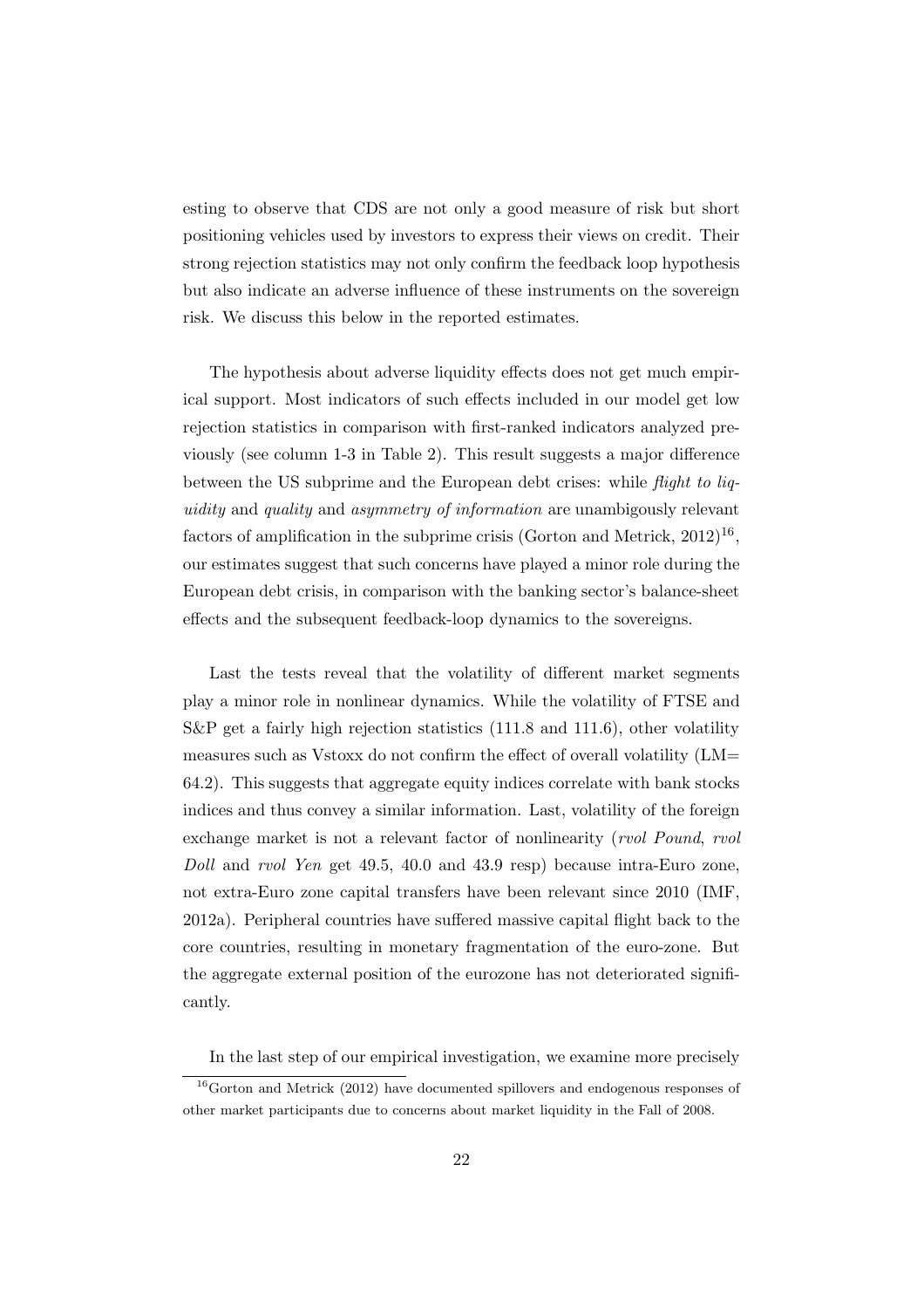the impact of these variables on the determination of sovereign spreads. We consider which determinants have their weight changed most when the identified drivers of nonlinearity deteriorate.

# Estimation results: a rise in the risk of CDS financial subindices amplifies the sovereign risk

Table 3 reports the linearity test statistics, the smooth parameter,  $\gamma$ , the location parameter  $c$  and the residual sum of squares in the three specifications that best reject linearity.

The optimal specification is the one in which  $CmaxFi$  is the threshold variable because it rejects linearity with the highest statistics (Gonzàlez  $et$ al., 2005). In addition, this threshold variable minimizes the information criterion (Schwarz :  $-0.485$  versus  $-0.267$  and  $-0.140$  for  $CDSSnF$ in and  $CDSSubFin$  respectively). In this specification the smooth parameter is high ( $\gamma = 111.4$ ), implying a sharp transition between two extreme regimes. This variable CmaxFi captures the heterogeneity in our sample. In fact, Italy, Spain and Portugal remain exclusively in the first regime (in these countries  $CmaxiFi$  is always lower than the estimated location parameter  $c = 0.819$  as shown in Fig 2, graph *Cmax Financials*), while Ireland and Greece went from the first to the second regime (47 and 12 observations respectively as shown in Fig 2). Heterogeneity is confirmed in the other specification including an individual threshold variable, Ivol Bank, with similar patterns: the transition is sharp ( $\gamma = 141.0$ ), and only Ireland and Greece went from the first to the second regime (27 and 12 observations respectively as shown in Fig 2, graph Ivol Bank).

Therefore, while the five peripheral countries are usually gathered in the same bundle, our estimates suggest that their spreads have a different dynamics. This finding leads us to split our sample into two sub-samples, one including Italy, Spain and Portugal, the other Greece and Ireland. The smaller sub-sample still has  $162$  observations, which is sufficient for reasonably precise and stable estimates.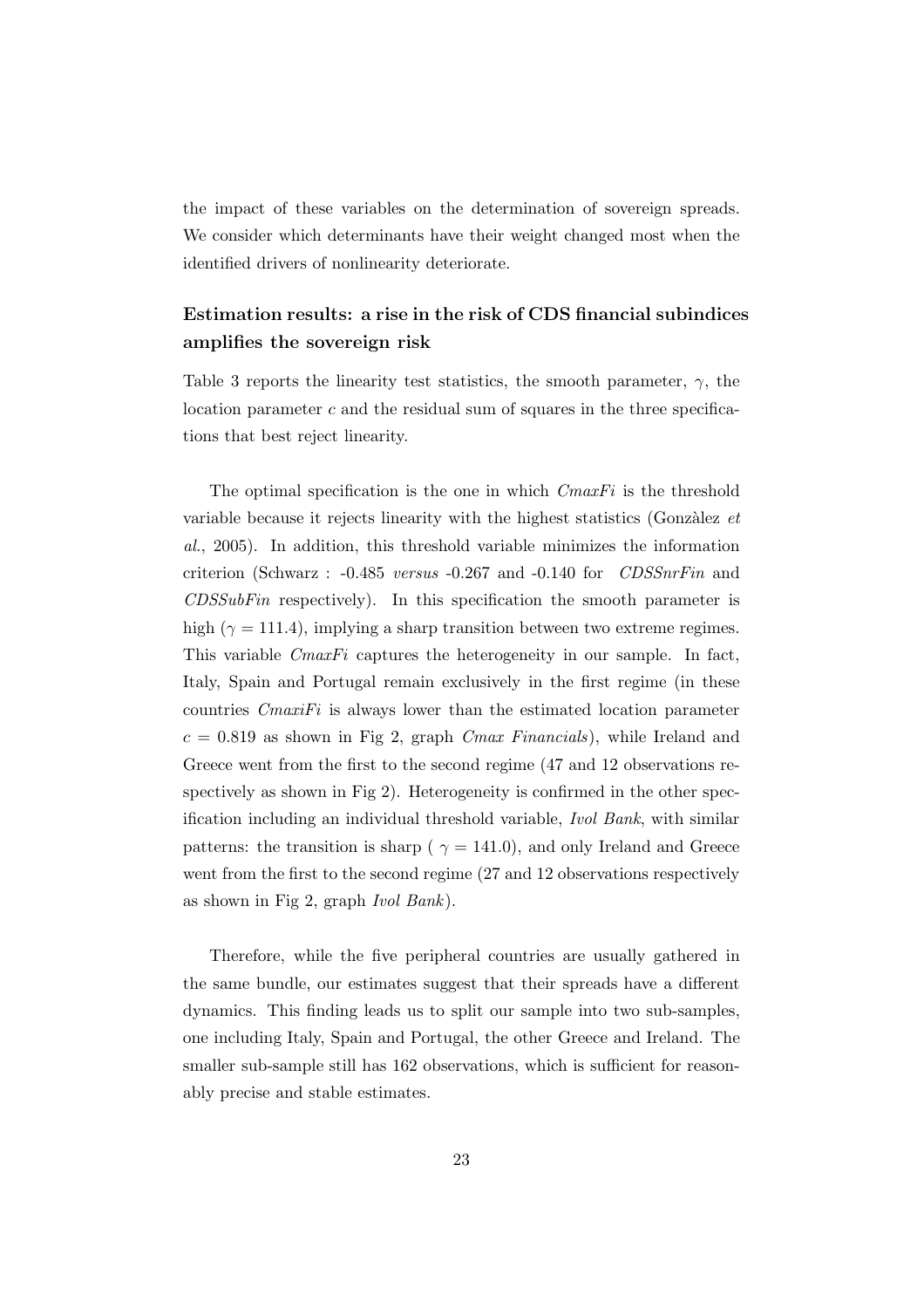We re-estimate the model using the three previous threshold variables in each sub-sample (Table 4). Linearity is strongly rejected again, but the sub-sample estimates indicate a different ranking from the full sample. In fact, in both samples, CDSSnrFin and CDS Sub-Fin best reject linearity  $(LM = 88.2/82.8$  and 67.3/61.9 resp), while *CmaxFi* ranks lower. This result confirms that the individual variable  $CmaxFi$  was mostly capturing heterogeneity in our previous estimates (as probably was *IvolBank*). In turn, CDSSnrFin and CDS Sub-Fin, which are two homogeneous variables, account for the time-instability in the spread determination model. In other words, the prominent driver of nonlinearity in the bond determination model is the price of a corporate CDS index that covers financial names. Now we examine the evolution of the coefficients to identify whether amplification effects have affected the spreads. To do so, we adopt a general-to-specific modelling approach where we eliminate non-specific variables based on their statistical significance and the Schwartz information criterion.

#### Italy, Portugal and Spain

Results in Table 5 report the estimated coefficients in regime 1 and regime 2  $(\hat{\beta}_1 \text{ and } \hat{\beta}_1 + \hat{\beta}_2)$  of the bond spread determination models of Italy, Portugal and Spain, in which CDSSnrFin and CDS Sub-Fin are threshold variables. We examine the transition of the estimated coefficients along the CDS indices variation. Table 5 indicates that the transition from the first to the second regime is sharp ( $\gamma = 53.7$ ) and the threshold value, c, representing the switching date of the transition process, is located in autumn 2010. Our model thus correctly captures the increase in market tensions about the European sovereigns in 2010 after the Greek crisis broke. The spread determination model for these countries appears to have changed radically in autumn  $2010^{17}$ . Recall that amplification can be modeled through increasing weights in the spread determination.

<sup>&</sup>lt;sup>17</sup>In the alternative model  $\gamma = 2.18$  which corresponds to a sharp transition too, see Table 5.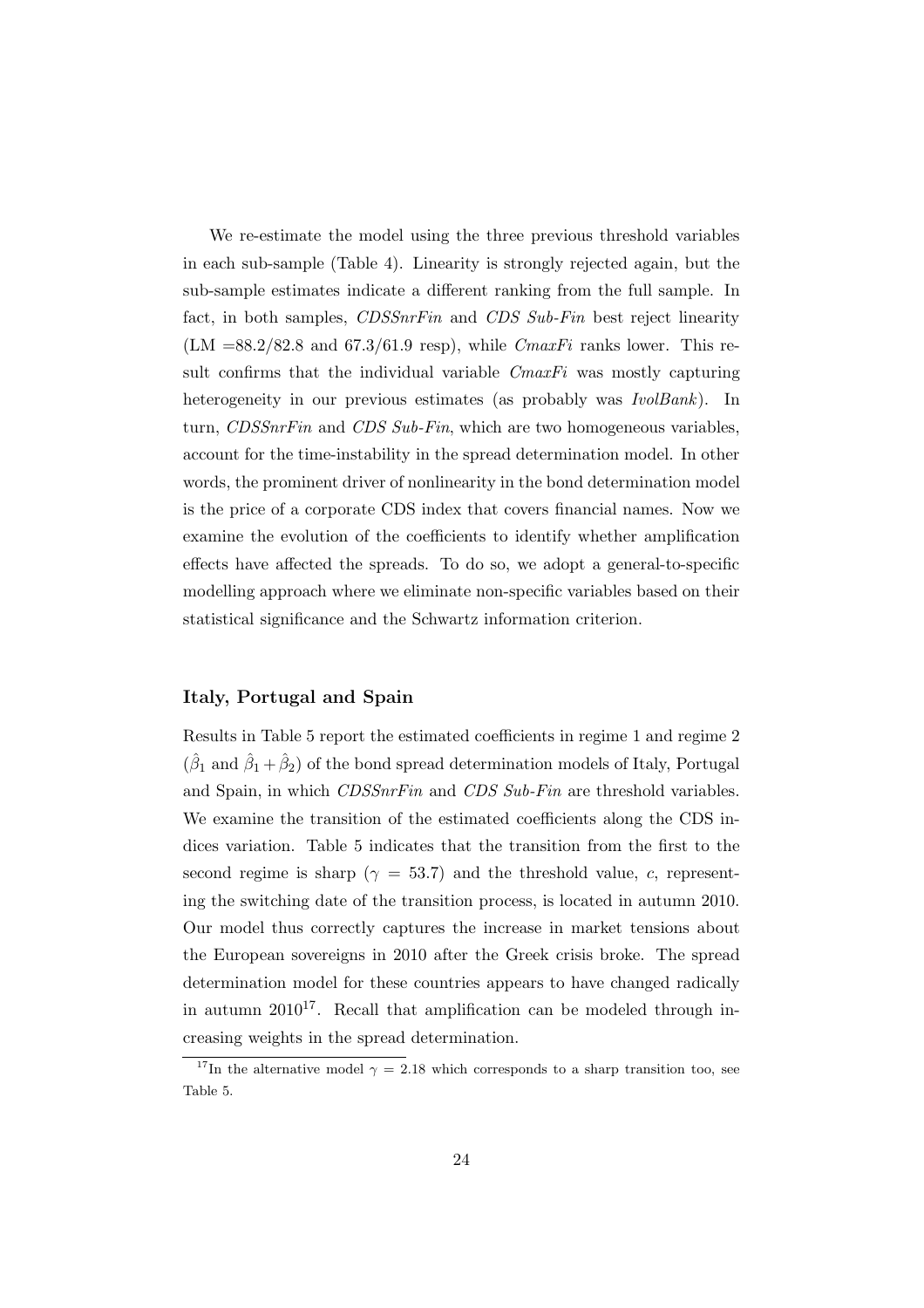In fact, our estimates suggest amplification effects that operate in regime 2 through a stronger influence on the spread of all macroeconomic determinants: debt, fiscal balance and unemployment as well as the international risk aversion ( $|\hat{\beta}'_1 + \hat{\beta}'_2| > |\hat{\beta}'_1|$ ). In other words, when the price of the sub-index iTraxx CDSSnrFin deteriorates and exceeds 135.7 bp, the weight of these fundamentals increases in the determination model, so the shocks to fundamentals have more effect on the bond spread. In turn, the influence of liquidity is ambiguous because the coefficients of both variables capturing liquidity show two contrary movements in regime 2 : we find a stronger negative influence of the relative stock of outstanding debt (implying that a deterioration of liquidity affects the spread more in regime 2 than in regime 1), while the influence of the bid-ask spread is lower in the second regime  $(| \hat{\beta}'_1 + \hat{\beta}'_2 | > | \hat{\beta}'_1 |$ , implying that a rise in the bid-ask spread affects the spread less in regime 2). In addition, we observe that the sign on unit labor cost is contrary to the expected sign, as in the linear estimates (see Table  $1$ <sup>18</sup>. Last, we observe that the influence of the SMP program has not changed during the crisis and remains slight.

To check the robustness of our estimates, we proceed to alternative estimates. First, overall amplification effects are confirmed when Cmax Fin is used as a threshold variable in an alternative specification (see Table  $6)^{19}$ . Second, financial CDS and sovereign bonds may price the same information, which would raise an endogeneity bias due to simultaneity. To address this, we re-estimate our optimal model by lagging the threshold variable. Linearity is rejected with a similar statistic  $(LM = 63.2 \text{ versus } 62 \text{ in the})$ core estimate), and amplification effects are confirmed. Last, we check that our nonlinearity finding does not result from omitting the CDS index as an explanatory variable. Our results are not affected by the introduction of

<sup>18</sup>As in the linear estimates, models excluding this variable have a lower RSS, so we decide to keep it in the vector of explanatory variables.

 $19\,\text{We observe that the combined influence of debt and squared debt increases in regime}$ 2 as well as the weight of fiscal balance and unemployment. Only the influence of VIX, which is found to be stable, differs from the core estimate.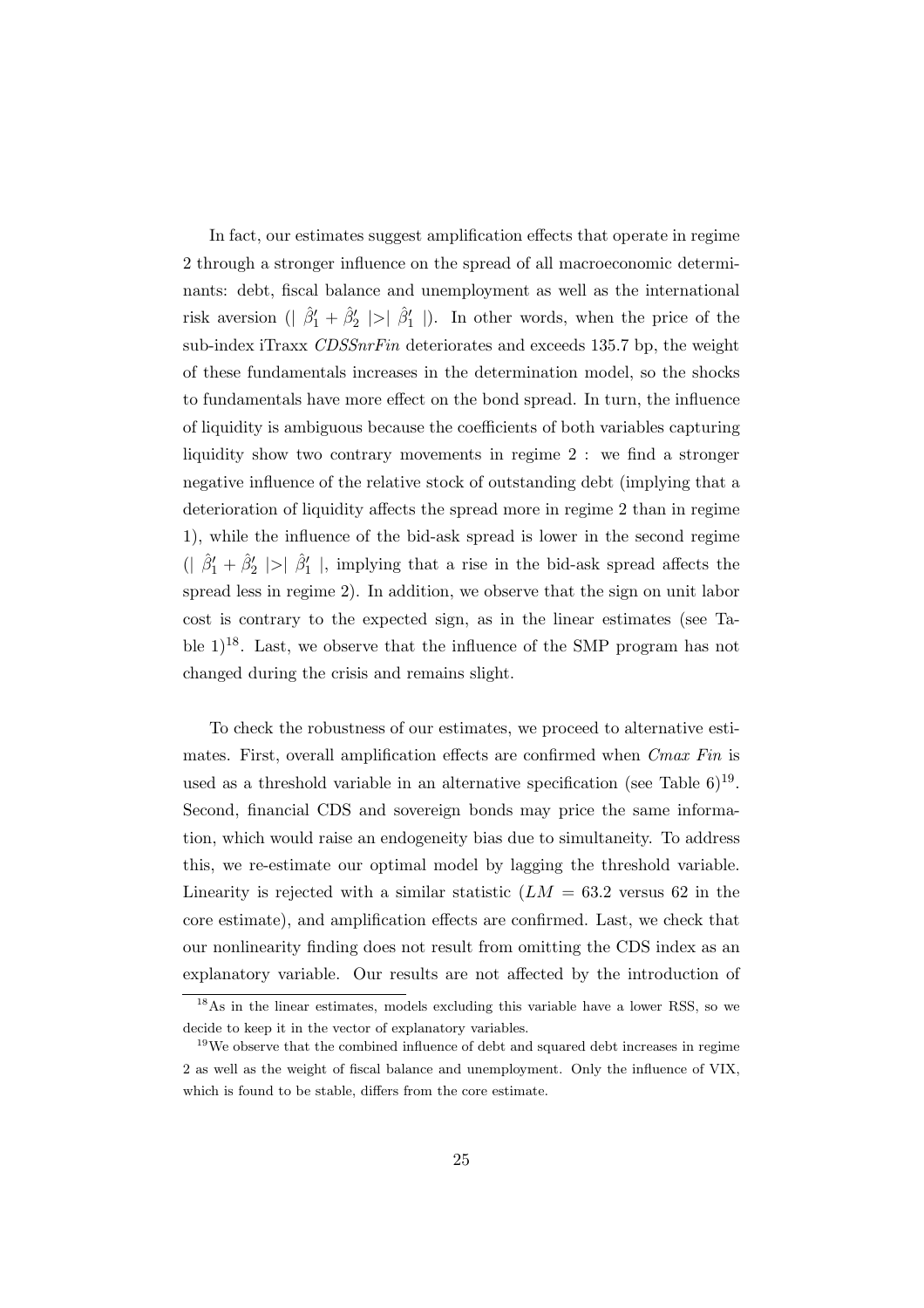the CDS index in the specification, a result that confirms that this variable nonlinearly affects the sovereign bond pricing<sup>20</sup>.

#### Greece and Ireland

Results of the second sub-sample including Greece and Ireland are reported in Table 7. The slope parameter is low ( $\gamma = 0.43$ ), and this transition occurs in autumn 2010, consistently with the previous sub-sample<sup>21</sup>.

Amplification effects also operate through a stronger influence of unemployment. The effects of debt and squared debt are contradictory and compensate for each other. The effects of the VIX and of the bid-ask spread are positive, as expected, but they remain stable in the second regime, contrary to the previous sub-sample. As in the previous sub-sample and in the linear estimate, the unit labor cost has the same unexpected sign. Last, contrary to the previous sample, we observe that the SMP has a negative effect on the spread in the second regime  $(\hat{\beta}'_1 + \hat{\beta}'_2 < 0)$ . In other words, our estimates suggest that the bond purchases carried out by the ECB have counterbalanced amplification effects on the bond spreads of Greece and Ireland. Similarly to the previous panel, we have proceeded to alternative estimates displayed in Table 8. Model 1 confirms the stronger influence of debt and unemployment and indicates a stronger influence of liquidity, a result not uncovered in the core estimates. The downward influence of the SMP is confirmed too.

Thus the spread determination model changed during the crisis, and amplification effects are detected in both sub-panels, where initial shocks on fundamentals are exacerbated when the price of financial CDS sub-indices increases. The higher the CDS price, the more risk-averse are investors towards the peripheral countries. Figure 2, which plots the evolution of both

<sup>&</sup>lt;sup>20</sup>Results available on request.

<sup>&</sup>lt;sup>21</sup>The lower slope parameter may indicate a slower transition than in the previous subsample but it is also important to note that the transition speed depends on  $\gamma$  and the distance between the threshold variable and the threshold parameter c. The fact that CDS indices increase strongly during the crisis implies that the transition from one regime to the other is fairly fast, as in the other sub-sample.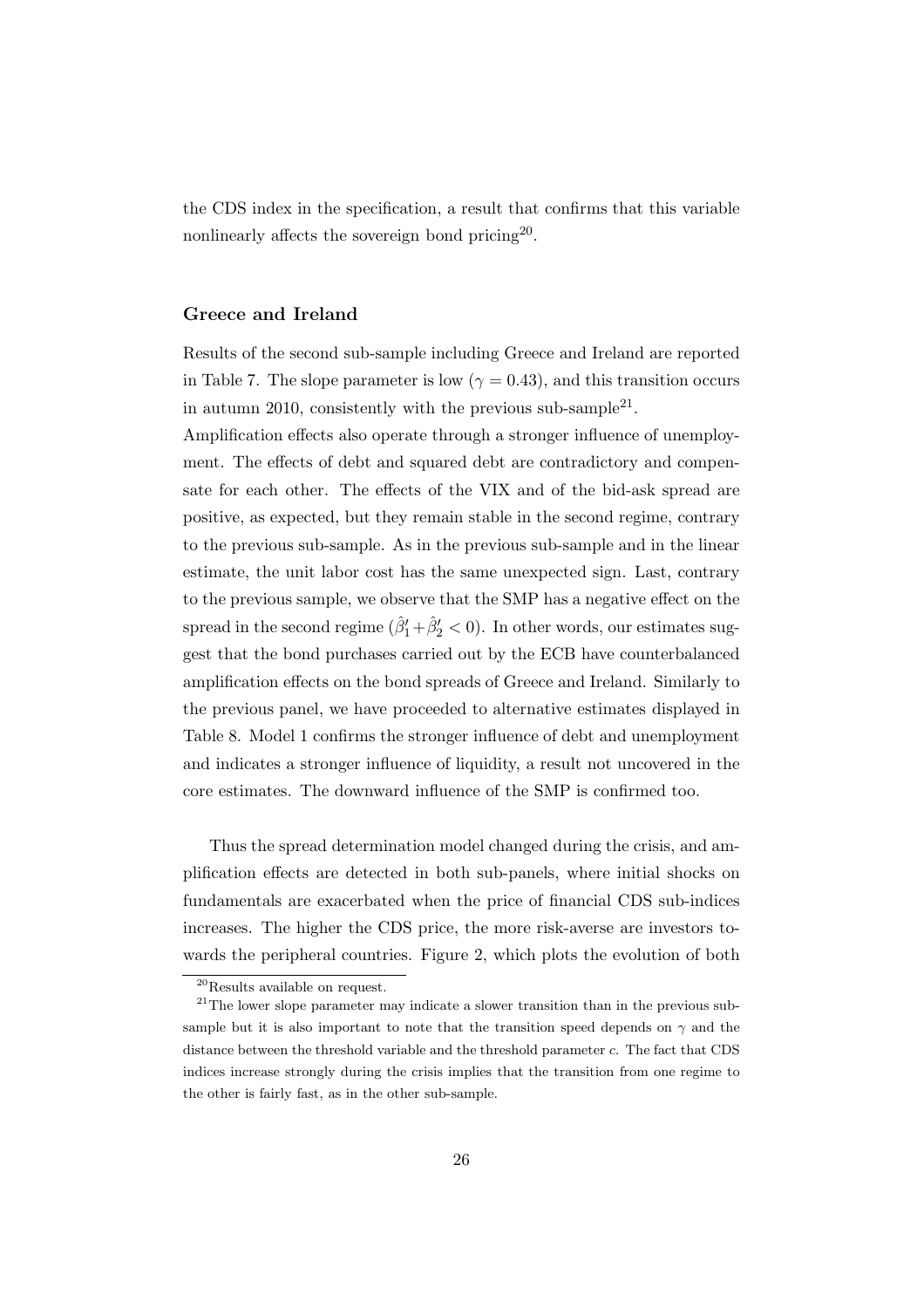financial CDS sub-indices, shows that their prices experience a first peak due to the subprime crisis and then rise progressively to reach a second peak, significantly higher in 2012, when peripheral sovereign risk holdings of European banks put the entire euro system at risk.

We mentioned in Section 2 that high leverage enhances the amplification of the initial correction. Recall that the up-front principal in buying CDS indices is small or zero, implying a high leverage created by these instruments. Market anecdotal evidence reports that from May 2010, some traders have taken positions on the i-Traxx Financials to leverage their views on credit risk in the financial sector due to rising sovereign risk<sup>22</sup>. Our results suggest that this has reinforced the risk of sovereigns because the financial risk feeds back to the peripheral countries through CDS indices. We conjecture that the large amplification effects detected by our model result from high leverage created by CDS indices and their late introduction into the market. In the context of the subprime crisis, Geanakoplos (2010) stresses that the late introduction of standardized CDS contracts into the mortgage market in 2005 precipitated its downturn because the derivatives allowed the pessimists to leverage their credit views<sup>23</sup>. Similarly, it is interesting to observe that standardized CDS contracts on European corporate names were introduced in 2008 when Markitt launched the Europe i-Traxx index. The implication was that bearish investors had an opportunity to leverage after the market reached a peak, which magnified the depression of financial name prices in the context of the feedback loop between banks and sovereigns<sup>24</sup>. This result suggests that sovereign bond investors should carefully monitor the credit derivative market.

 $^{22}$ As an example, ETF.com, a publication focused on financial indices, reports in June 2011: "The two indices have been closely correlated -sovereigns have bailed out banks and banks are holding government debt." (the i-Traxx SovX Western Europe includes the 15 most liquid sovereign CDS constracts)

<sup>&</sup>lt;sup>23</sup>Geanakoplos (2010) points that the "midstream" introduction of CDS magnifies the fall in prices while their introduction from the beginning of the market moves the markets closer to completeness.

 $^{24}$ This result is consistent with previous findings that CDS have destabilizing effects on the underlying market (Delatte et al. (2012), Palladini and Portes (2011))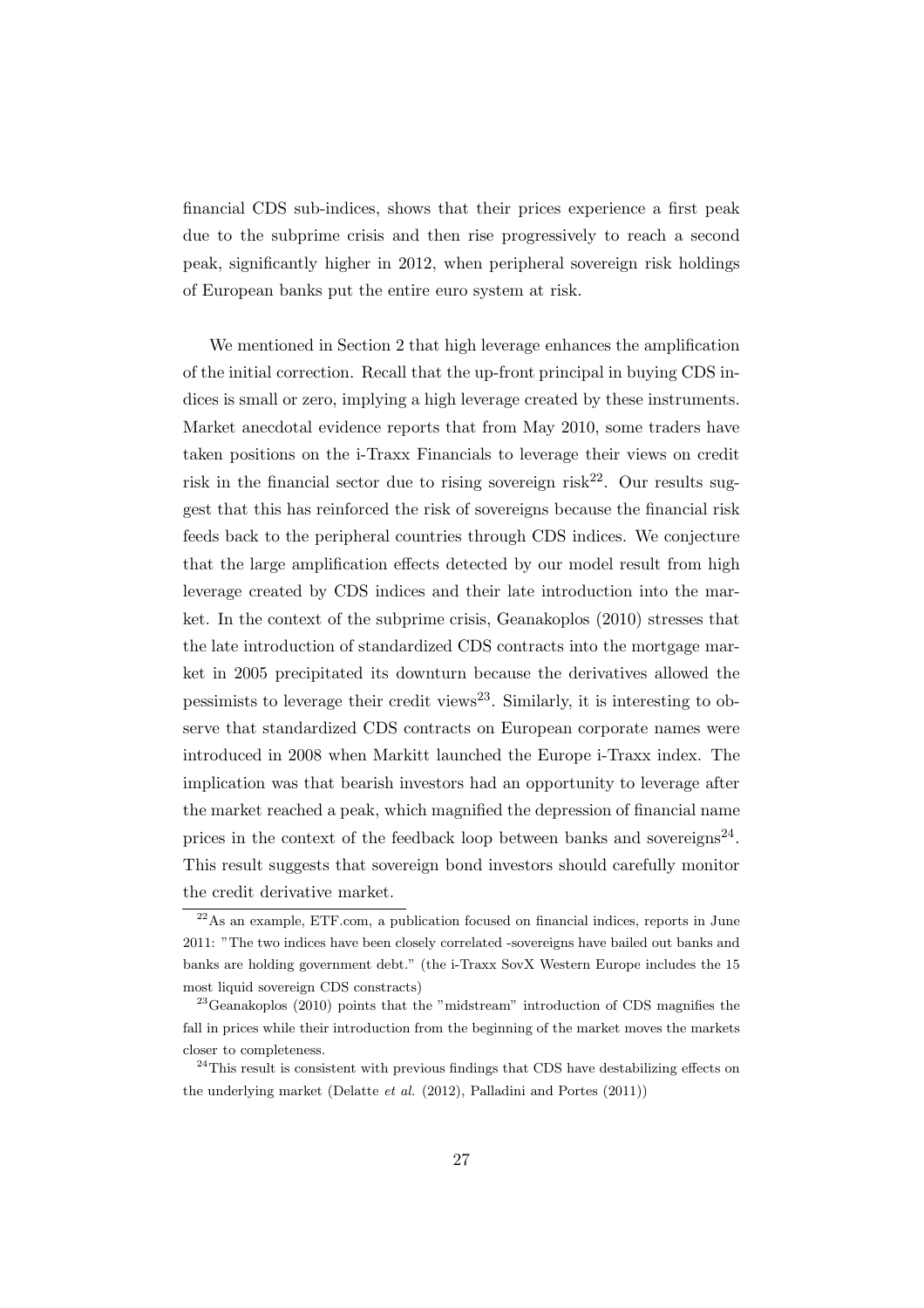### 7 Concluding remarks

We estimated the sovereign spread of five peripheral members of the euroarea using panel non-linear estimation methods. Two important objectives were to test empirically for the presence of nonlinear dynamics and to identify what may have driven the non-linear effects during this crisis. Our PSTR estimation confirms that the model of determination of sovereign bond spreads is not linear during the European crisis. Investors have priced the European sovereigns differently since Fall 2010. The contagion from Greece to the rest of the peripheral countries has probably operated through simultaneous dynamics in asset prices. On the other hand, our hypothesis about the role of liquidity shocks is rejected: they do not seem to have had self-reinforcing effects in peripheral European sovereign pricing.

Our methodology allows us to emphasize individual dynamics inside the panel. The sovereign bond of Italy, Spain and Portugal have not been driven by exactly the same dynamics as the bond of Grecce and Portigal. But we do we find that, in all countries, initial shocks on fundamentals are amplified when volatility and stress on financial entities increase. In addition our results reveal that when active investors use credit default swaps indices to leverage their views on credit risk in the financial sector, this amplifies changes in the spreads of European peripheral countries. The returns of peripheral government bonds have been driven up in excess of what the fundamentals would normally justify by large directional positions in CDS indices. CDS indices have been broadly used in the securitization process such as index-CDO. This suggests further exploration of this family of instruments.

## References

- 1. Acharya, V., and Steffen, S. "The greatest carry trade ever? Understanding Eurozone bank risks", CEPR Discussion Paper 9432 (2013).
- 2. Acharya, V., Drechsler, I., and Schnabl, P. "A Pyrrhic victory? Bank bailouts and sovereign credit risk", CEPR Discussion Paper 8679 (2011).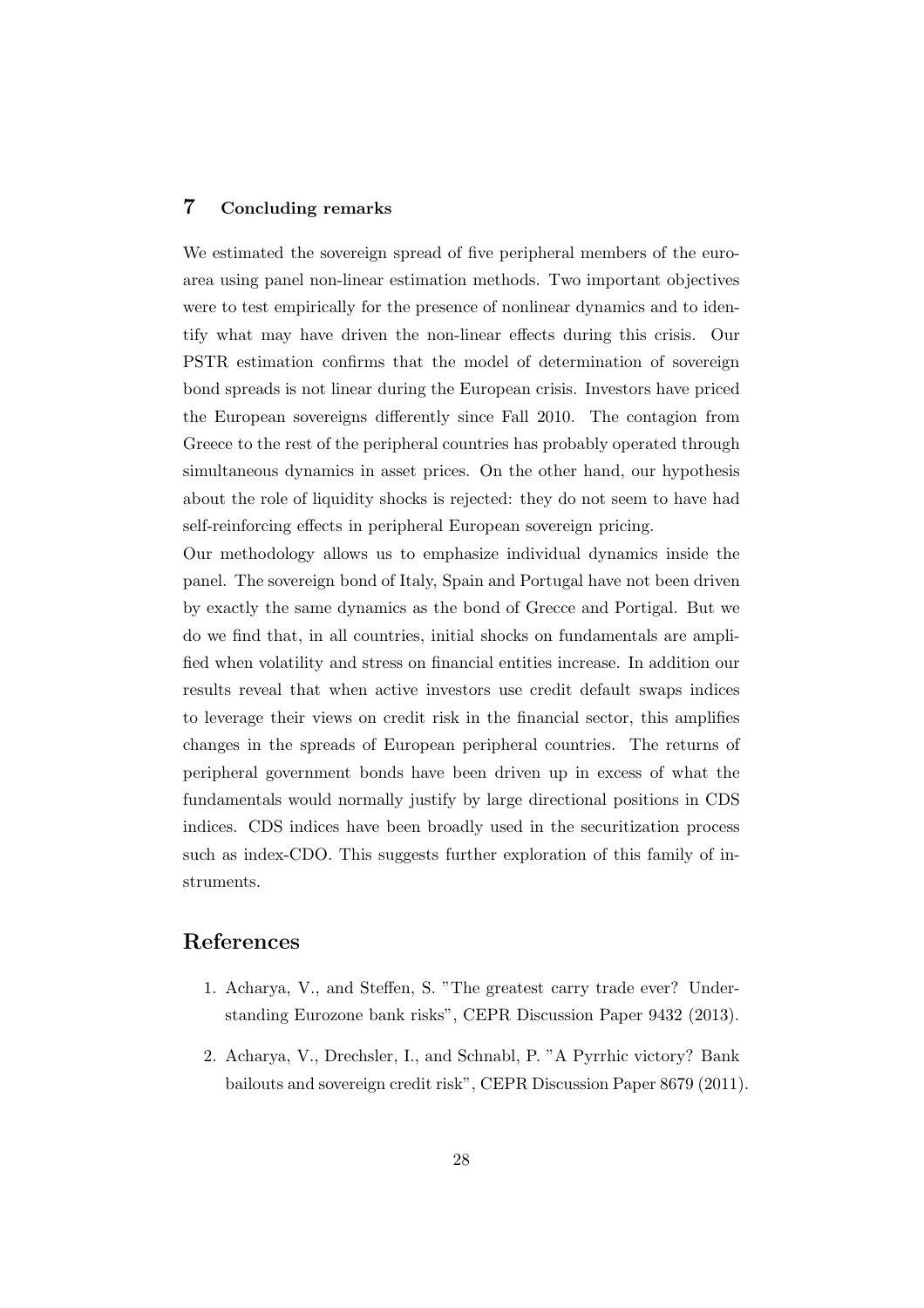- 3. Adrian, T., and Shin, H. S. "The Changing Nature of Financial Intermediation and the Financial Crisis of 2007-2009". Annual Review of Economics, 2(1), 603-618 (2010).
- 4. Afonso A., P. Gomes and P. Rother, "What "hides" behind sovereign debt ratings?", European Central Bank Working Paper, 711 (2007).
- 5. Aizenman J, M. M. Hutchison and Y. Jinjarak, "What is the risk of European sovereign debt default? Fiscal space, CDS spread, and market pricing of risk", NBER WP 17407 (2011).
- 6. Allen, W. A. and Moessner, R. "The liquidity consequences of the euro area sovereign debt crisis". BIS Working Paper (2013).
- 7. Andersson, M. Krylova, E. and Vahamaa, S. "Why Does the Correlation between Stock and Bond Returns Vary over Time?", Applied Financial Economics, 18(2) (2008).
- 8. Arghyrou, M. G. and Kontonikas, A., "The EMU sovereign-debt crisis: Fundamentals, expectations and contagion," European Economy - Economic Papers 436, Directorate General Economic and Monetary Affairs, European Commission (2011).
- 9. Attinasi, M. G., Checherita, C. and Nickel, C., "What explains the surge in euro area sovereign spreads during the financial crisis of 2007- 09?", ECB Working Paper (2009).
- 10. Baba, N., and Inada, M., "Price discovery of subordinated credit spreads for Japanese mega-banks: Evidence from bond and credit default swap markets". Journal of International Financial Markets, Institutions and Money, 19(4), 616-632 (2009).
- 11. Bernanke, B., Gertler, M. and Gilchrist, S. "The financial accelerator in a quantitative business cycle framework." Handbook of macroeconomics 1 1341-1393, (1999).
- 12. Blanco, R., Brennan, S. and Marsh, I. W., "An Empirical Analysis of the Dynamic Relation between Investment-Grade Bonds and Credit Default Swaps". Journal of Finance, 60, 2255-2281 (2005).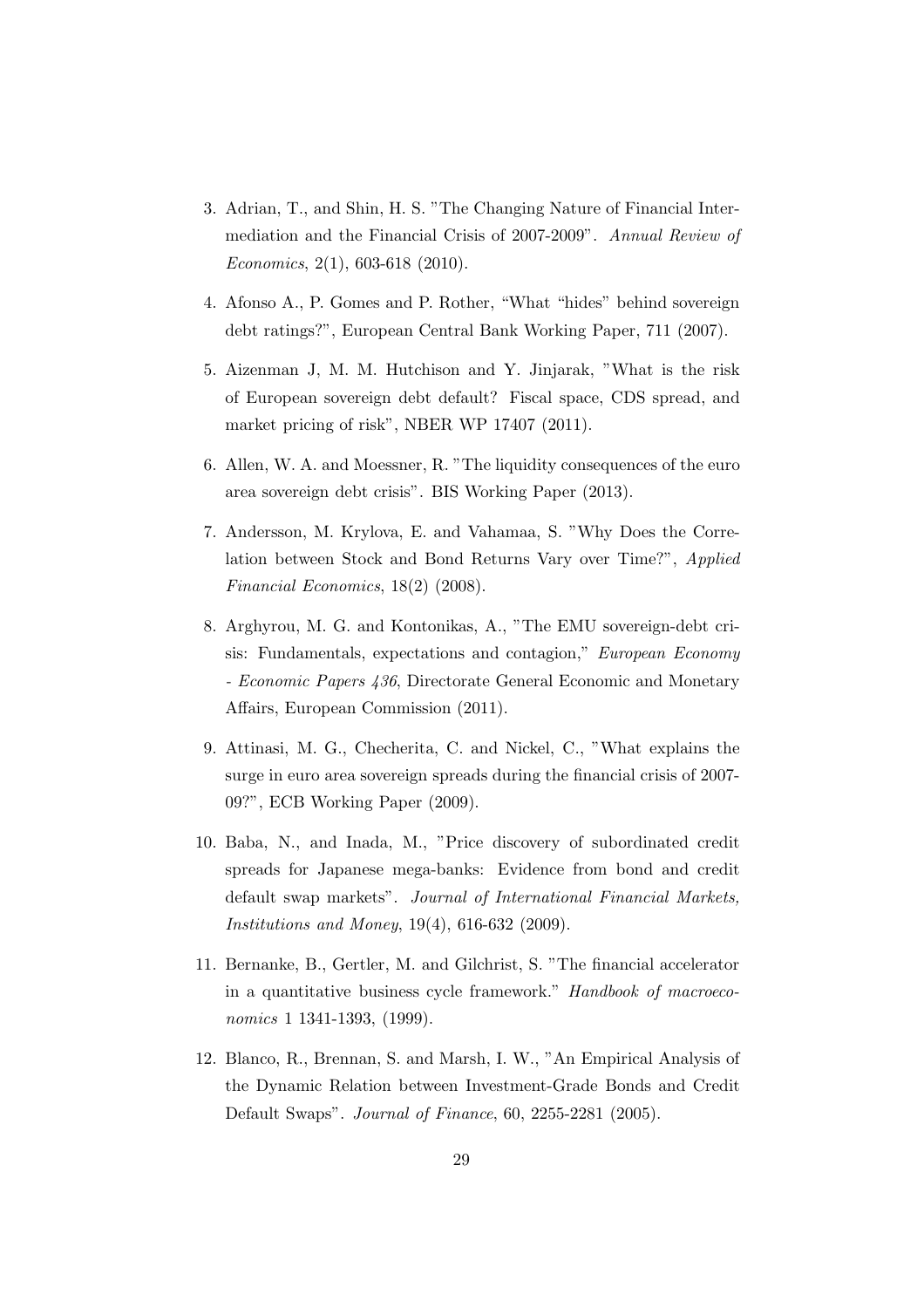- 13. Borgy, V., Laubach, T., Mésonnier J.-S. and Renne, J.-P., "Fiscal Sustainability, Default Risk and Euro Area Sovereign Bond Spreads Markets", Document de travail n◦350, Banque de France (2011).
- 14. Brock, W. A., Hommes, C. H. and Wagner, F. O. O. "More hedging instruments may destabilise markets." J. Econ. Dynam. Cont. 33, 1912-1928 (2009).
- 15. Brunnermeier, M., Crockett, A., Goodhart C., Persaud, A., Shin, H., The Fundamental Principles of Financial Regulation, ICMB-CEPR Geneva Reports on the World Economy series (2009).
- 16. Brunnermeier, M. Oehmke, M., "Complexity in financial markets", Technical report, Princeton Working Paper 2009/2, 4 (2009).
- 17. Brunnermeier, M. Pedersen, L.H., "Market liquidity and funding liquidity", Review of Financial Studies, 22, 2201-2238 (2009).
- 18. Cantor, R. Packer, F., "Determinants and impact of sovereign credit ratings", FRB NYEconomic Policy Review, 2(2) (1996).
- 19. Coimbra, N., "Sovereigns at risk: a dynamic model of sovereign debt and banking leverage", London Business School (January 2014).
- 20. Davies R.B. "Hypothesis testing when a nuisance parameter is present only under the alternative", Biometrika 74, 33-43 (1987).
- 21. De Grauwe, P., Y. Ji, " Self-fulfilling crises in the Eurozone: an empirical test", Journal of international money and finance, 34, 15-36 (2013).
- 22. De Grauwe, P.,"A fragile eurozone in search of a better governance", CESIFO Working Paper,  $N^{\circ}$  3456 (2011).
- 23. De Grauwe, P., "The financial crisis and the future of the eurozone", Bruges European Economic Policy Briefings, 21 (2010).
- 24. Delatte, AL., Gex, M. and A. Lopez-Villavicencio, "Has the CDS market influenced the borrowing cost of European countries during the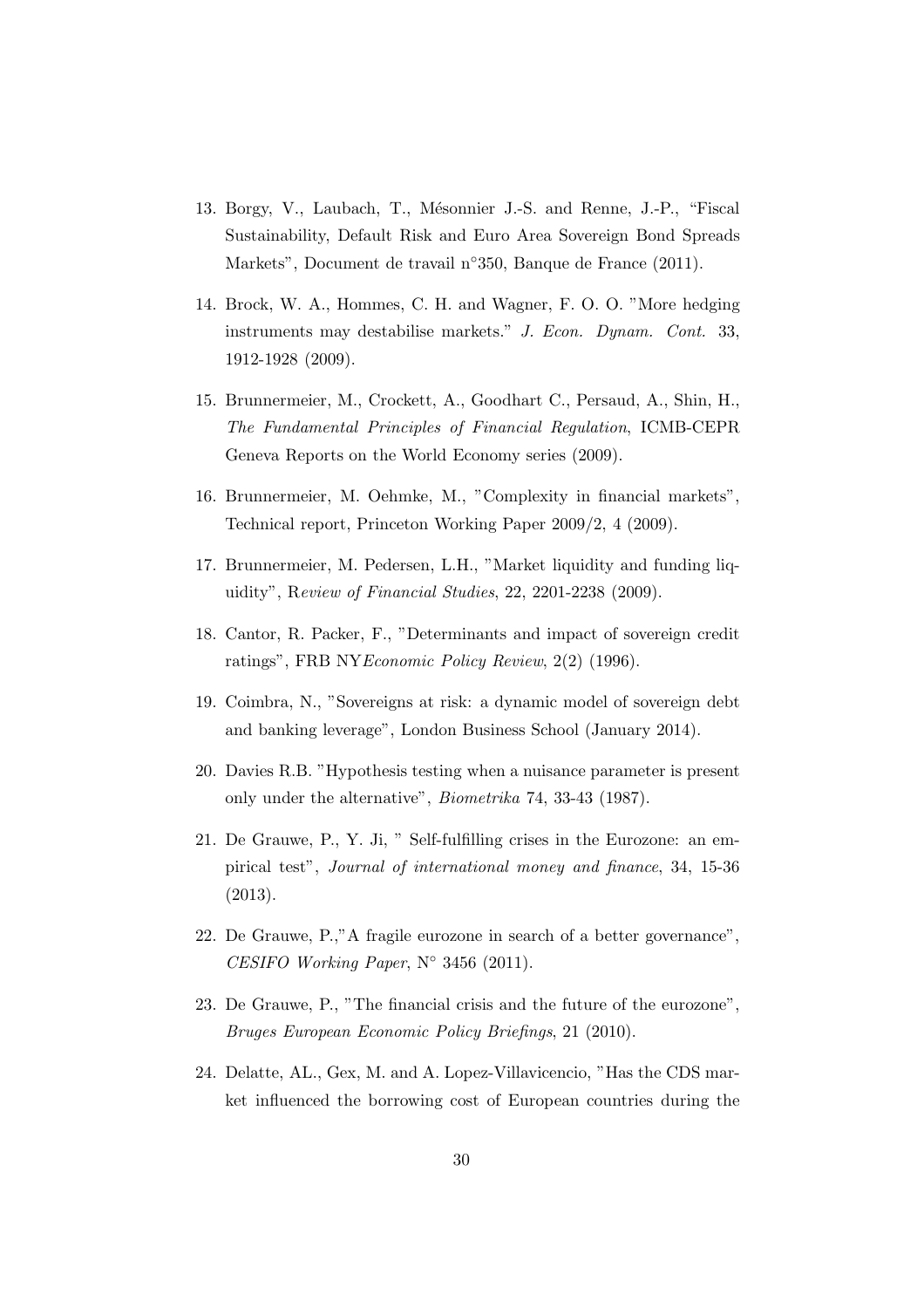sovereign crisis?", Journal of International Money and Finance, 31(3) (2012).

- 25. Duffie, D. and Singleton, K., "Modeling term structures of defaultable bonds", Review of Financial Studies, 12(4), 687-720 (1999).
- 26. Dunne, P., Moore, M. and Portes, R. "Benchmark Status in Fixed Income Asset Markets." Journal of Business Finance and Accounting 34.9-10 1615-1634 (2007).
- 27. Edwards, S. "The pricing of bonds and bank loans in international markets: An empirical analysis of developing countries' foreign borrowing", European Economic Review, 30 (3), 565-589 (1986).
- 28. Eichengreen, B. Portes, R., "After the Deluge: Default, Negotiation and Readjustment in the Interwar Years", in B. Eichengreen and P. Lindert (eds.), The International Debt Crisis in Historical Perspective , pp. 12-47(MIT Press, 1989).
- 29. Favero, C., Pagano, M. and von Thadden, E.L. "How Does Liquidity Affect Government Bond Yields?", Journal of Financial and Quantitative Analysis, 45, 107-134 (2010).
- 30. Favero, C. and A. Missale, ""Sovereign Spreads in the Euro Area. Which Prospects for a Eurobond?" Economic Policy, 27(70), 231-273 (2012).
- 31. Fouquau J., Hurlin C., Rabaud I., "The Feldstein-Horioka Puzzle: a Panel Smooth Transition Regression Approach." Economic Modelling, 20, 284-299 (2008).
- 32. Geanakoplos, J. and Polemarchakis, H. "Existence, regularity and constrained suboptimality of competitive allocations when markets are incomplete", in W. Heller, R. Starr and D. Starrett (eds), Essays in Honor of K. Arrow, Cambridge: Cambridge University Press (1986).
- 33. Geanakoplos, J. "The leverage cycle." NBER Macroeconomics Annual 2009, Volume 24. University of Chicago Press. 1-65 (2010).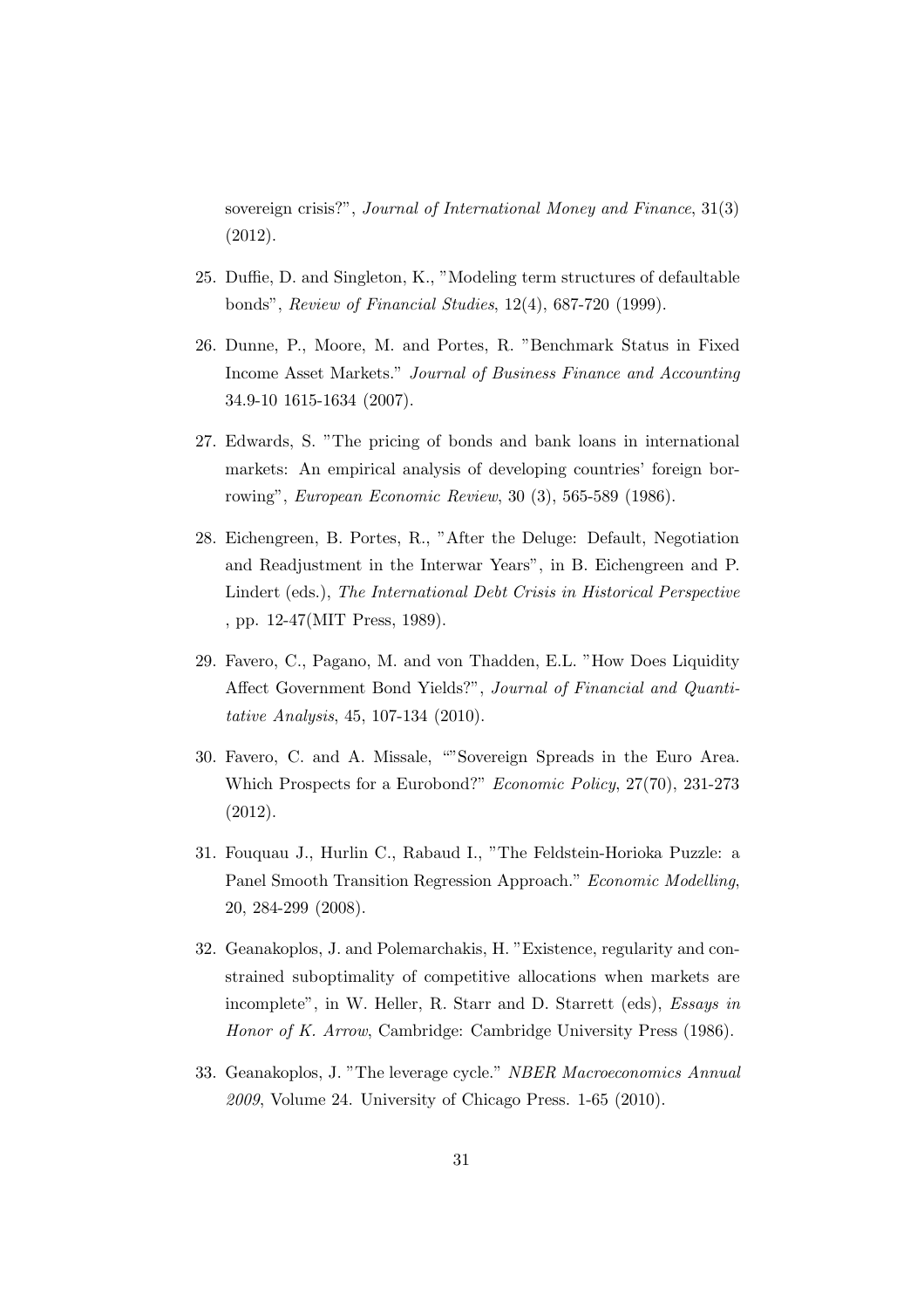- 34. Gennaioli, N., Martin, A. and Rossi, S., "Sovereign default, domestic banks and financial institutions", CEPR Discussion Paper 7955 (2010).
- 35. Gerlach, S., A. Schulz and G.B. Wolff, "Banking and sovereign risk in the euro area", Deutsche Bundesbank Discussion Paper N◦ 09/2010 (2010).
- 36. Geyer, A. Kossmeier, S and Pichler, S., "Measuring systematic risk in EMU government yield spreads", Review of Finance, 8(2), (171-197) (2004).
- 37. González A., Teräsvirta T. and D. van Dijk "Panel smooth transition regression models", SEE/EFI Working Paper Series in Economics and Finance No. 604 (2005).
- 38. Gorton, G. and Metrick, A., "Securitized banking and the run on repo", Journal of Financial Economics, 104(3), 425-451 (2012)
- 39. Hamilton J.D., Time series analysis, Princeton University Press (1994).
- 40. Hakkio C.S and Keeton, W., "Financial Stress: What is it? How can it be measured?", Federal Reserve Bank of Kansas City, Economic Review (2009).
- 41. Haugh, D., P. Ollivaud and D. Turner, "What Drives Sovereign Risk Premiums?: An Analysis of Recent Evidence from the Euro Area", OECD Economics Department Working Papers, No. 718, OECD Publishing (2009).
- 42. Hollo, D. Kremer, M. and Lo Duca, M., "CISS-a composite indicator of systemic stress in the financial system", ECB Working Paper (2012).
- 43. Huizinga, H., and Demirguc-Kunt, A., "Are banks too big to fail or too big to save? International evidence from equity prices and CDS spreads", European Banking Center Discussion Paper 2010-15 (2010).
- 44. IMF, "World Economic Outlook. Coping with High Debt and Sluggish Growth", World Economic and Financial Surveys, International Monetary Fund, Washington (2012a).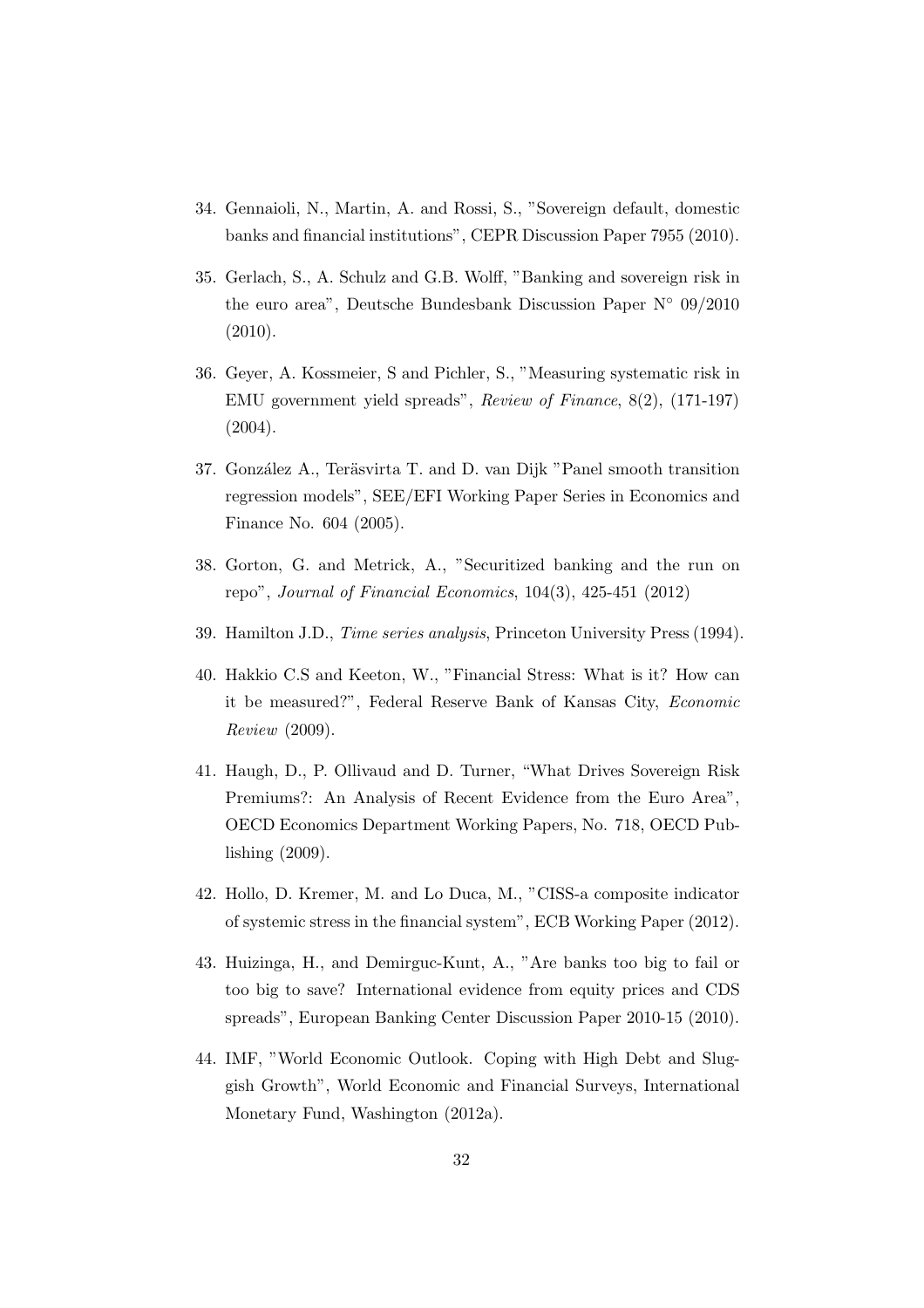- 45. IMF, "Global Financial Stability Report. The Quest for Lasting Stability", World Economic and Financial Surveys, International Monetary Fund, Washington (2012b).
- 46. IOSCO, "The credit default swap", Technical Report, International Organization of Securities Commissions (2012)
- 47. Lane, P. (2012) "The European sovereign debt crisis", Journal of Economic Perspectives, 26(3) (2012).
- 48. Longstaff, F.A and Schwartz, E.S, "A simple approach to valuing risky fixed and floating rate debt", Journal of Finance, 50(3), 789- 819 (1995).
- 49. Montfort A. and J.P. Renne, "Credit and liquidity risks in euro-area sovereign yield curves", Document de travail n◦352 Banque de France (2011).
- 50. Palladini, G, and R Portes, "Sovereign CDS and Bond Price Dynamics in the Eurozone", CEPR Discussion Paper 8651 (2011).
- 51. Pâris P., and Wyplosz C., "To end the Eurozone crisis, bury the debt forever", voxEU, 6 August (2013).
- 52. Patel, S. and A. Sarkar, "Stock Market Crises in Developed and Emerging Markets", Financial Analysts Journal, 54(6) 50-59 (1998).
- 53. Rey, H., "Dilemma not Trilemma: The global financial cycle and monetary policy independence." Jackson Hole Economic Symposium. (2013).
- 54. Simsek, A., "Speculation and Risk Sharing with New Financial Assets", The Quarterly Journal of Economics, 128 (3): 1365-1396 (2013).
- 55. Stiglitz, J., "The Inefficiency of the Stock Market Equilibrium", Review of Economic Studies, 49(2), 241-261 (1982)
- 56. Tavakoli, J., Structured finance and collateralized debt obligations: new developments in cash and synthetic securitization, Wiley (2008).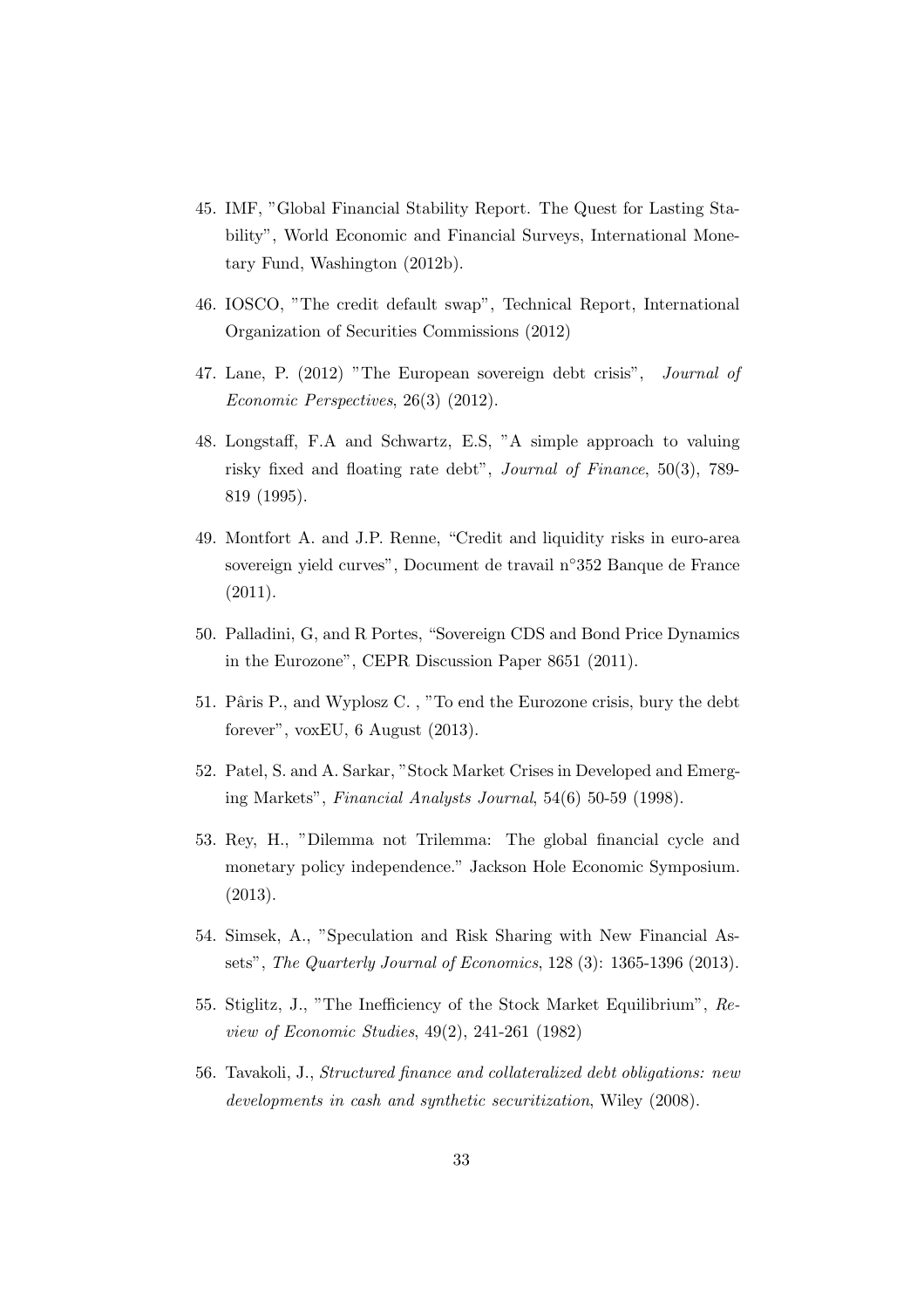- 57. Vause, N., "Enhanced BIS statistics on credit risk transfer", BIS Quarterly Review, December (2011).
- 58. Wyplosz, C. "Eurozone Crisis: It's About Demand, not Competitiveness." The Graduate Institute, Geneva (2013).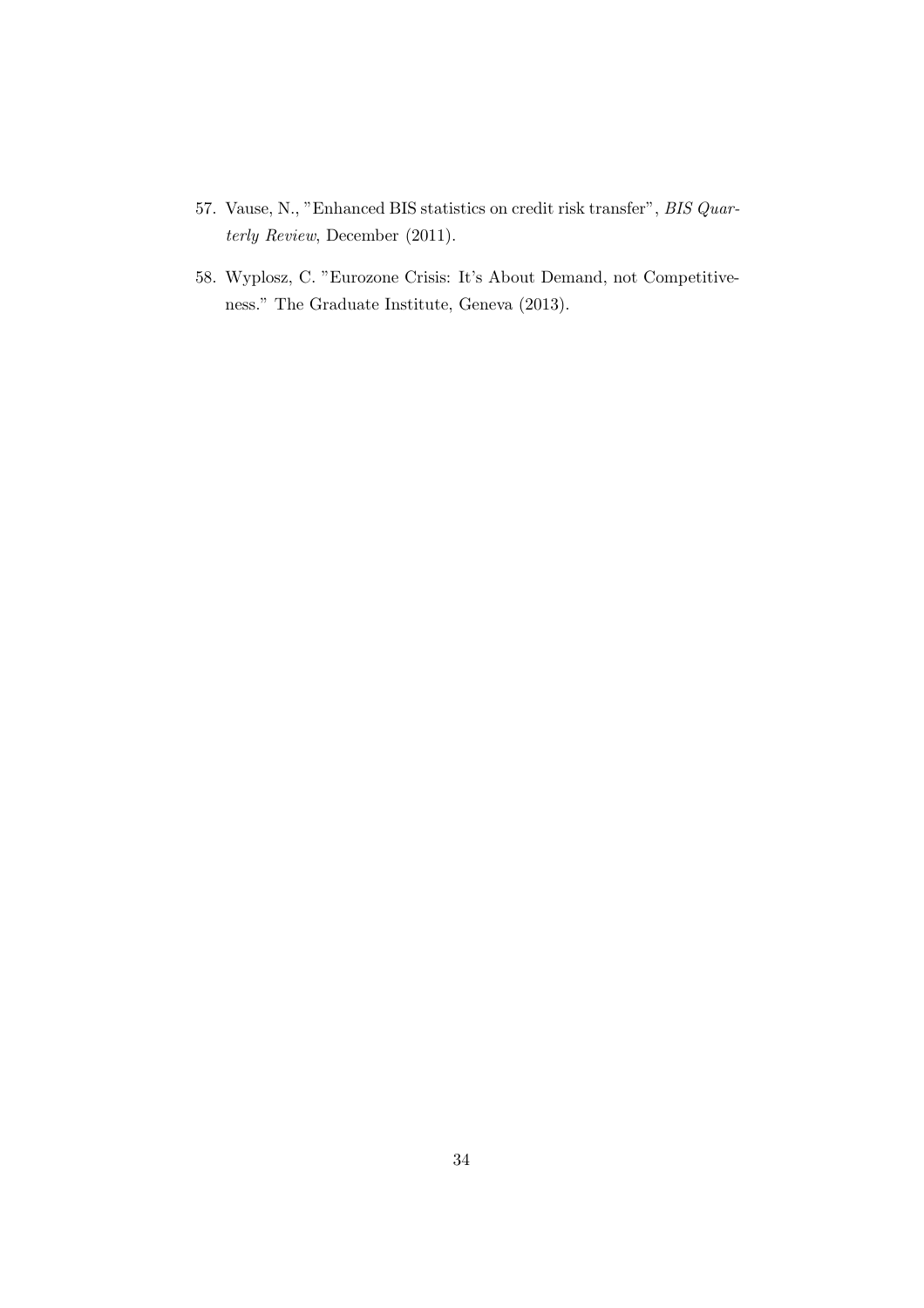|                                | spec 1                   | spec $2$                 | spec $3$                  | spec 4                   | spec $5$                 | spec 6                    | spec 7                   | spec 8                   |
|--------------------------------|--------------------------|--------------------------|---------------------------|--------------------------|--------------------------|---------------------------|--------------------------|--------------------------|
| $Debt - to - GDP$              | $-0.127***$<br>$(-7.83)$ | $-0.128***$<br>$(-8.73)$ | $-0.165***$<br>$(-11.19)$ | $-0.213***$<br>$(-8.56)$ | $-0.128***$<br>$(-8.11)$ | $-0.165***$<br>$(-11.19)$ | $-0.089***$<br>$(-5.62)$ | $-0.115***$<br>$(-9.10)$ |
| $Debt - to - GDP2$             | $0.001***$<br>(13.35)    | $0.001***$<br>(13.62)    | $0.001***$<br>(15.96)     | $0.001***$<br>(12.07)    | $0.001***$<br>(14.1)     | $0.001***$<br>(15.96)     | $0.001***$<br>(11.16)    | $0.001***$<br>(14.53)    |
| Fiscal balance                 | 0.025<br>(1.35)          | 0.025<br>(1.35)          | 0.007<br>(0.38)           | $0.113***$<br>(3.88)     | $0.051***$<br>(2.73)     | 0.007<br>(0.38)           | $0.07***$<br>(3.91)      | $0.056***$<br>(3.06)     |
| Unemployment                   | $0.459***$<br>(14.1)     | $0.457***$<br>(14.85)    | $0.381***$<br>(12.26)     | $0.586***$<br>(10.66)    | $0.362***$<br>(10.61)    | $0.381***$<br>(12.26)     | $0.438***$<br>(12.88)    | $0.377***$<br>(11.62)    |
| Unit Labor Cost                | $-0.105***$<br>$(-6.42)$ | $-0.104***$<br>$(-6.56)$ | $-0.101***$<br>$(-5.95)$  |                          |                          | $-0.101***$<br>$(-5.95)$  |                          |                          |
| Trade balance                  | $-0.004$<br>$(-0.10)$    |                          |                           | $0.325***$<br>(5.38)     | 0.055<br>(1.35)          | $\overline{\phantom{a}}$  | 0.05<br>(1.31)           |                          |
| Vix                            | $0.033***$<br>(5.22)     | $0.033***$<br>(5.24)     | $0.034***$<br>(5.14)      | $0.021**$<br>(2.2)       | $0.016***$<br>(2.56)     | $0.034***$<br>(5.14)      | $0.014**$<br>(2.35)      | $0.016**$<br>(2.55)      |
| Bid-Ask                        | $3.643***$<br>(26.11)    | $3.639***$<br>(26.83)    | $3.683***$<br>(25.44)     |                          | $3.803***$<br>(24.77)    | $3.683***$<br>(25.44)     | $3.77***$<br>(26.00)     | $3.86***$<br>(26.11)     |
| Outstanding stock              | $-59.76***$<br>$(-7.53)$ | $-59.70***$<br>$(-7.53)$ |                           | $-65.25***$<br>$(-4.78)$ |                          |                           | $-58.16***$<br>$(-6.98)$ |                          |
| Unconventional Monetary Policy | $0.0032**$<br>(2.35)     | $0.0032**$<br>(2.38)     | $0.0068***$<br>(5.14)     | $0.0040*$<br>(1.73)      | $0.0055***$<br>(3.98)    | $0.0068***$<br>(5.14)     | 0.0018<br>(1.31)         | $0.0051***$<br>(3.80)    |
| AIC                            | 0.197                    | 0.197                    | 0.329                     | 1.284                    | 0.409                    | 0.329                     | 0.294                    | 0.414                    |
| Schwarz                        | 0.207                    | 0.207                    | 0.339                     | 1.294                    | 0.419                    | 0.339                     | 0.304                    | 0.424                    |

Table 1: Selection of the optimal linear model

Note: (\*): significant at the 10% level; (\*\*): significant at the 5% level and (\*\*\*): significant at the 1% level.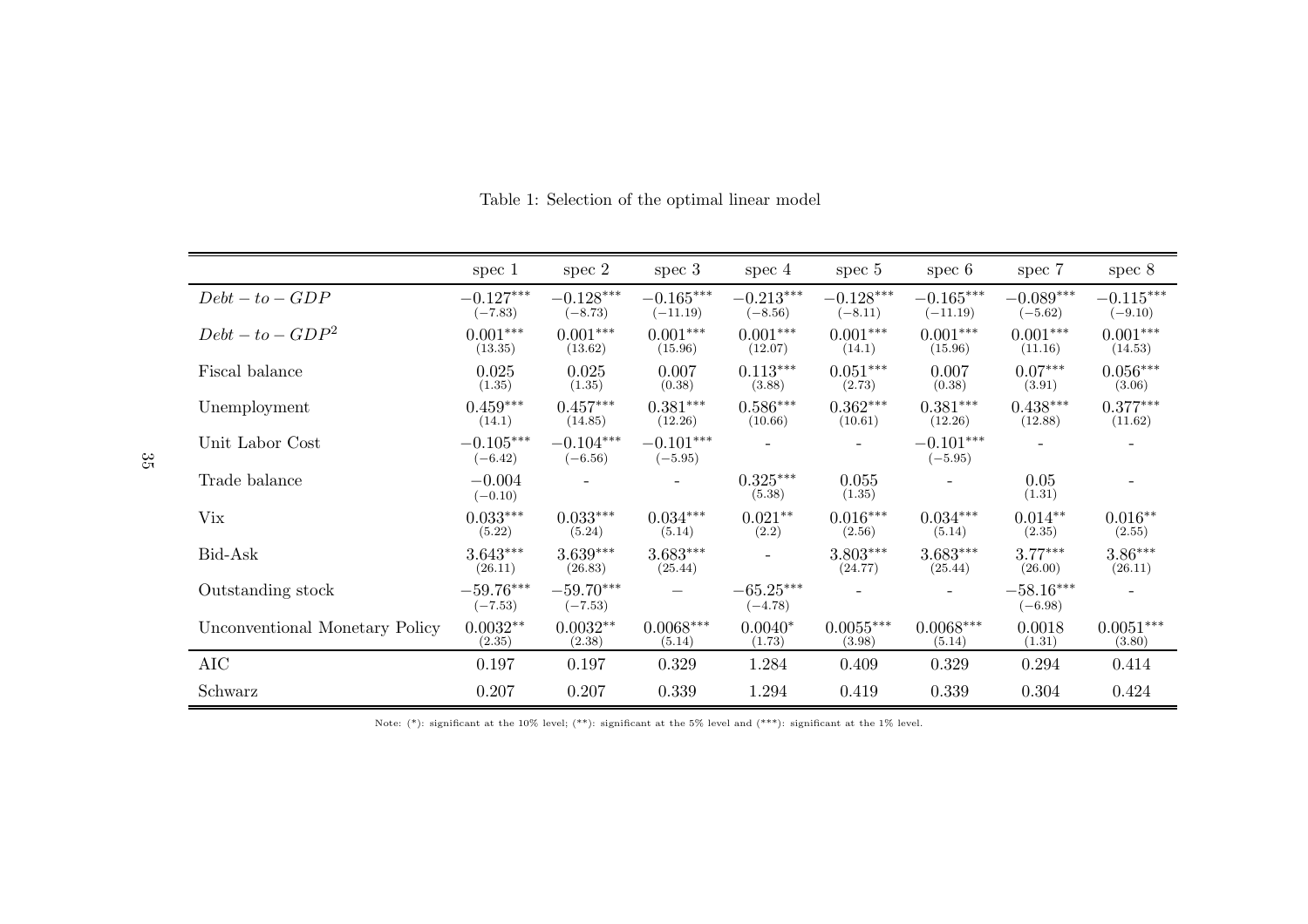Table 2: Linearity Tests wth <sup>a</sup> PSTR model

|                                | H1: Fire-sale liquidation |           |             | H2: Feedback loop | H3: CDS indices | Control                |
|--------------------------------|---------------------------|-----------|-------------|-------------------|-----------------|------------------------|
|                                | Flight to                 | Flight to | Asymetry    |                   |                 |                        |
|                                | liquidity                 | quality   | information |                   |                 |                        |
| AAA/ 10-year Treasury spread   | $111.4***$                |           |             |                   |                 |                        |
| 10-year Swap spread            | $78.2***$                 | $78.2***$ |             |                   |                 |                        |
| $A/10$ -year Treasury spread   | $84.8***$                 | 84.8***   |             |                   |                 |                        |
| High-Yield bond/ Baa spread    | $70.8***$                 | $70.8***$ | $70.8***$   |                   |                 |                        |
| StockbondsCorr                 |                           | $91.4***$ |             |                   |                 |                        |
| Cross-Section dispersion banks |                           |           | $51.2***$   |                   |                 |                        |
| <b>IVOL</b> bank               |                           |           |             | $116.2***$        |                 |                        |
| CmaxFin                        |                           |           |             | $194.2***$        |                 |                        |
| Euribor-ois                    |                           |           |             | $119.4***$        |                 |                        |
| I-traxx Europe                 |                           |           |             |                   | $108.4***$      |                        |
| X-over                         |                           |           |             |                   | 91.9***         |                        |
| Hivol                          |                           |           |             |                   | 79.0***         |                        |
| CDS Snr-Fin                    |                           |           |             |                   | $148.3***$      |                        |
| CDS Sub-Fin                    |                           |           |             |                   | $130.9***$      |                        |
| <b>V</b> stoxx                 |                           |           |             |                   |                 | $64.2***$              |
| RVOL Germ                      |                           |           |             |                   |                 | $29,5***$              |
| RVOL Nonfin                    |                           |           |             |                   |                 | $41,4***$              |
| RVOL Pound                     |                           |           |             |                   |                 | $47,9***$              |
| <b>RVOL Doll</b>               |                           |           |             |                   |                 | $36,6***$              |
| RVOL Yen                       |                           |           |             |                   |                 | $39.6***$              |
| $FTSE~300$                     |                           |           |             |                   |                 | $111.8***$             |
| S&P 350                        |                           |           |             |                   |                 | $111.6^{\ast\ast\ast}$ |
| Domestic indices returns       |                           |           |             |                   |                 | 37.7***                |

Notes: The corresponding LM statistic has an asymptotic  $\chi^2(p)$  distribution under H<sub>0</sub>. (\*): significant at the 10% level; (\*\*): significant at the 5% level and  $(\ast \ast \ast) \colon$  significant at the 1% level.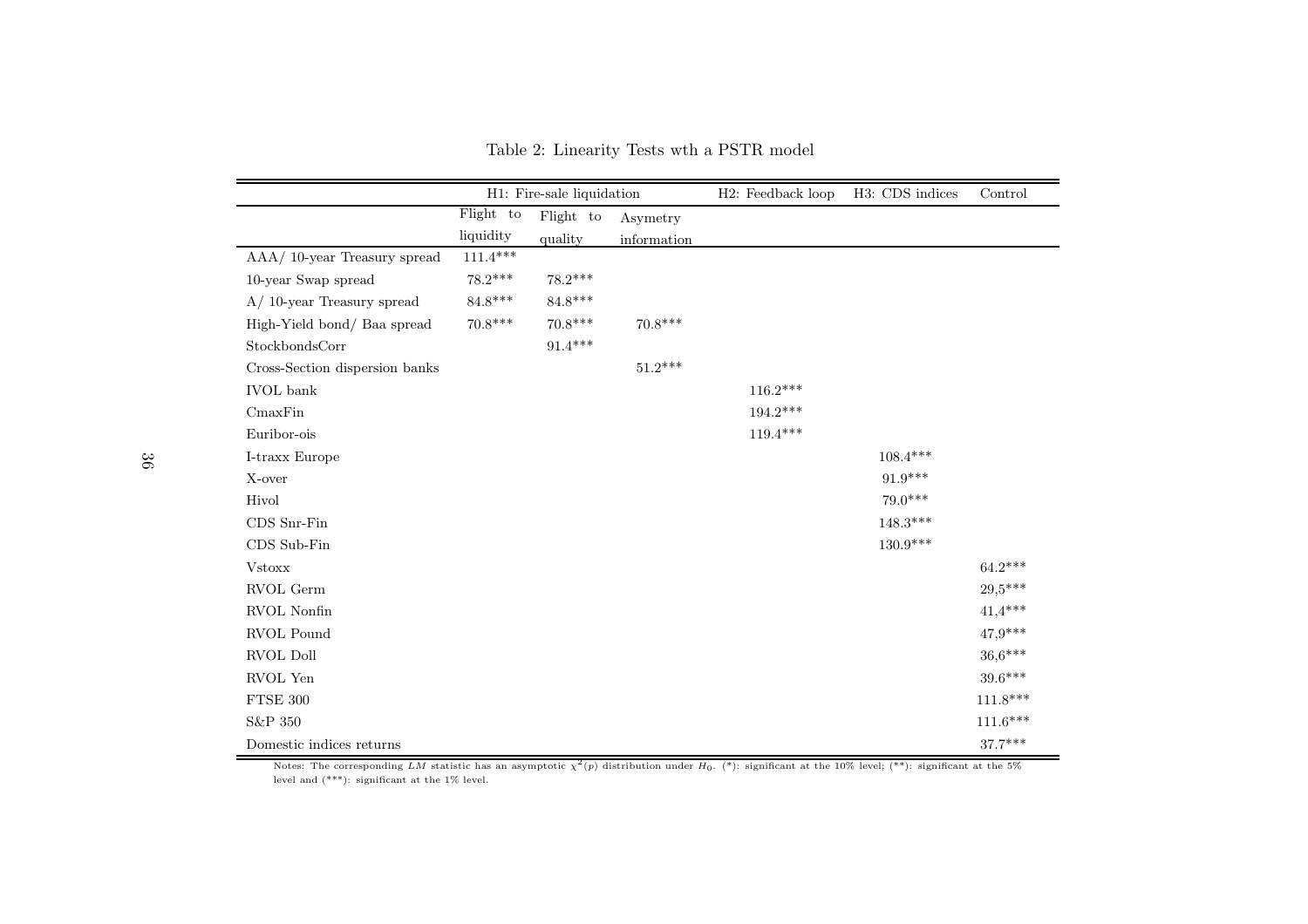|                  | Model 1    | Model 2     | Model 3    |
|------------------|------------|-------------|------------|
|                  | Cmax Fin   | CDS Snr-Fin | CDS Sub-Fi |
| Linearity Stat   | $194.2***$ | $148.3***$  | $130.9***$ |
| Smooth Parameter | 111.4      | 0.266       | 0.090      |
| Loc Parameter    | 0.819      | 239.7       | 391.6      |
| <b>RSS</b>       | 175.7      | 218.5       | 247.9      |
| Schwarz Crit.    | -0.485     | $-0.267$    | $-0.140$   |

Table 3: Estimation of the sovereign bond model with a PSTR model (Full Sample)

Notes: (\*): significant at the 10% level; (\*\*): significant at the 5% level and (\*\*\*): significant at the 1% level.

|              | Table 4: Estimation of the sovereign bond model with a PSTR model (two |  |  |  |  |  |
|--------------|------------------------------------------------------------------------|--|--|--|--|--|
| sub-samples) |                                                                        |  |  |  |  |  |

|                                     | Model 1   | Model 2     | Model 3    |
|-------------------------------------|-----------|-------------|------------|
|                                     | Cmax Fin  | CDS Snr-Fin | CDS Sub-Fi |
| Sub-panel Italy, Spain and Portugal |           |             |            |
| Linearity Stat                      | $54.2***$ | $88.2***$   | 82.8***    |
| Smooth Parameter                    | 40.2      | 56.9        | 1.90       |
| Loc Parameter                       | 0.544     | 135.8       | 228.0      |
| <b>RSS</b>                          | 26.2      | 27.1        | 26.3       |
| Schwarz Crit.                       | $-1.68$   | $-1.65$     | $-1.68$    |
| Sub-panel Grece and Ireland         |           |             |            |
| Linearity Stat                      | $42.0***$ | $67.3***$   | $61.9***$  |
| Smooth Parameter                    | 140.8     | 0.62        | 7.55       |
| Loc Parameter                       | 0.863     | 155.2       | 261.7      |
| RSS                                 | 75.1      | 115.7       | 110.5      |
| Schwarz Crit.                       | $-0.001$  | 0.430       | 0.384      |

Notes: (\*): significant at the 10% level; (\*\*): significant at the 5% level and (\*\*\*): significant at the 1% level.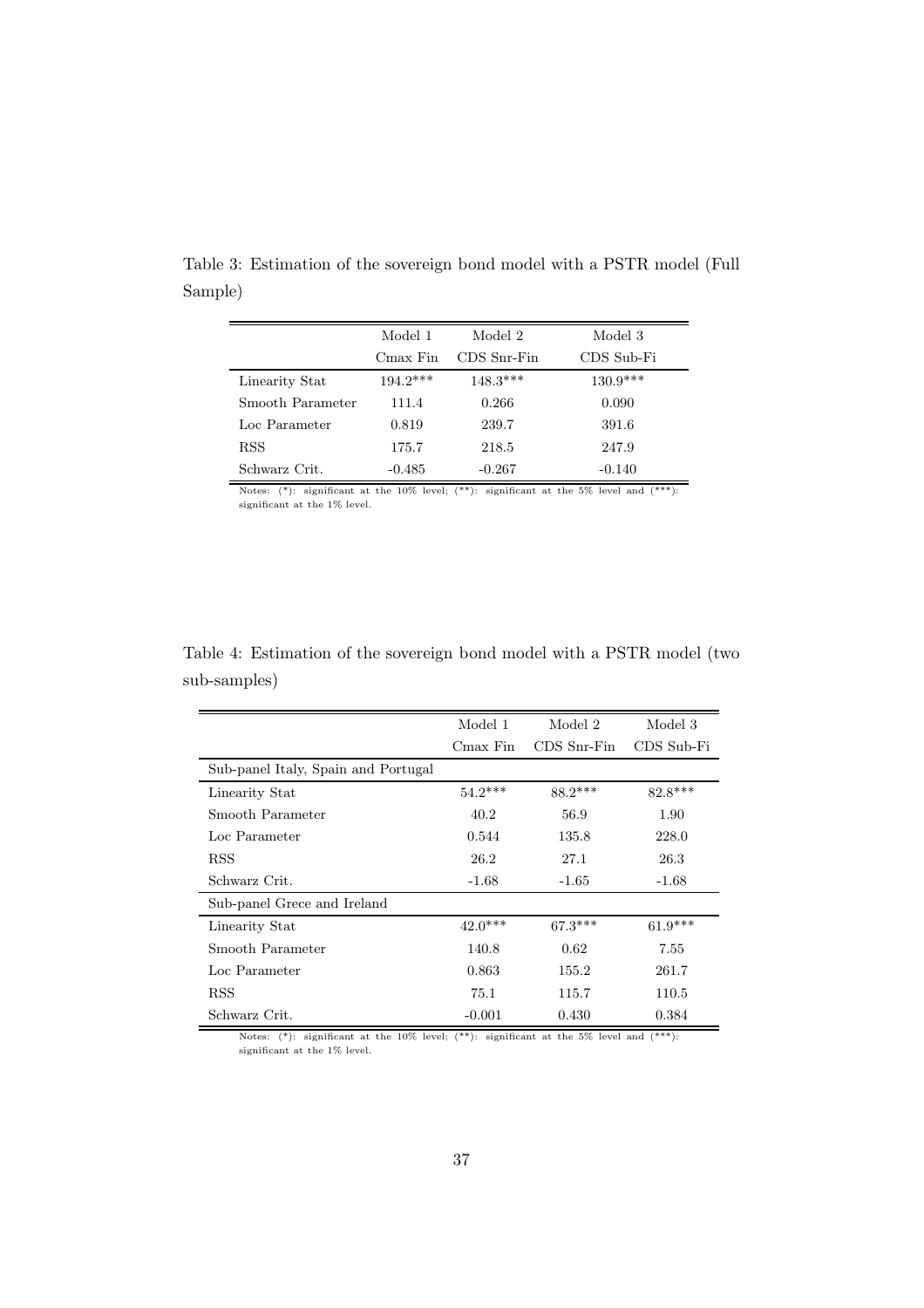|                           | Model 1                          |                           |                          | Model 2                  | Model 3                        |                          |
|---------------------------|----------------------------------|---------------------------|--------------------------|--------------------------|--------------------------------|--------------------------|
|                           | CDS Snr Fin                      |                           |                          | CDS Sub Fin              | CMax Fi                        |                          |
|                           | $\beta_1$                        | $\beta_2$                 | $\beta_1$                | $\beta_2$                | $\beta_1$                      | $\beta_2$                |
| <b>Debt</b>               | $0.0212***$<br>(3.54)            | $0.035^{***}\,$<br>(4.28) | $0.011*$<br>(1.94)       | $0.042***$<br>(5.23)     | $0.129***$<br>(5.91)           | $-0.031***$<br>$(-3.48)$ |
| Squared Debt              |                                  |                           |                          |                          | $-0.0004^{***}\,$<br>$(-3.45)$ | $0.0002***$<br>(3.48)    |
| Fiscal Balance            | 0.004<br>(0.30)                  | $0.154***$<br>(2.40)      | $0.053***$<br>(3.43)     | $0.137***$<br>(2.12)     | $-0.053*$<br>$(-1.80)$         | $0.170***$<br>(3.90)     |
| Unemployment              | 0.015<br>(0.54)                  | $0.112***$<br>(2.70)      | $0.100***$<br>(3.50)     | $0.116***$<br>(2.65)     | $-0.155***$<br>$(-3.04)$       | $0.179***$<br>(4.62)     |
| Unit Labor Cost           | 0.004<br>(0.48)                  | $-0.024**$<br>$(-2.54)$   | $-0.006$<br>$(-0.66)$    | $-0.028***$<br>$(-2.89)$ |                                |                          |
| <b>VIX</b>                | $0.015^{\ast\ast\ast}$<br>(5.67) | $0.035***$<br>(4.71)      | $0.014***$<br>(4.9)      | $0.038***$<br>(5.27)     | $0.021***$<br>(5.99)           | 0.002<br>(0.25)          |
| Bid-Ask                   | $15.18***$<br>(12.9)             | $-10.44***$<br>$(-8.14)$  | $43.05***$<br>(6.16)     | $-38.33***$<br>$(-5.49)$ | $7.71***$<br>(10.66)           | $-2.51***$<br>$(-3.86)$  |
| Outstanding Stock of gov  | $-4.61$<br>$(-0.78)$             | $-9.32***$<br>$(-5.70)$   | $-11.67***$<br>$(-1.99)$ | $-9.61***$<br>$(-6.57)$  |                                |                          |
| Unconv. Monet. Policy     | $0.0074***$<br>(4.20)            | 0.0013<br>(0.57)          | $0.0072***$<br>(5.79)    | 0.0003<br>$(-0.15)$      | $0.0071***$<br>(7.34)          | 0.0019<br>(1.38)         |
| Smooth Parameter $\gamma$ |                                  | 60.3                      | 2.18                     |                          | 39.62                          |                          |
| Loc Parameter $c$         | 135.7                            |                           | 227.9                    |                          | 0.545                          |                          |
| Linearity Stat.           | $96.9***$                        |                           | $90.0^{\ast\ast\ast}$    |                          | $62.0***$                      |                          |
| <b>RSS</b>                |                                  | 27.6                      | 26.81                    |                          | 26.4                           |                          |
| Schwarz Crit.             |                                  | $-1.685$                  |                          | $-1.716$<br>$-1.786$     |                                |                          |

Table 5: Estimates of the sovereign bond model with a PSTR model for Italy, Spain & Portugal

Notes: The T-stat in parentheses are corrected for heteroskedasticity. (\*): significant at the 10% level; (\*\*): significant at the 5% level and (\*\*\*): significant at the 1% level. $\beta_1$  and  $\beta_2$  correspond to the coefficient in Eq (11).  $\beta_1$  is the coefficient in the first extreme regime. The coefficient in the second extreme regime is  $\beta_1 + \beta_2$ .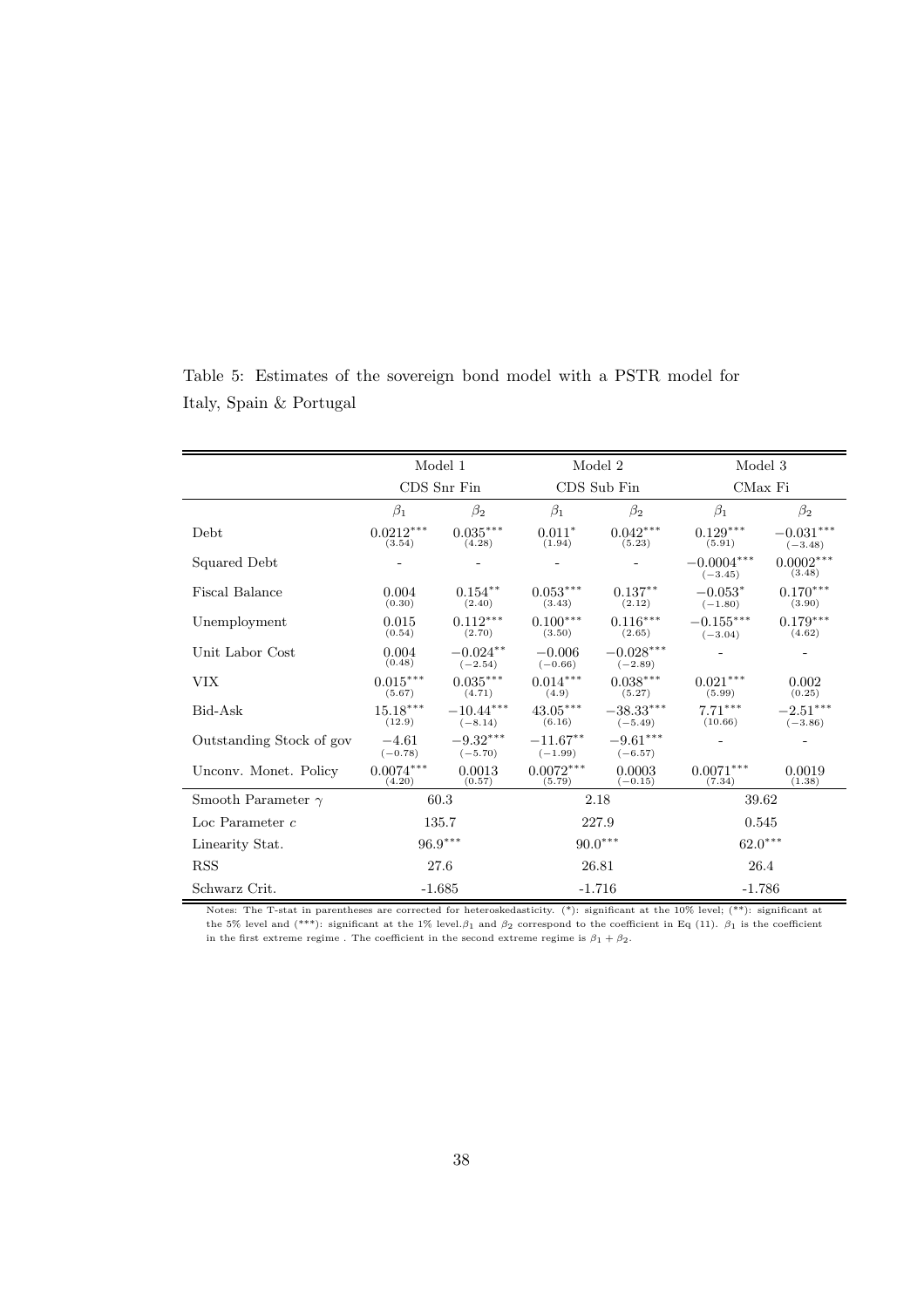|                           | Model 1                         |                               |                                  | Model 2                  | Model 3                   |                           |  |
|---------------------------|---------------------------------|-------------------------------|----------------------------------|--------------------------|---------------------------|---------------------------|--|
|                           | CDS Snr Fin                     |                               |                                  | CDS Sub Fin              | Cmax Fi                   |                           |  |
|                           | $\beta_1$                       | $\beta_2$                     | $\beta_1$                        | $\beta_2$                | $\beta_1$                 | $\beta_2$                 |  |
| Debt                      | $-0.101***$<br>$(-4.20)$        | $0.086^{\ast\ast}$<br>(2.13)  | $-0.114***$<br>$(-4.99)$         | 0.067<br>(1.53)          | $-0.296***$<br>$(-9.28)$  | $0.242***$<br>(4.05)      |  |
| Squared Debt              | $0.0005^{***}\,$<br>(4.89)      | $-0.0004*$<br>$(-1.82)$       | $0.001^{\ast\ast\ast}$<br>(6.50) | 0.000<br>$(-1.49)$       | $0.001***$<br>(10.89)     | 0.000<br>$(-0.48)$        |  |
| <b>Fiscal Balance</b>     | $0.057***$<br>(2.63)            | 0.031<br>(0.65)               | $0.056^{***}\,$<br>(2.91)        | $-0.047$<br>$(-0.81)$    | $-0.092***$<br>$(-2.61)$  | $0.109**$<br>(2.28)       |  |
| Unemployment              | $0.57^{\ast\ast\ast}$<br>(8.98) | $0.69***$<br>(4.30)           | $0.602***$<br>(9.48)             | $0.639***$<br>(3.99)     | $0.849***$<br>(7.85)      | 0.020<br>(0.10)           |  |
| Unit Labor Cost           | $0.03*$<br>(1.73)               | $-0.008^{***}\,$<br>$(-4.13)$ | 0.022<br>(1.45)                  | $-0.082***$<br>$(-4.02)$ | $-0.036**$<br>$(-2.05)$   | $-0.048**$<br>$(-2.10)$   |  |
| <b>VIX</b>                | $0.03***$<br>(3.84)             | $-0.0135$<br>$(-0.44)$        | $0.033***$<br>(4.53)             | $-0.007$<br>$(-0.23)$    | $0.025^{***}\,$<br>(3.99) | 0.019<br>(0.83)           |  |
| Bid-Ask                   | $4.55^{\ast\ast\ast}$<br>(3.5)  | $-1.7$<br>$(-1.27)$           | $4.735***$<br>(4.19)             | $-1.904$<br>$(-1.61)$    | $2.67***$<br>(6.97)       | $1.175***$<br>(2.05)      |  |
| Outstanding Stock of gov  |                                 |                               |                                  |                          | $161.9***$<br>(3.31)      | $-632.3***$<br>$(-5.96)$  |  |
| Uncon. Monet. Policy      | $0.026***$<br>(6.26)            | $-0.038***$<br>$(-5.48)$      | $0.024***$<br>(6.49)             | $-0.033***$<br>$(-4.49)$ | $0.0275***$<br>(7.20)     | $-0.0459***$<br>$(-7.20)$ |  |
| Smooth Parameter $\gamma$ | 0.43                            |                               | 6.57                             |                          | 140.8                     |                           |  |
| Loc Parameter $c$         | 154.8                           |                               | 262.0                            |                          | 0.863                     |                           |  |
| Linearity Stat.           | $63.4***$                       |                               | $60.2***$                        |                          | $42.0***$                 |                           |  |
| <b>RSS</b>                | 116.3                           |                               | 111.1                            |                          | 75.1                      |                           |  |
| Schwarz Crit.             | 0.358                           |                               | 0.312                            |                          | $-0.001$                  |                           |  |

Table 6: Estimates of the sovereign bond model with a PSTR model for Greece & Ireland

Notes: The T-stat in parentheses are corrected for heteroskedasticity. (\*): significant at the 10% level; (\*\*): significant at the 5% level and (\*\*\*): significant at the 1% level. $\beta_1$  and  $\beta_2$  correspond to the coefficient in Eq (11).  $\beta_1$  is the coefficient in the first extreme regime. The coefficient in the second extreme regime is  $\beta_1 + \beta_2$ .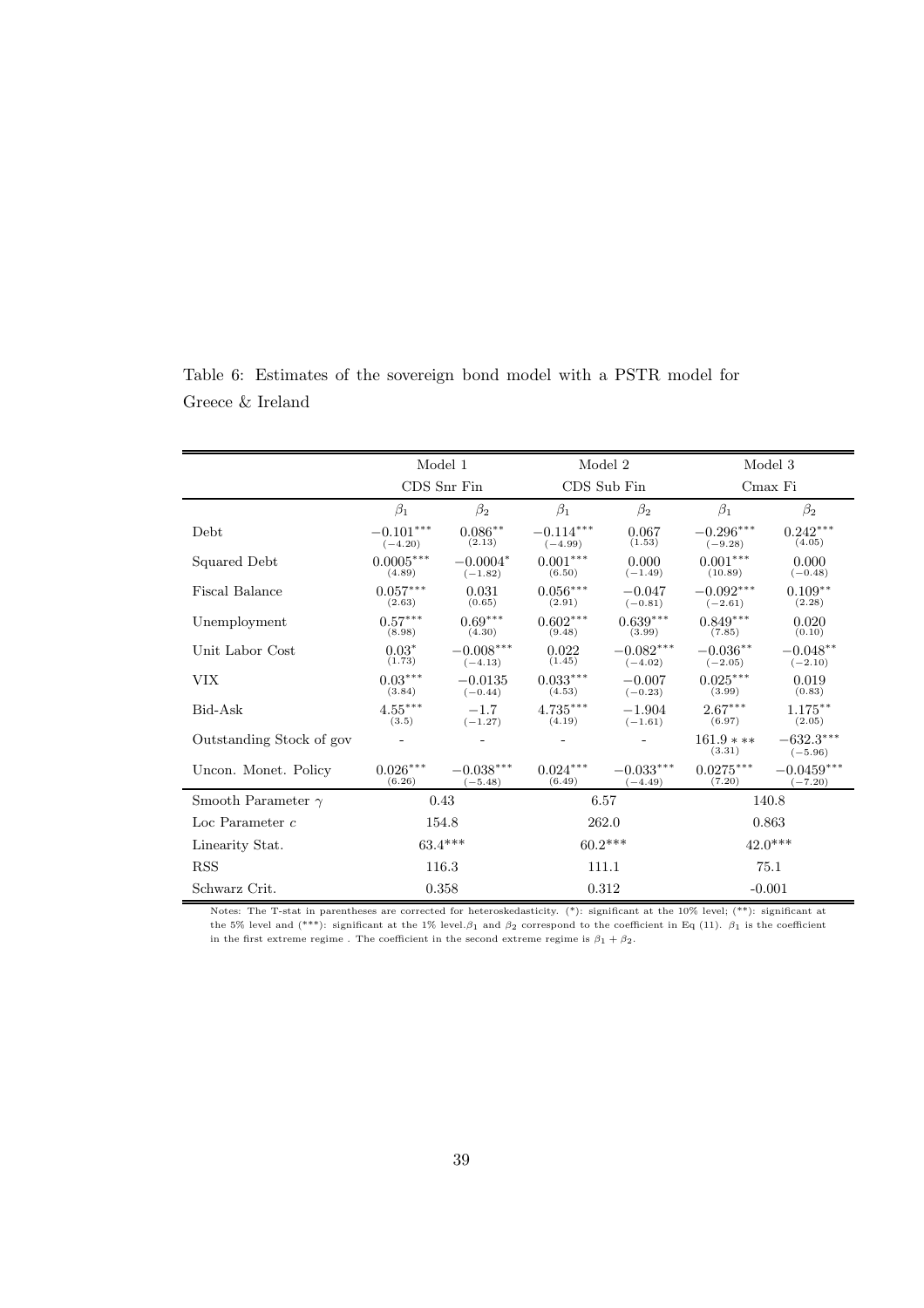

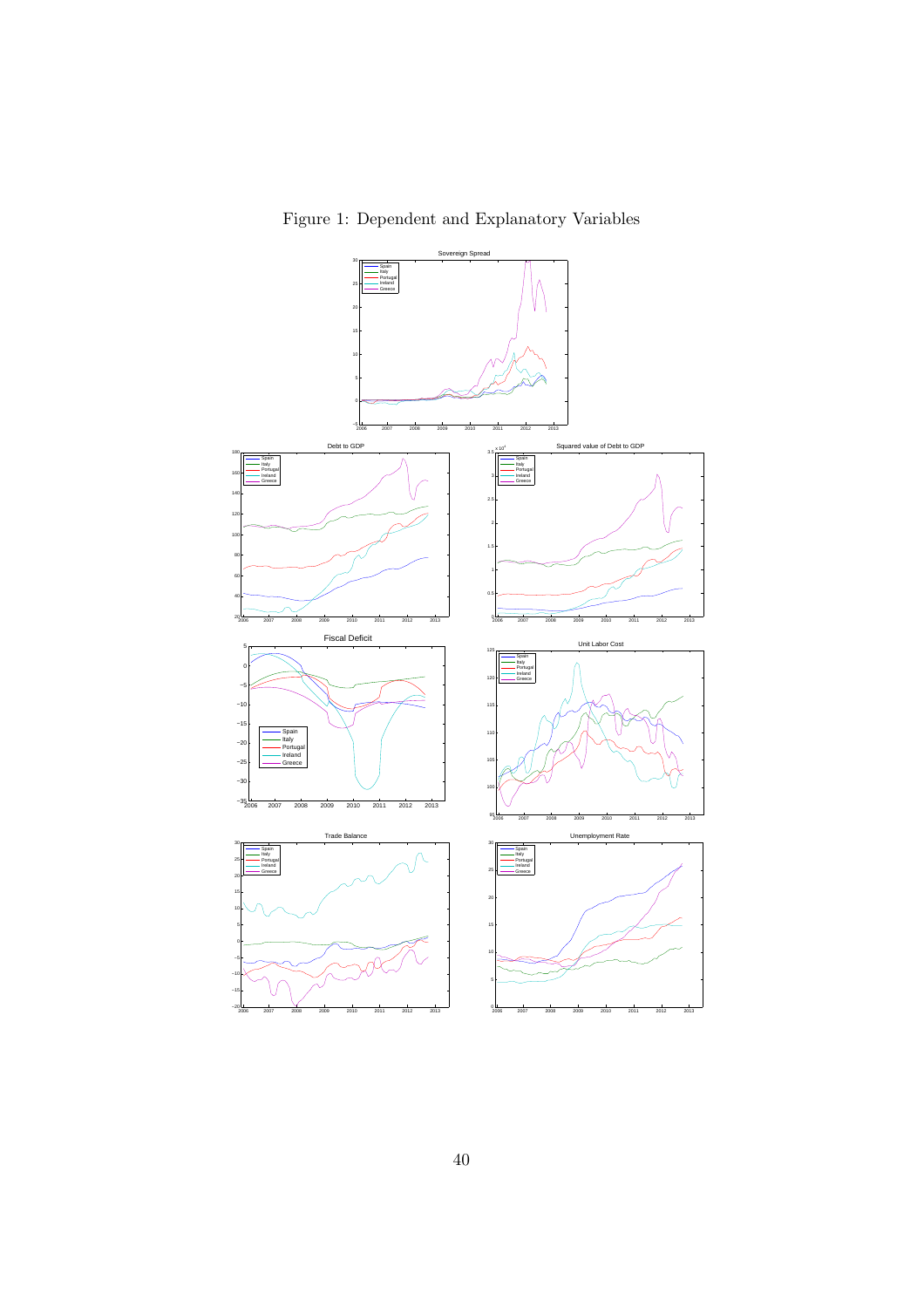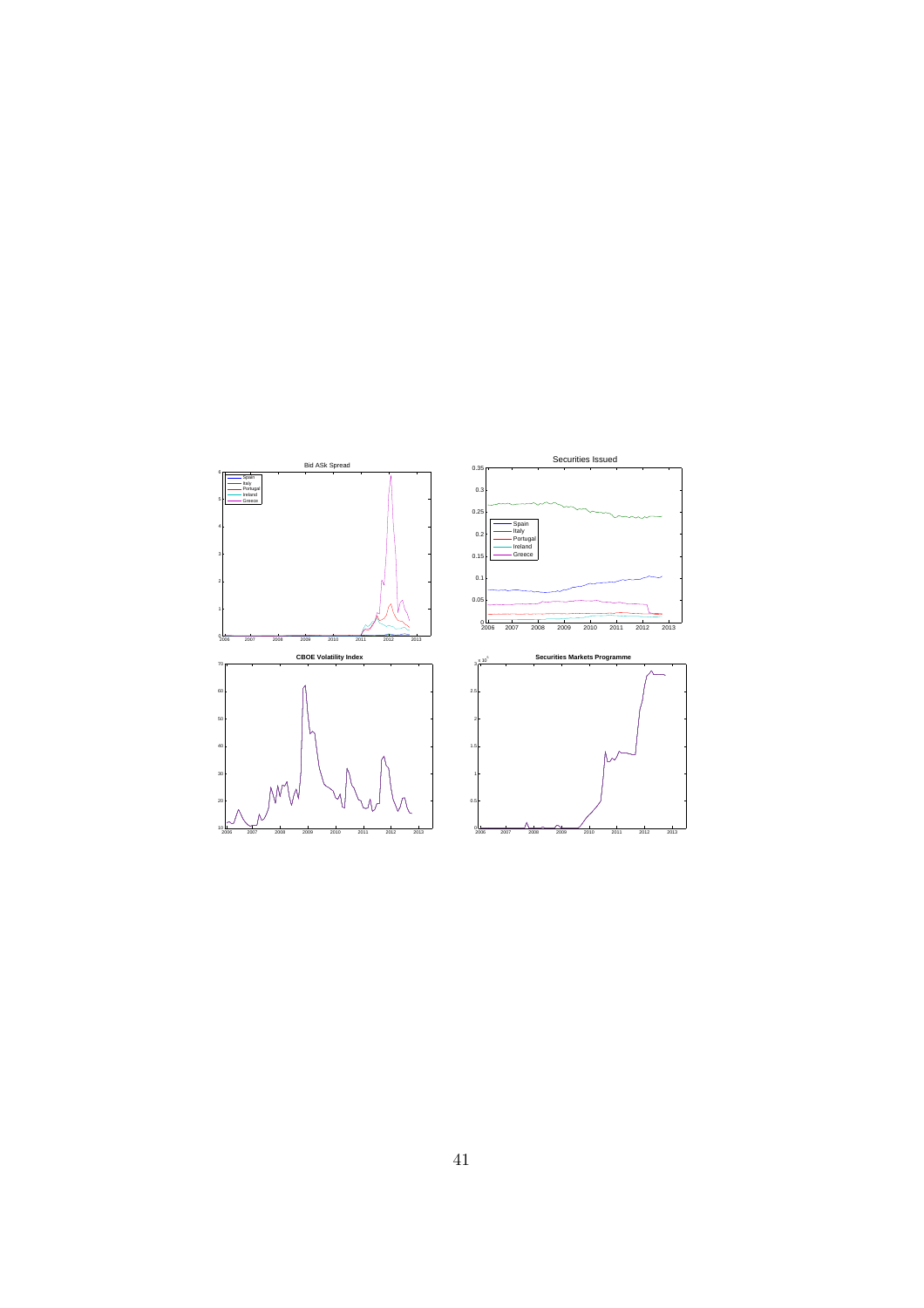

Figure 2: Threshold Variables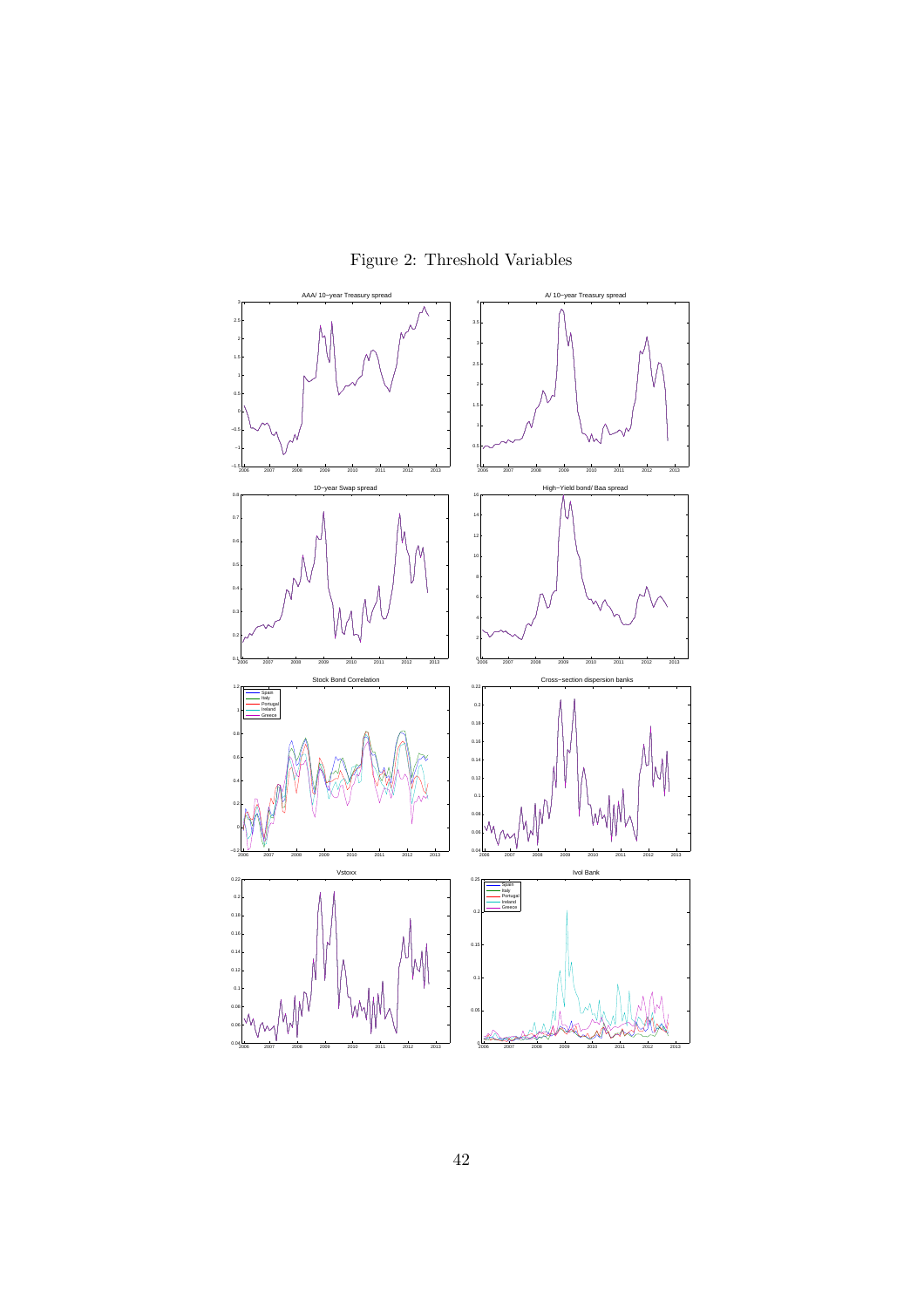